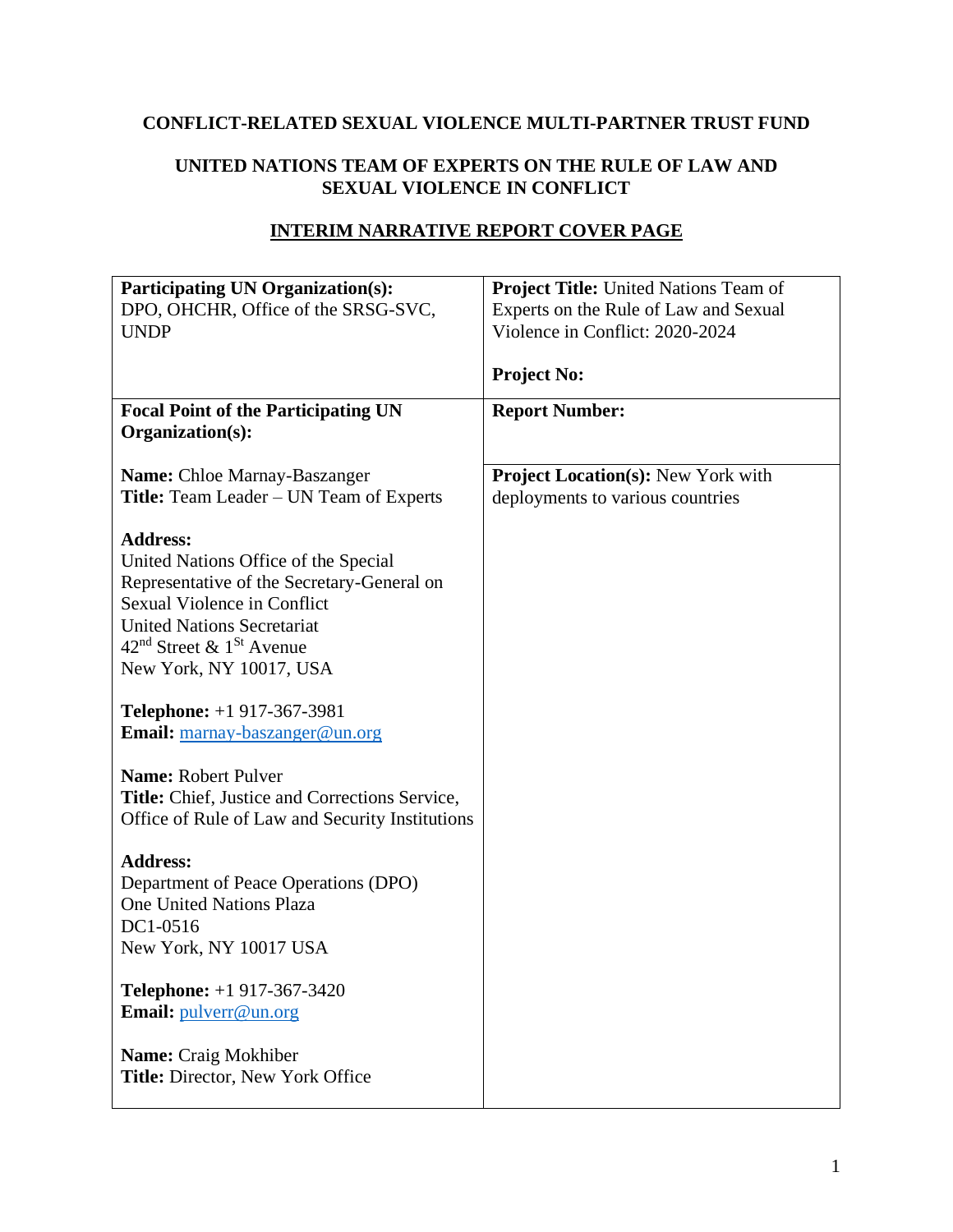| <b>Address:</b>                                 |                                   |
|-------------------------------------------------|-----------------------------------|
| Office of the High Commissioner for Human       |                                   |
| Rights (OHCHR)                                  |                                   |
| $42nd$ Street & 1 <sup>st</sup> Avenue          |                                   |
|                                                 |                                   |
| New York, NY 10017, USA                         |                                   |
|                                                 |                                   |
| <b>Telephone:</b> $+1$ 212-963-9121             |                                   |
| <b>Email:</b> craig.mokhiber@un.org             |                                   |
|                                                 |                                   |
| Name: Tonderai Chikuhwa                         |                                   |
|                                                 |                                   |
| Title: Chief of Staff and Senior Policy Advisor |                                   |
|                                                 |                                   |
| <b>Address:</b>                                 |                                   |
| United Nations Office of the Special            |                                   |
| Representative of the Secretary-General on      |                                   |
|                                                 |                                   |
| Sexual Violence in Conflict                     |                                   |
| <b>United Nations Secretariat</b>               |                                   |
| $42nd$ Street & $1St$ Avenue                    |                                   |
| New York, NY 10017, USA                         |                                   |
|                                                 |                                   |
|                                                 |                                   |
| Telephone: +1 212-963-0879                      |                                   |
| Email: chikuhwa@un.org                          |                                   |
|                                                 |                                   |
| <b>Name:</b> Katy Thompson                      |                                   |
| Title: Team Leader, Rule of Law, Justice,       |                                   |
|                                                 |                                   |
| Security & Human Rights                         |                                   |
|                                                 |                                   |
| <b>Address:</b>                                 |                                   |
| <b>United Nations Development Programme</b>     |                                   |
| (UNDP)                                          |                                   |
| Bureau for Policy and Programme Support         |                                   |
|                                                 |                                   |
| 304 East 45th Street, FF-10th Floor             |                                   |
| New York, NY 10027                              |                                   |
|                                                 |                                   |
| <b>Telephone:</b> $+1$ 212-906-5095             |                                   |
| <b>Email:</b> katy.thompson@undp.org            |                                   |
|                                                 |                                   |
| <b>UN Action pillar of activity:</b>            | <b>Reporting Period:</b>          |
|                                                 |                                   |
| Advocacy                                        | 1 January 2020 - 31 December 2024 |
| Knowledge building                              |                                   |
| Support to UN system at country level           |                                   |
|                                                 |                                   |
| <b>Project Budget:</b>                          |                                   |
| US \$14,449,317                                 |                                   |
|                                                 |                                   |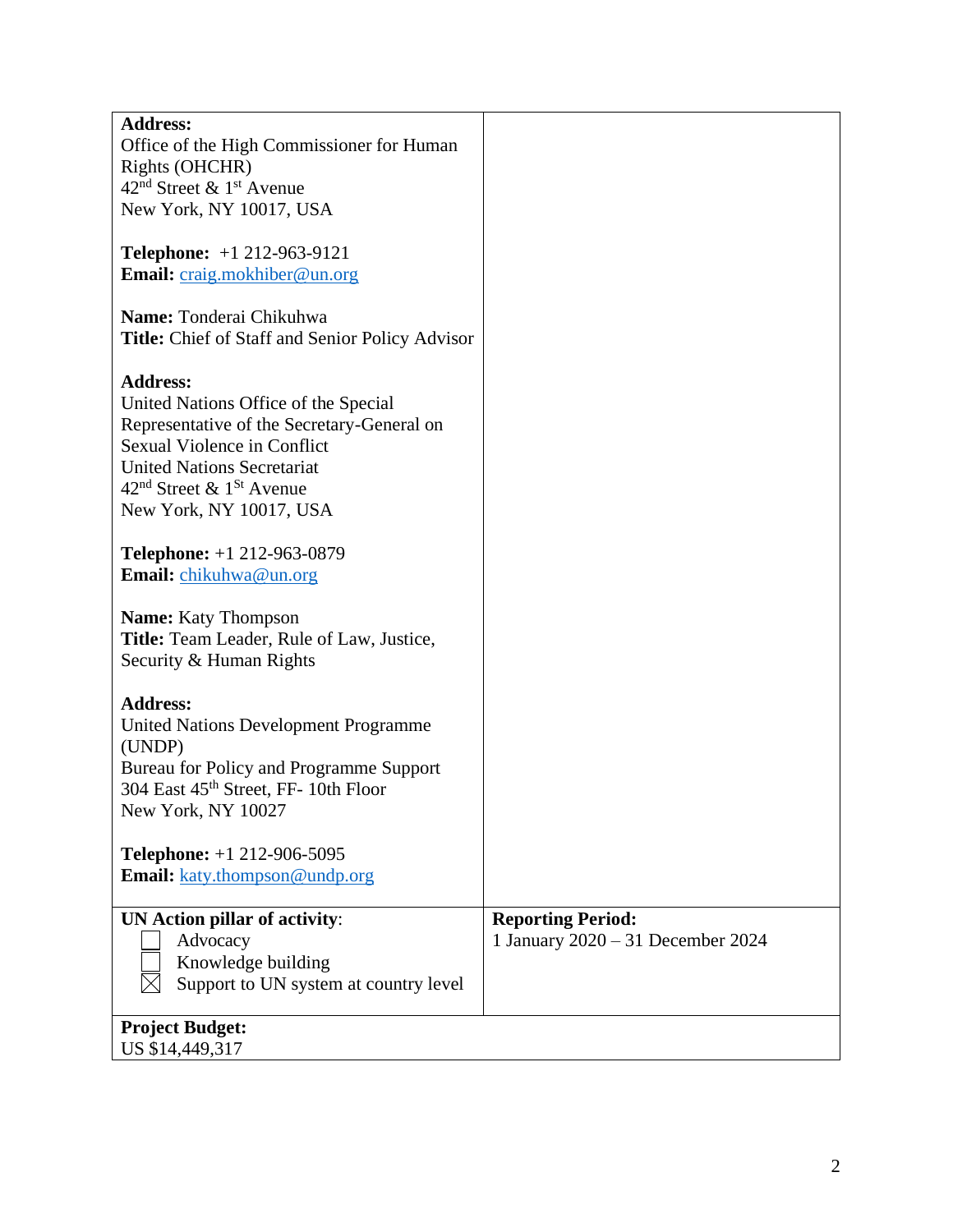## **Table of Contents**

| I. |           |  |
|----|-----------|--|
|    |           |  |
|    |           |  |
| П. |           |  |
|    |           |  |
|    |           |  |
|    |           |  |
|    |           |  |
|    |           |  |
| Ш. |           |  |
|    |           |  |
|    | <b>B.</b> |  |
|    |           |  |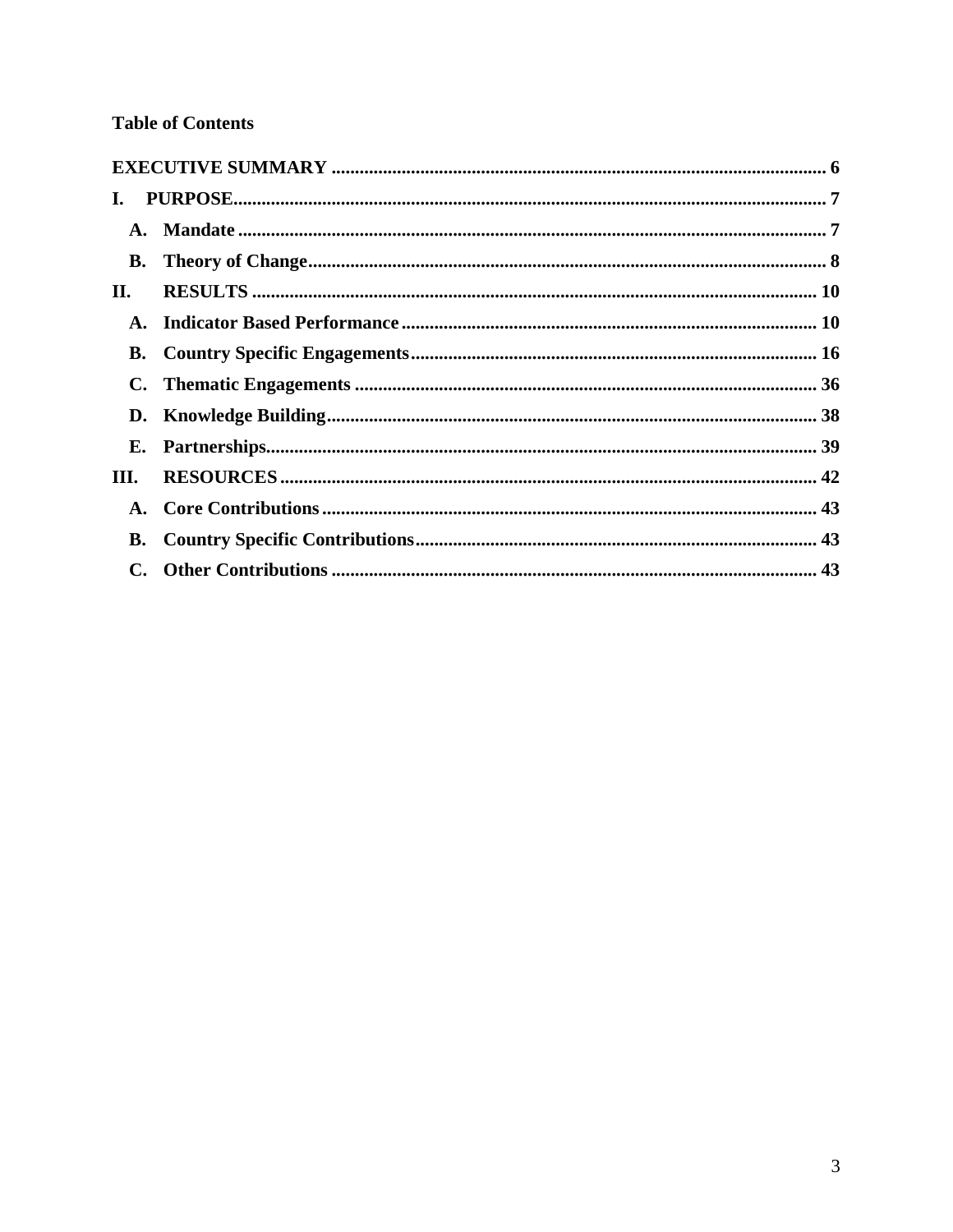# **Abbreviations and Acronyms**

| <b>CAR</b>       | Central African Republic                                                                             |  |
|------------------|------------------------------------------------------------------------------------------------------|--|
| <b>CEDAW</b>     | Convention on the Elimination of all Forms of Discrimination Against<br>Women                        |  |
| <b>CSO</b>       | Civil Society Organization                                                                           |  |
| <b>DRC</b>       | Democratic Republic of the Congo                                                                     |  |
| <b>IOM</b>       | International Organization for Migration                                                             |  |
| <b>ISIL</b>      | Islamic State in Iraq and the Levant                                                                 |  |
| <b>MINUSCA</b>   | United Nations Multidimensional Integrated Stabilization Mission in<br>the Central African Republic  |  |
| <b>MINUSMA</b>   | United Nations Multinational Integrated Stabilization Mission in Mali                                |  |
| <b>MONUSCO</b>   | United Nations Organization Stabilization Mission in the Democratic<br>Republic of the Congo         |  |
| <b>NGO</b>       | Non-governmental organization                                                                        |  |
| <b>OHCHR</b>     | United Nations Office of the High Commissioner for Human Rights                                      |  |
| <b>R-ARCSS</b>   | Revitalized Agreement on the Resolution of the Conflict in South Sudan                               |  |
| <b>SCC</b>       | <b>Special Criminal Court</b>                                                                        |  |
| <b>SDG</b>       | Sustainable Development Goal                                                                         |  |
| <b>SPLA-IO</b>   | Sudan People's Liberation Army in Opposition                                                         |  |
| SRSG-SVC         | Special Representative of the Secretary-General on Sexual Violence in<br>Conflict                    |  |
| <b>SSPDF</b>     | South Sudan People's Defence Forces                                                                  |  |
| STG-EUI          | <b>European University Institute</b>                                                                 |  |
| Team of Experts  | United Nations Team of Experts on the Rule of Law and Sexual<br>Violence in Conflict                 |  |
| <b>UMIRR</b>     | Unité Mixte d'Intervention Rapide et de Répression des violences faites<br>aux femmes et aux enfants |  |
| UN               | <b>United Nations</b>                                                                                |  |
| <b>UN</b> Action | United Nations Action Against Sexual Violence in Conflict                                            |  |
| <b>UNAMI</b>     | United Nations Assistance Mission for Iraq                                                           |  |
| <b>UNDP</b>      | <b>United Nations Development Programme</b>                                                          |  |
| <b>UNICEF</b>    | United Nations International Children's Emergency Fund                                               |  |
| <b>UNITAD</b>    | United Nations Investigative Team to Promote Accountability for<br>Crimes Committed by Da'esh/ISIL   |  |
| <b>UNITAMS</b>   | United Nations Integrated Transition Assistance Mission in Sudan                                     |  |
| <b>UNMISS</b>    | United Nations Mission in the Republic of South Sudan                                                |  |
| <b>UNOCT</b>     | United Nations Office of Counter-Terrorism                                                           |  |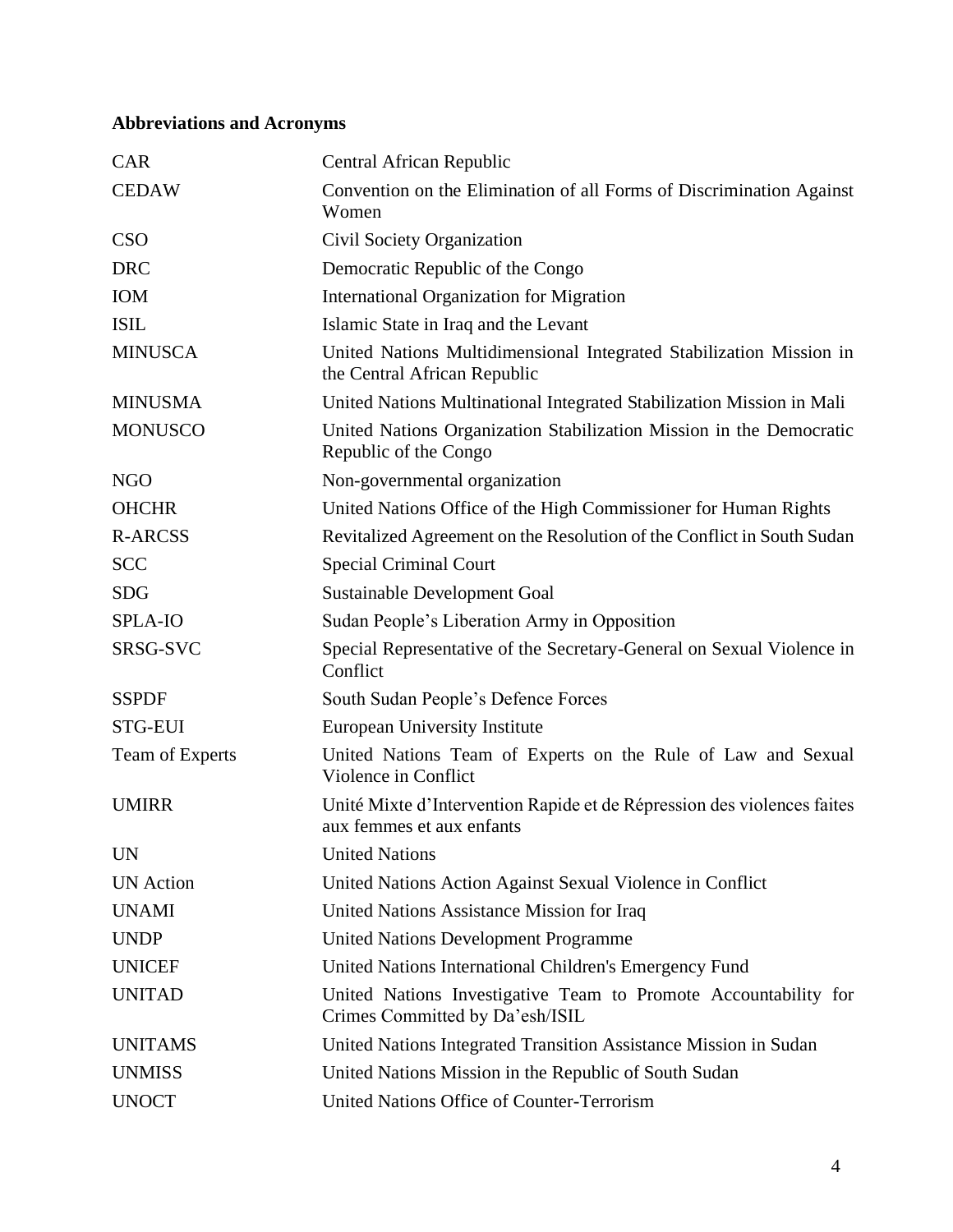| <b>UNODC</b>    | United Nations Office on Drugs and Crime                                  |
|-----------------|---------------------------------------------------------------------------|
| <b>UNPOL</b>    | <b>United Nations Police</b>                                              |
| <b>UNSMIL</b>   | United Nations Support Mission in Libya                                   |
| <b>UNSOM</b>    | United Nations Assistance Mission in Somalia                              |
| <b>UN WOMEN</b> | United Nations Entity for Gender Equality and the Empowerment of<br>Women |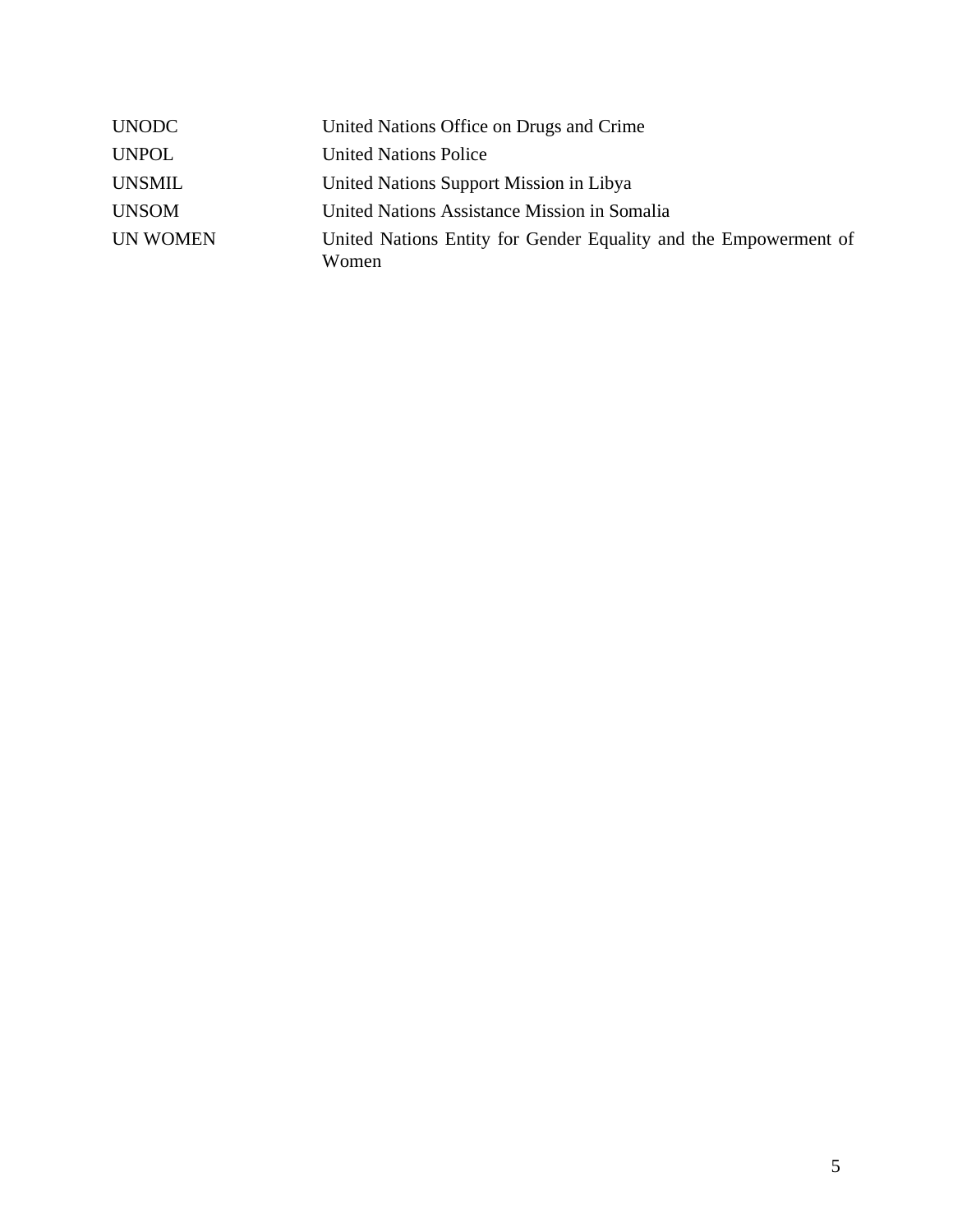#### <span id="page-5-0"></span>**EXECUTIVE SUMMARY**

The COVID-19 pandemic has had, and continues to have, a significant and detrimental impact on all aspects of the rule of law response including accountability for conflict-related sexual violence. This includes limitations on the availability and capacity to receive and process reports on incidents of sexual violence by law enforcement and judicial authorities. Additionally, relevant investigative work, pre-trial hearings and trials have been limited causing delays in justice, undermining the confidence of survivors in judicial systems, and emboldening perpetrators.

Despite the many challenges of the reporting period, the United Nations Team of Experts on the Rule of Law and Sexual Violence in Conflict ("Team of Experts" or "Team") was able to ensure business continuity and achieve significant progress in meeting the support needs of survivors and Member States by utilizing a variety of approaches, including strengthened partnerships, field based experts and communications technologies to continue to collaborate with colleagues and partners both at headquarters and field levels.

As a result, during 2020, the Team pursued initiatives to enhance the evidence-base on effective accountability measures; partnered with the *Journal of International Criminal Justice* to publish a landmark special issue on justice and accountability for sexual violence in conflict; and launched a digital dialogue series reaching thousands of academics, policy-makers and practitioners, fostering a community of practice that transcends national borders and institutional divides.

During this period, the Team also continued to directly engage in conflict-affected settings to address accountability for conflict-related sexual violence. Notably, in the Central African Republic (CAR), the Team provided technical and financial support for the national judicial authorities, which led to three convictions for conflict-related sexual violence at the Bangui Court of Appeal. It also supported building the case-tracking capacity in the High Courts of Bangui and Bimbo to strengthen coordination between the national investigative units and relevant jurisdictions. In Colombia, the Team contributed to the development of a digest of International Standards on the Prosecution and Adjudication of Conflict-Related Sexual Violence, which will support the transitional and ordinary justice systems to address these crimes. In the Democratic Republic of the Congo (DRC), it provided technical assistance for the investigation, prosecution, and trial of Ntabo Ntaberi Sheka, who was convicted by the Cour Militaire Opérationnelle of North Kivu in November 2020. In Guinea, the Team continued to support the national authorities to advance accountability for the crimes of 28 September 2009. In Iraq, the Team worked with partners to strengthen the draft bill on reparations for survivors of Islamic State in Iraq and the Levant (ISIL) captivity. In Nigeria, the Team contributed to the training of members of the Attorney-General's Office, the Nigerian Institute of Advanced Legal Studies, and the National Judicial Institute, with a view to integrating sexual violence charges into ongoing cases. In Somalia, the Team prepared a preliminary analysis of the newly presented draft bill on *Sexual Intercourse Related Crimes (2020)* forming a basis for the United Nations Assistance Mission in Somalia (UNSOM) advocacy around the withdrawal of the draft bill and reintroduction of the *Sexual Offenses Bill (2018)*. In line with the Revitalized Agreement on the Resolution of the Conflict in South Sudan, the Team of Experts supported the finalisation by the Republic of South Sudan Joint Defence Board of the *Action Plan for the Armed Forces on Addressing Conflict-Related Sexual Violence in South Sudan* merging the action plans of the South Sudan People's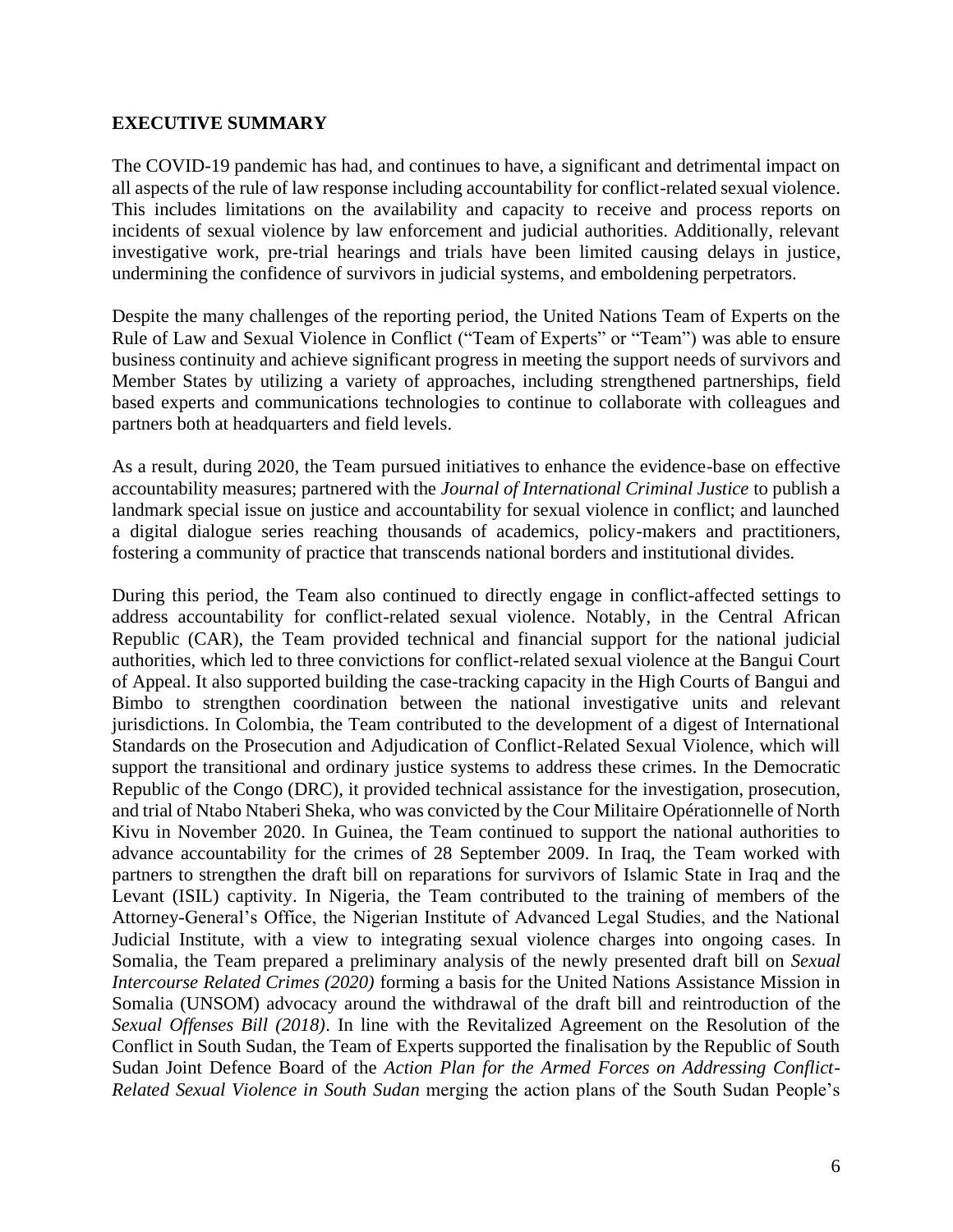Defence Forces (SSPDF) and the Sudan People's Liberation Army in Opposition (SPLA-IO) on conflict-related sexual violence and resulting in prioritised activities and requests for strategic support.

These initiatives, among others, demonstrate how the Team has delivered on its mandate in 2020 under Security Council resolution 1888 (2009).

# <span id="page-6-0"></span>**I. PURPOSE**

# <span id="page-6-1"></span>**A. Mandate**

The Team of Experts was created by Security Council resolution 1888 (2009) to "deploy … to situations of particular concern with respect to sexual violence in armed conflict, working through the United Nations presence on the ground and with the consent of the host government, to assist national authorities to strengthen the rule of law." Pursuant to resolution 1888 (2009), the mandate of the Team of Experts is to: (i) work closely with national legal and judicial officials and other personnel in the relevant governments' civilian and military justice systems to address impunity, including by strengthening national capacity and drawing attention to the full range of justice mechanisms to be considered; (ii) identify gaps in national response and encourage a holistic national approach in addressing conflict-related sexual violence, including by enhancing criminal accountability, judicial capacity and responsiveness to victims (such as reparations mechanisms); (iii) make recommendations to coordinate domestic and international efforts and resources to reinforce governments' ability to address conflict-related sexual violence; and (iv) work with other UN mechanisms including UN Missions, Country Teams, and the Special Representative of the Secretary-General on Sexual Violence in Conflict (SRSG-SVC).

Since the adoption of resolution 1888 (2009), the Security Council has further encouraged Member States to draw upon the expertise of the Team of Experts in additional resolutions, for example:

- In resolution 2106 (2013), the Security Council "encourages concerned Member States to draw upon the expertise of the United Nations Team of Experts established pursuant to resolution 1888 (2009) as appropriate to strengthen the rule of law and the capacity of civilian and military justice systems to address sexual violence in armed conflict and postconflict situations as part of broader efforts to strengthen institutional safeguards against impunity."
- In resolution 2331 (2016), the Security Council "takes note with appreciation of the efforts undertaken by the […] Team of Experts on Rule of Law and Sexual Violence in Conflict to strengthen monitoring and analysis of sexual violence in conflict, including when associated with trafficking in persons in armed conflict and post-conflict situations, used as a tactic of war and also as a tactic by certain terrorist groups."
- In resolution 2447 (2018), the Security Council "requests the United Nations to emphasize prevention and response to conflict[-]related sexual and gender-based violence and […] assist national authorities to strengthen the rule of law, for instance through the work of the Team of Experts on the Rule of Law and Sexual Violence in Conflict."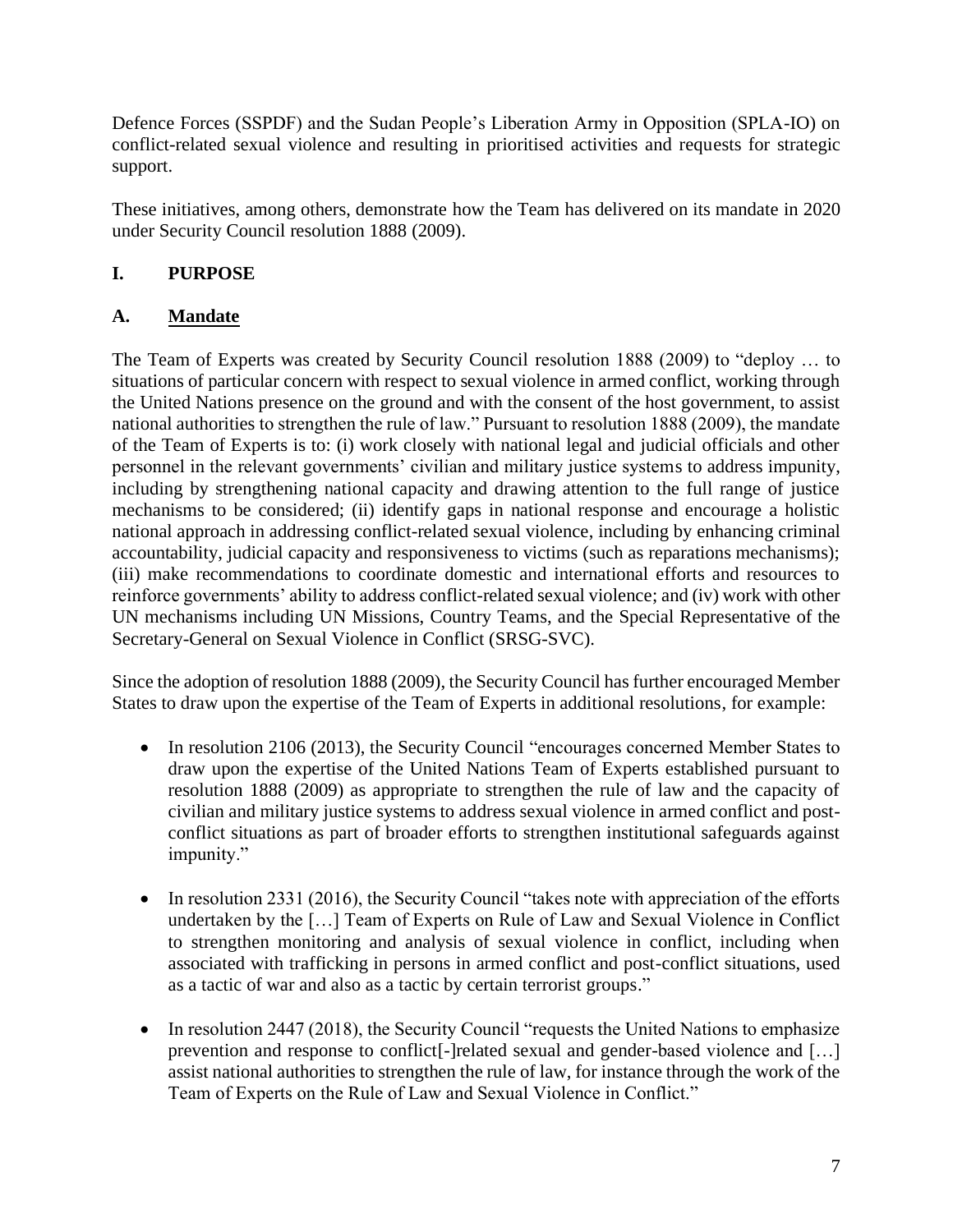• In resolution 2467 (2019) the Security Council "stresses the critical role of the domestic investigation and judicial systems of Member States to prevent and eliminate sexual violence in conflict and to ensure accountability for those responsible, and requests relevant United Nations entities including the Team of Experts […] to support national authorities in their efforts in this regard."

In line with its mandate, the Team of Experts focuses its efforts primarily on countries contained in the annual report of the Secretary-General on conflict-related sexual violence. <sup>1</sup> However, the Team of Experts may also engage in other countries, upon request of national authorities, as well as the strategic advice of the SRSG-SVC.

## <span id="page-7-0"></span>**B. Theory of Change**

## *i. Overview*

The Team of Experts' theory of change is based on the premise that strong political will; improved technical and operational capacity of national rule of law institutions and actors; and enhanced cooperation, coordination, coherence and knowledge among actors will enable effective, victim sensitive criminal proceedings for conflict-related sexual violence in line with international standards, resulting in increased accountability for such crimes and ultimately contribute to longterm peace, security and development. Each of these three components is critical for criminal proceedings to be initiated and successfully concluded. Thus, no amount of technical assistance will be effective without a conducive political environment. Similarly, the lack of coordination with other relevant actors can seriously undermine efforts to pursue justice, regardless of the existence of strong political commitment to combat impunity or the development of necessary technical and operational capacities.

## *ii. Approach*

## Political Will

The lack of political will to promote accountability for conflict-related sexual violence at the national, regional and international levels undermines accountability efforts by preventing the adoption and implementation of internationally compliant laws, policies, and procedures; impeding criminal proceedings; maintaining discriminatory gender norms and gender-based discrimination and stereotypes that may negatively impact and stigmatize victims of conflictrelated sexual violence; and limiting resources for rule of law institutions and actors.

Security Council resolution 1888 (2009) mandates the Team of Experts to work "with the consent of the host government […] to assist national authorities to strengthen the rule of law." Through engagement with Member States; international, regional, and national mechanisms and bodies, including the Security Council; non-governmental organizations (NGOs); civil society organisations (CSOs) and others, the Team of Experts seeks to generate political will to promote accountability for conflict-related sexual violence and ensure consistent political advocacy around

 $1$  S/2020/487.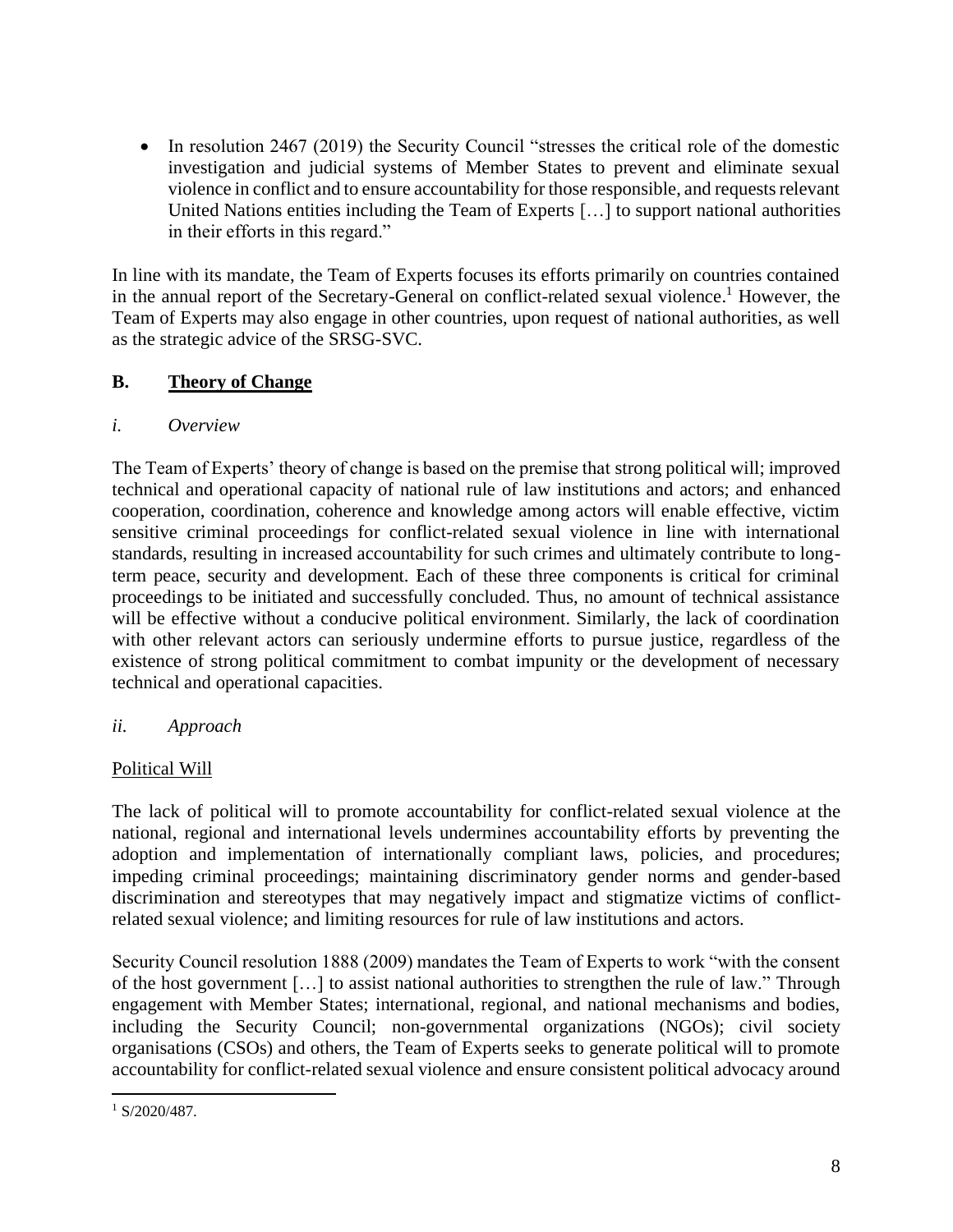accountability efforts. The Team of Experts also utilizes opportunities provided by the SRSG-SVC's formal agreements with Member States in the form of joint communiqués and frameworks of cooperation, the Security Council's country-specific mandates for UN peace operations, and the Secretary-General's country and thematic reports to highlight the need for justice and accountability.

### Technical and Operational Capacity

The lack of technical and operational capacity of national rule of law institutions and actors to address accountability for conflict-related sexual violence limits the geographical presence and professionalism of justice authorities and other actors, leading to accountability processes which are not compliant with international standards, further undermining confidence in the justice system and contributing to continued instability and conflict.

Security Council resolution 1888 (2009) mandates the Team of Experts to "identify gaps in national responses and encourage a holistic national approach" as well as to "work closely with national legal and judicial officials and other personnel in the relevant governments' civilian and military justice systems to address impunity, including by the strengthening of national capacity, and drawing attention to the full range of justice mechanisms to be considered." In accordance with this mandate, the Team of Experts provides technical and operational support on the basis of assessments it undertakes to strengthen the geographical presence and professionalism of rule of law authorities and other actors in areas including, *inter alia*, (i) criminal investigations and prosecutions; (ii) military justice; (iii) legislative reform; (iv) protection of victims and witnesses; and (v) reparations for victims. In addition to specific technical and operational support, the Team of Experts assists governments in developing strategies, plans of action and policy and guidance tools, to address accountability for conflict-related sexual violence.

#### Cooperation and Coordination

The lack of cooperation, coordination, coherence, and knowledge among the range of actors (governments, CSOs, NGOs, United Nations, etc.) working to promote accountability for conflictrelated sexual violence limits information sharing, creates unrealistic expectations, contributes to fragmentation, reduces available resources and undermines efforts to deliver justice in an integrated, coherent and sustainable manner in line with international standards.

Security Council resolution 1888 (2009) mandates the Team of Experts to "make recommendations to coordinate domestic and international efforts and resources to reinforce the government's ability to address sexual violence." Based on this mandate, the Team of Experts tracks and analyses country situations for conflict-related sexual violence as well as any corresponding response by rule of law institutions and actors and utilizes its findings and analysis from assessments to inform its discussions with relevant authorities and partners to plan and coordinate future engagements. The Team of Experts also draws upon its engagements in a wide range of contexts to foster experience sharing and learning between counterparts in countries that have experienced conflict-related sexual violence.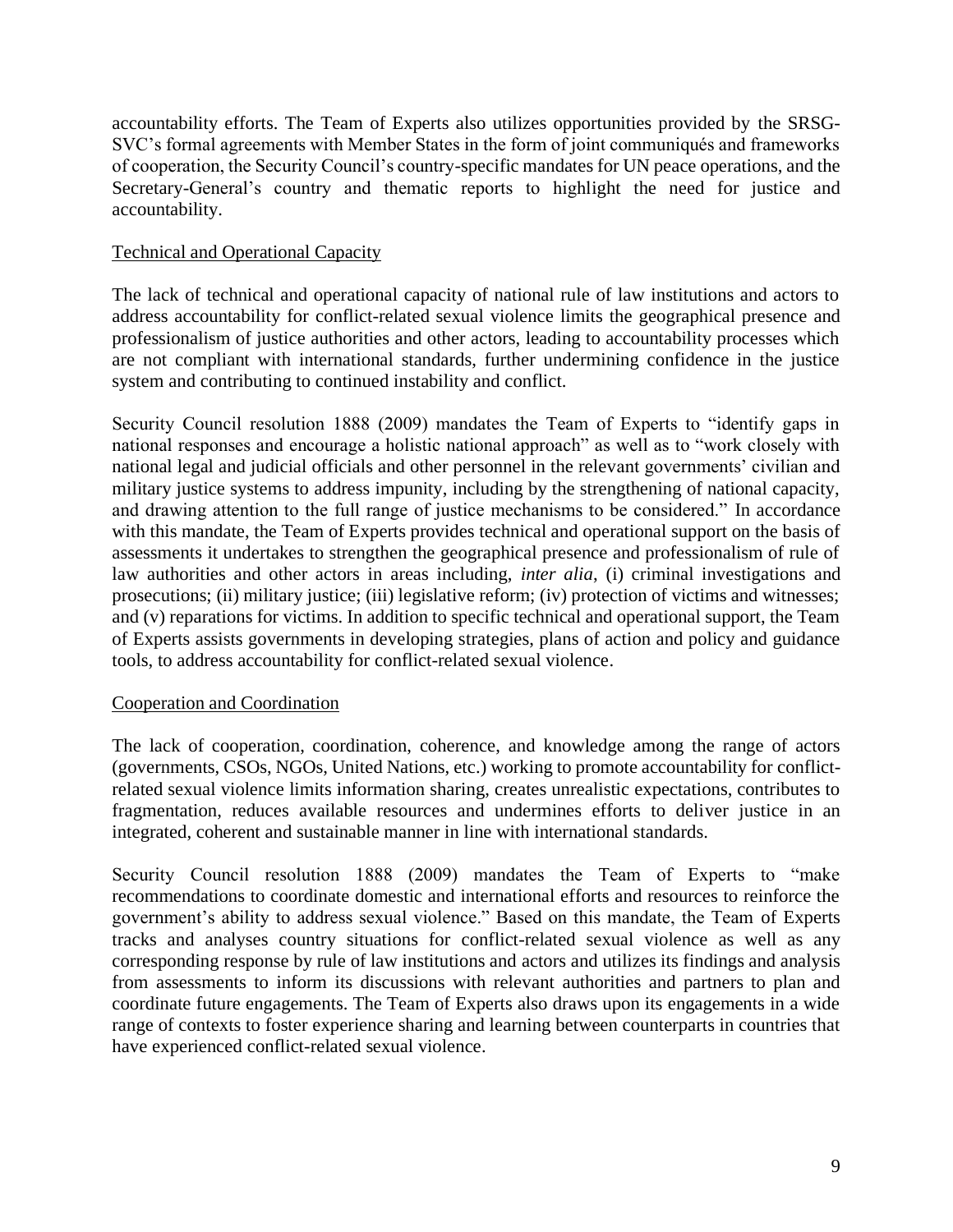### <span id="page-9-0"></span>**II. RESULTS**

### <span id="page-9-1"></span>**A. Indicator Based Performance**

Given the complex nature and diverse contexts in which the Team of Experts works, relevant, consistent, and reliable data is generally not available and few global indices, if any, track criminal proceedings in these countries, which makes this information highly difficult and resourceintensive to obtain. This is particularly true for higher level goals and outcomes.

### *Goal 1: Promote peaceful and inclusive societies for sustainable development, provide access to justice for all and build effective, accountable and inclusive institutions at all levels. (SDG 16)*

#### Baseline: None

Target: Promote the rule of law at the national and international levels and ensure equal access to justice for all (SDG target 16.3)

Indicator: Proportion of victims of violence in the previous 12 months who report their victimization to competent authorities or other officially recognized conflict resolution mechanisms (SDG indicator 16.3.1)

As of the writing of this report, there was no global data set for SDG indicator 16.3.1 for countries supported by the Team of Experts.<sup>2</sup> However, it may be inferred from the content of this report as well as other similar reports that progress is being made toward the achievement of SDG 16 even in the absence of concrete data.

#### *Goal 2: Achieve gender equality and empower all women and girls. (SDG 5)*

#### Baseline: None

Target: Eliminate all forms of violence against all women and girls in the public and private spheres, including trafficking and sexual and other types of exploitation (SDG target 5.2)

Indicator: Proportion of women and girls aged 15 years and older subject to sexual violence by persons other than an intimate partner in the previous 12 months, by age and place of occurrence (SDG indicator 5.2.2)

As of the writing of this report, there was no global data set for SDG indicator 5.2.2 for countries supported by the Team of Experts.<sup>3</sup> However, it may be inferred from the content of this report as well as other similar reports that progress is being made toward the achievement of SDG 5 even in the absence of concrete data.

<sup>2</sup> <https://sdg-tracker.org/peace-justice#targets>

<sup>3</sup> <https://sdg-tracker.org/gender-equality#targets>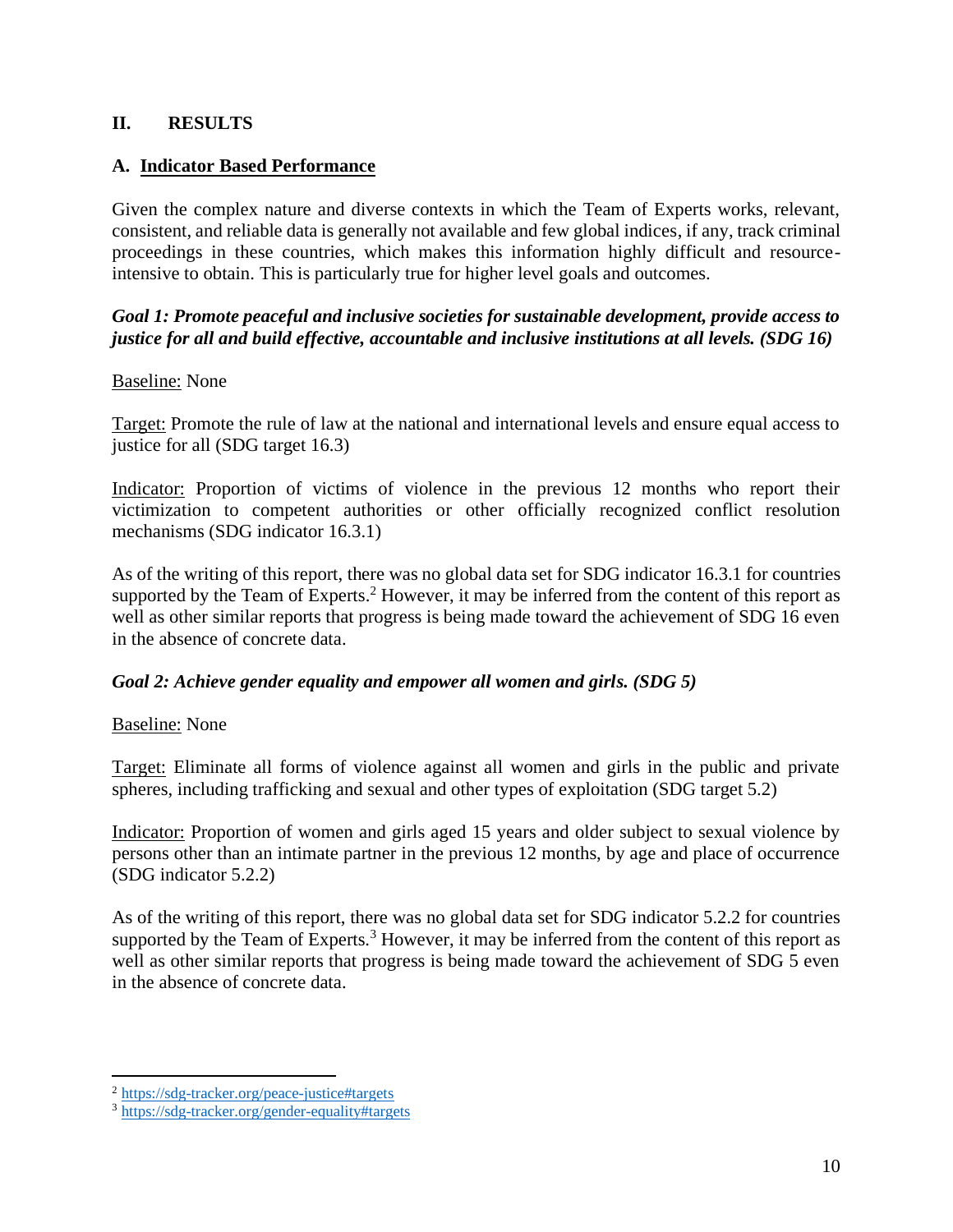#### *Outcome: Greater accountability for conflict-related sexual violence through prompt, effective and victim sensitive criminal proceedings carried out in line with international standards.*

In 2020, the Team of Experts pursued initiatives supporting greater accountability for conflictrelated sexual violence through prompt, effective and victim sensitive criminal proceedings carried out in line with international standards. These initiatives were undertaken in alignment with the three outputs presented in the Team's joint programme.

In terms of enhancing political will to promote accountability for conflict-related sexual violence at national, regional, and international levels, the Team advocated for the adoption and implementation of internationally compliant laws, policies, and procedures, such as in Iraq, Somalia, and South Sudan; supported accountability through criminal proceedings, such as in CAR, DRC, and Guinea; advocated for the abolishment of discriminatory gender norms and gender-based discrimination and stereotypes that negatively impact and stigmatize victims of conflict-related sexual violence; and mobilized resources to support rule of law institutions and actors, such as in CAR and DRC.

To enhance the capacity of national rule of law institutions and actors to address accountability for conflict-related sexual violence, the Team of Experts provided technical and financial support for the national judiciary in CAR, which led to three convictions for conflict-related sexual violence at the Bangui Court of Appeal. It also built the case-tracking capacity in the High Courts of Bangui and Bimbo to strengthen coordination between the national investigative units and relevant jurisdictions. In the DRC, it provided technical assistance for the investigation, prosecution, and trial of Ntabo Ntaberi Sheka, who was convicted by the Cour Militaire Opérationnelle of North Kivu in November 2020, sending a strong message that justice may be delayed but not denied. It also assessed the impact of COVID-19 on the judicial response to conflict-related sexual violence in DRC. The Team continued to support the national authorities in Guinea to advance accountability for the crimes of 28 September 2009. In Colombia, the Team contributed to the development of a digest of International Standards on the Prosecution and Adjudication of Conflict-Related Sexual Violence, which will support the transitional and ordinary justice systems to address these crimes. In Iraq, the Team worked with partners to strengthen the draft bill on reparations for survivors of ISIL captivity and ensure its compliance with international norms and standards. In Nigeria, the Team contributed to the training of members of the Attorney-General's Office, including the Complex Case Group, the Nigerian Institute of Advanced Legal Studies, and the National Judicial Institute, with a view to integrating sexual violence considerations and where relevant charges into ongoing cases. In Somalia, the Team prepared a preliminary analysis of the newly presented draft bill on *Sexual Intercourse Related Crimes (2020)* forming a basis for UNSOM advocacy around the withdrawal of the draft bill and reintroduction of the *Sexual Offenses Bill (2018)*. In line with the Revitalized Agreement on the Resolution of the Conflict in South Sudan, the Team of Experts supported the finalisation by the Republic of South Sudan Joint Defence Board of the *Action Plan for the Armed Forces on Addressing Conflict-Related Sexual Violence in South Sudan* merging the action plans of the SSPDF and the SPLA-IO on conflictrelated sexual violence and resulting in prioritised activities and requests for strategic support.

To enhance cooperation, coordination, coherence, and build expertise and awareness among the range of actors working towards accountability for conflict-related sexual violence, the Team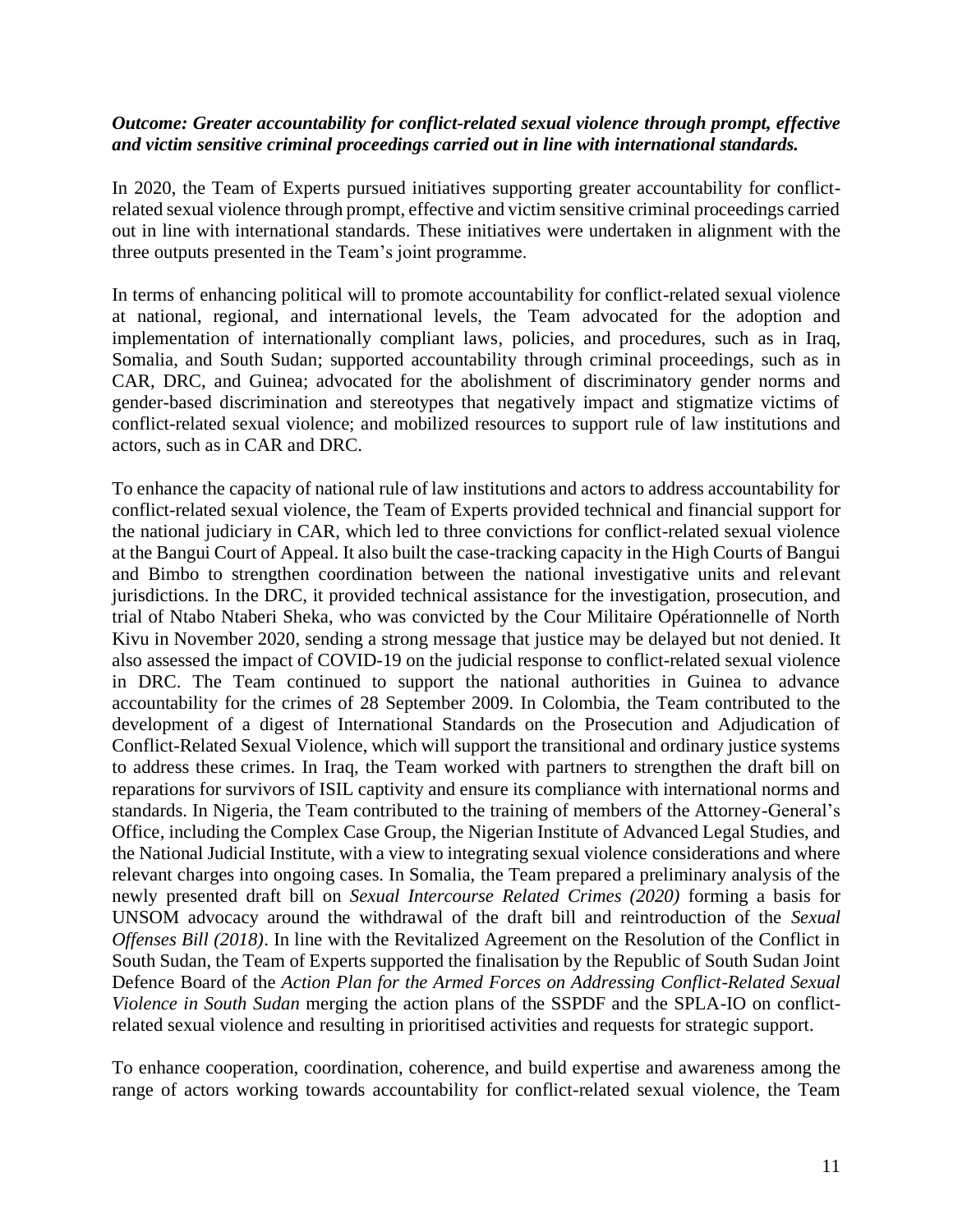partnered with the *Journal of International Criminal Justice* to publish a landmark Special Issue on justice and accountability for sexual violence in conflict. The Special Issue provides experiences, good practices, and challenges from the past decade on how to address accountability for sexual violence in conflict from experts around the world and was downloaded more than four thousand times. The Team also launched a webinar series, the *Digital Dialogue Series*, reaching more than three thousand viewers including academics, policy-makers, and practitioners, fostering a community of practice that transcends national borders and institutional divides. These discussions and their follow-up postings have allowed the Team to raise awareness further with Member States and other counterparts, share good practices and tools among national level practitioners, and refine the expertise of the Team while raising the profile of its work.

These initiatives, among others during the reporting period, demonstrate that the Team is delivering on its mandate under Security Council resolution 1888 (2009) and contributing to the achievement of greater accountability for conflict-related sexual violence through prompt, effective and victim sensitive criminal proceedings carried out in line with international standards.

*Output 1: Political will to promote accountability for conflict-related sexual violence at national, regional, and international levels enhanced.*

Baseline 1: 100%

Target 1: 100% of peace operation mandates for which the Team of Experts has advocated the inclusion of the promotion of accountability for conflict-related sexual violence.

Indicator 1: Percentage of peace operation mandates for which the Team of Experts has advocated the inclusion of the promotion of accountability for conflict-related sexual violence.

Baseline 2: 90%

Target 2: >90% of joint communiqués and frameworks of cooperation agreed between the Office of the SRSG-SVC and the respective Member State that include a request for Team of Experts technical and operational support.

Indicator 2: Percentage of joint communiqués and frameworks of cooperation adopted by the respective Member States that include a request for Team of Experts technical and operational support.

In 2020, the Team of Experts advocated for the inclusion of the promotion of accountability for conflict-related sexual violence in eight peace operation mandates.<sup>4</sup> This contributed to the

<sup>4</sup> United Nations Multidimensional Integrated Stabilization Mission in the Central African Republic (MINUSCA), United Nations Organization Stabilization Mission in the Democratic Republic of the Congo (MONUSCO), United Nations Assistance Mission for Iraq (UNAMI), United Nations Support Mission in Libya (UNSMIL), United Nations Multinational Integrated Stabilization Mission in Mali (MINUSMA), United Nations Assistance Mission in Somalia (UNSOM), United Nations Mission in the Republic of South Sudan (UNMISS) and United Nations Integrated Transition Assistance Mission in Sudan (UNITAMS).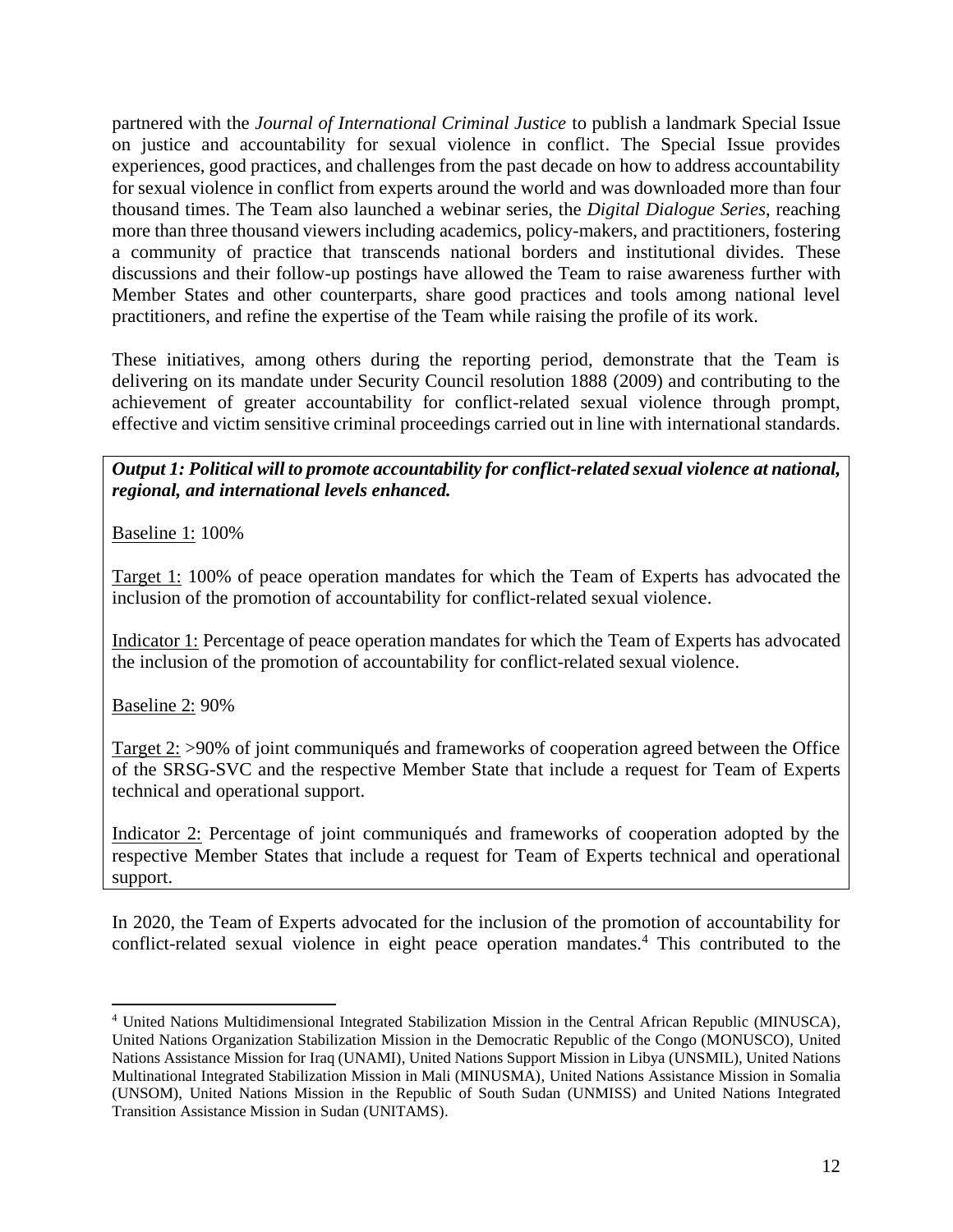inclusion of provisions supporting the promotion of accountability for conflict-related sexual violence in all these mandates, meeting the 2020 target.

In 2020, 100% of joint communiqués and frameworks of cooperation adopted by the respective Member States included a request for Team of Experts technical and operational support, meeting the 2020 target.<sup>5</sup> In addition, the Team also supported the SRSG-SVC in the signature of a framework of cooperation between the Office of the SRSG-SVC and the Committee on the Rights of the Child (CRC), as well as in initial conversations regarding a framework of cooperation with the Inter-Parliamentary Union to build stronger synergies on parliamentary action to conflictrelated sexual violence.

Beyond the specific targets and indicators, the Team of Experts provided input to numerous United Nations reports and policy documents ensuring accountability for sexual violence remained prominent. During the reporting period, the Team contributed to the annual reports of the Secretary-General on women, peace and security; conflict-related sexual violence; and strengthening and coordinating United Nations rule of law activities. The Team also contributed to discussions and provided input on Model Legal Provisions to Support and Protect the Rights and Needs of Victims of Terrorism led by the United Nations Office on Drugs and Crime (UNODC) and United Nations Office of Counter-Terrorism (UNOCT). Additionally, the Team provided input on the Secretary-General's Guidance Note on the United Nations Approach to Transitional Justice and on the Handbook for United Nations Field Missions on Preventing and Responding to Conflict-Related Sexual Violence. In the second half of 2020, the Team collaborated with the Global Compact Terrorism Forum, through its Criminal Justice and Rule of Law Working Group Expert to develop a framework document with recommendations and good practices on the criminal justice approaches regarding the linkages between terrorism crimes and human trafficking, migrant smuggling, sexual and gender-based violence and modern slavery crimes.

The Team of Experts also continued to provide support for the SRSG-SVC and senior leadership of other co-lead entities in the preparation of a wide range of materials on rule of law and conflictrelated sexual violence, including statements and background documents in preparation for meetings, missions, etc.

*Output 2: Technical and operational capacity of national rule of law institutions and actors to address accountability for conflict-related sexual violence enhanced.*

Baseline: 12

Target: >2 assessment reports per year on accountability for conflict-related sexual violence prepared by the Team of Experts.

Indicator: Number of assessment reports per year on accountability for conflict-related sexual violence prepared by the Team of Experts.

<sup>5</sup> Framework of Cooperation of the Republic of the Sudan and the United Nations on the Prevention and Response to Sexual Violence in Conflict, dated 10 March 2020.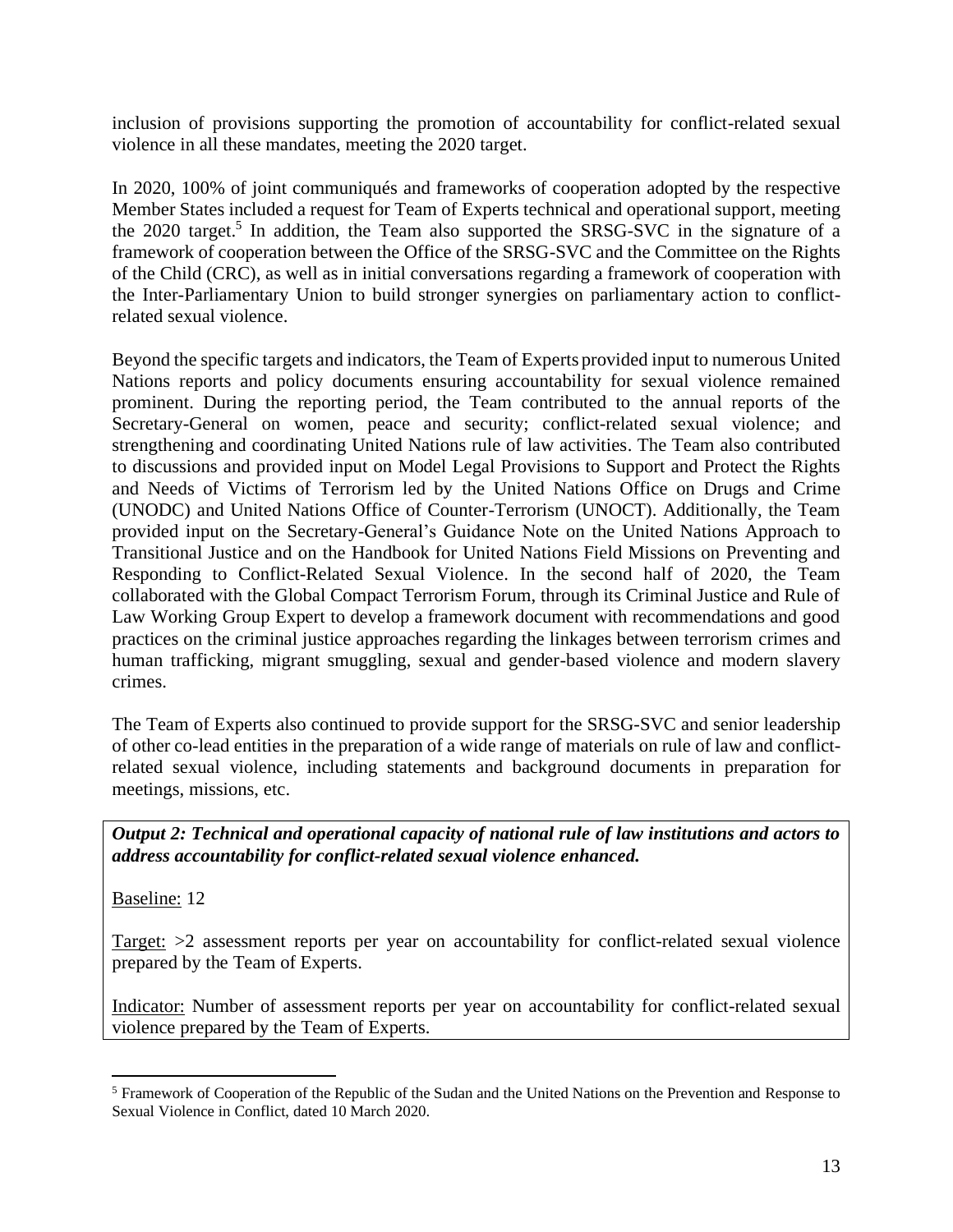In 2020, the Team of Experts prepared two assessment reports, one each for CAR and DRC, on accountability for conflict-related sexual violence, meeting the target set for Output 2.

In CAR, the Team of Experts carried out an in-depth analysis of the judicial response to conflictrelated sexual violence to assess and reflect on the progress made and the challenges remaining for law enforcement, the national jurisdictions, and the Special Criminal Court (SCC) in the investigation and prosecution of conflict-related sexual violence, while promoting a victim-centred approach. This diagnostic report was developed based on a thorough desk-review and on-site research, including many interviews with key national judicial authorities, United Nations entities, and civil society organizations. The report will be officially presented and discussed with the national authorities in a workshop to be held in 2021. The objective of the workshop will be to facilitate the development and adoption of an implementation plan of the recommendations of the report. 6

In DRC, the Team of Experts carried out an assessment of the detrimental impact of the COVID-19 pandemic on the rule of law response in the country, including accountability for conflictrelated sexual violence. The findings of the report indicated that COVID-19 may have an impact on the prevalence of conflict-related sexual violence, access to information on conflict-related sexual violence cases, and responses to support survivors. Particularly between March and July 2020, relevant investigative work, pre-trial hearings, and trials on conflict-related sexual violence in eastern DRC were limited, causing justice to be delayed. The recommendations listed in this assessment report will be discussed with the national authorities in 2021.<sup>7</sup>

In addition, in Mali, the Team of Experts and United Nations Multinational Integrated Stabilization Mission in Mali (MINUSMA) shared with national authorities the finalized joint assessment report analysing the national judicial response to conflict-related sexual violence committed in the context of the 2012-2013 crisis that had been initiated in 2019. This assessment identified several challenges that have prevented the Malian jurisdictions from making progress in the judicial response to the conflict-related sexual violence cases pending before the national courts and offered recommendations to address them. A workshop will be co-organized by the Ministry of Justice and Human Rights, the Ministry of the Promotion of Women in partnership with MINUSMA and the Team of Experts to discuss and identify relevant recommendations regarding the pursuit of justice for the pending cases.

Beyond the specific target and indicator, the Team of Experts helped to enhance the technical and operational capacity of national rule of law institutions and actors to address accountability for conflict-related sexual violence, including through the deployment of a Senior Judicial Advisor to Guinea, prior to the declaration of the COVID-19 pandemic, to support the Minister of Justice, civil society and other counterparts in preparation of Guinea's Universal Periodic Review at the Human Rights Council. Subsequently, the Team continued its engagement in Guinea through virtual means. In CAR, the Team of Experts conducted two trainings and several mentoring sessions for law enforcement officials and organized a workshop to address the challenges limiting the efficient tracking of judicial cases. The Team also supported the Joint Rapid Response and Prevention Unit for Sexual Violence against Women and Children (*Unité Mixte d'Intervention* 

<sup>6</sup> See sectio[n B. Country Specific Engagements](#page-15-0) below on CAR.

<sup>7</sup> See sectio[n B. Country Specific Engagements](#page-15-0) below on DRC.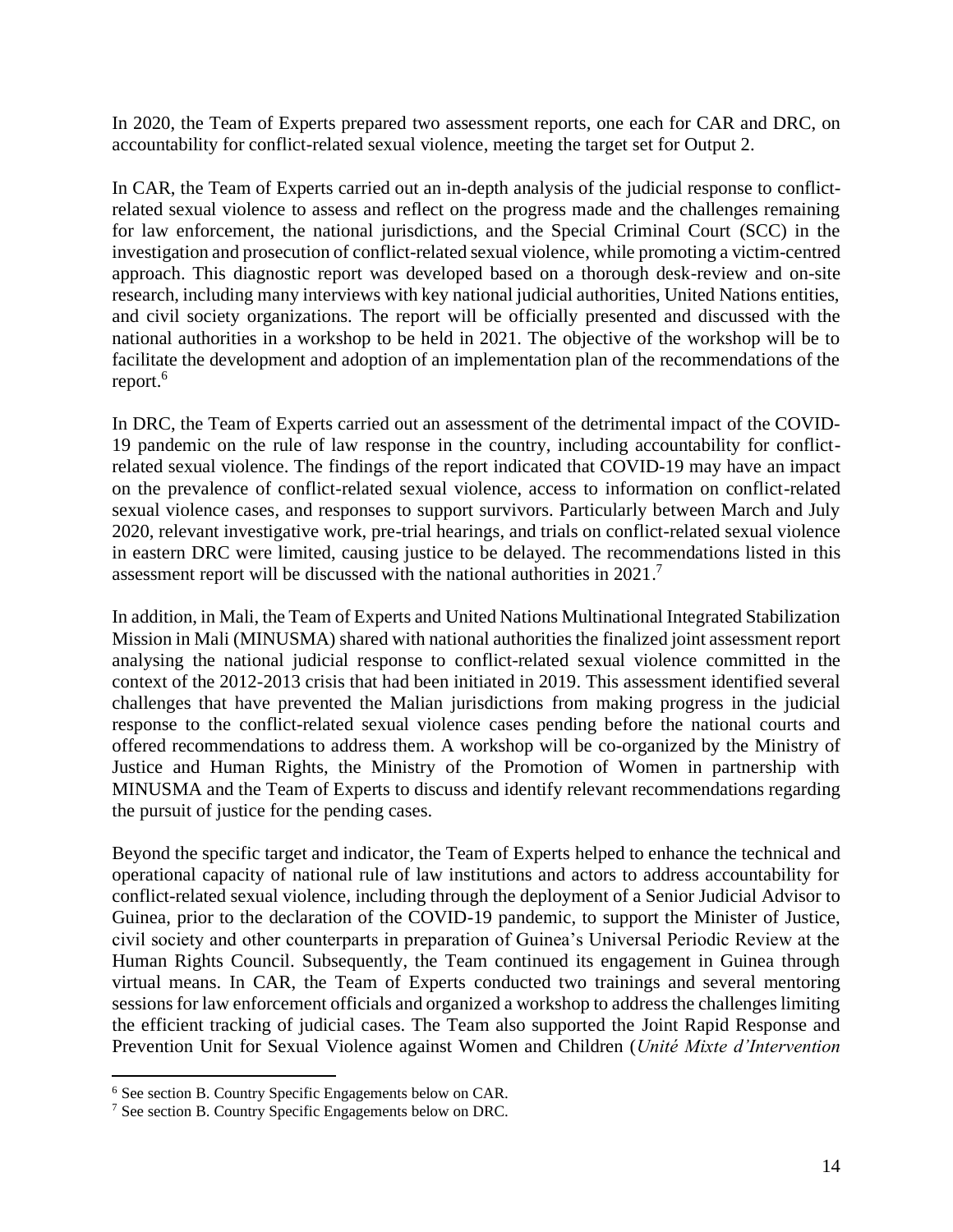*Rapide et de Répression des violences faites aux femmes et aux enfants*, hereinafter the UMIRR) to ensure that two significant investigations on sexual violence cases that occurred in Kaga Bandoro in 2019 and in Bossangoa in 2018 were effectively finalized and transmitted to the relevant prosecutors. In an innovative approach, the Team conducted its first "virtual deployment" of an expert in the field in the DRC. The expert carried out her work remotely until health regulations allowed for physical deployment to the duty station. The Team also made use of technology to deliver virtual training notably in Nigeria and Iraq. In Nigeria, the Team delivered three trainings; two trainings benefited the Attorney General's Office and the Complex Case Group focusing on conflict-related sexual violence and the preparation and use of electronic evidence. The third training, held with the Complex Case Group, focused on the definition of conflict-related sexual violence and related international criminal law obligations. In Iraq, the Team of Experts participated in a virtual training of members of United Nations Investigative Team to Promote Accountability for Crimes Committed by Da'esh/ISIL (UNITAD) with Physicians for Human Rights on the appropriate use of medico-legal and forensic in cases of sexual violence. It also participated remotely in a session with Iraqi parliamentarians on the Yazidi Survivors Law.<sup>8</sup>

In sum, the Team was able to deploy experts both remotely and in the field; contribute at Headquarters level remotely on both country-specific and thematic issues related to the rule of law and sexual violence and conflict; and forge new partnerships and develop new methods of communicating with core constituencies throughout the pandemic with results described throughout this document.

*Output 3: Cooperation, coordination, coherence, and knowledge among the range of actors (governments, CSOs, NGOs, United Nations, etc.) working to promote accountability for conflict-related sexual violence enhanced.*

Baseline: N/A

Target: >2 joint missions with other UN entities, partners or stakeholders.

Indicator: Number of joint missions with other UN entities, partners or stakeholders

In terms of joint missions, in October 2020, the Team of Experts supported the SRSG-SVC's participation in the Deputy Secretary-General's virtual mission to Colombia in the context of the 20<sup>th</sup> anniversary of the Security Council resolution 1325 on Women, Peace and Security<sup>9</sup>. As a result of the COVID-19 pandemic, the Team of Experts was unable to undertake additional missions as initially planned. However, as the pandemic subsides, the Team of Experts anticipates being able to move forward with joint missions meeting future annual targets.

Beyond the specific target and indicator, it should be noted that the Team of Experts, in coordination with the United Nations Multidimensional Integrated Stabilization Mission in the Central African Republic's (MINUSCA) Justice and Correction Services, the United Nations Organization Stabilization Mission in the Democratic Republic of the Congo's (MONUSCO)

<sup>8</sup> For more information on country specific activities see section B. Country Specific Engagements below.

<sup>9</sup> See sectio[n B. Country Specific Engagements](#page-15-0) below on Colombia.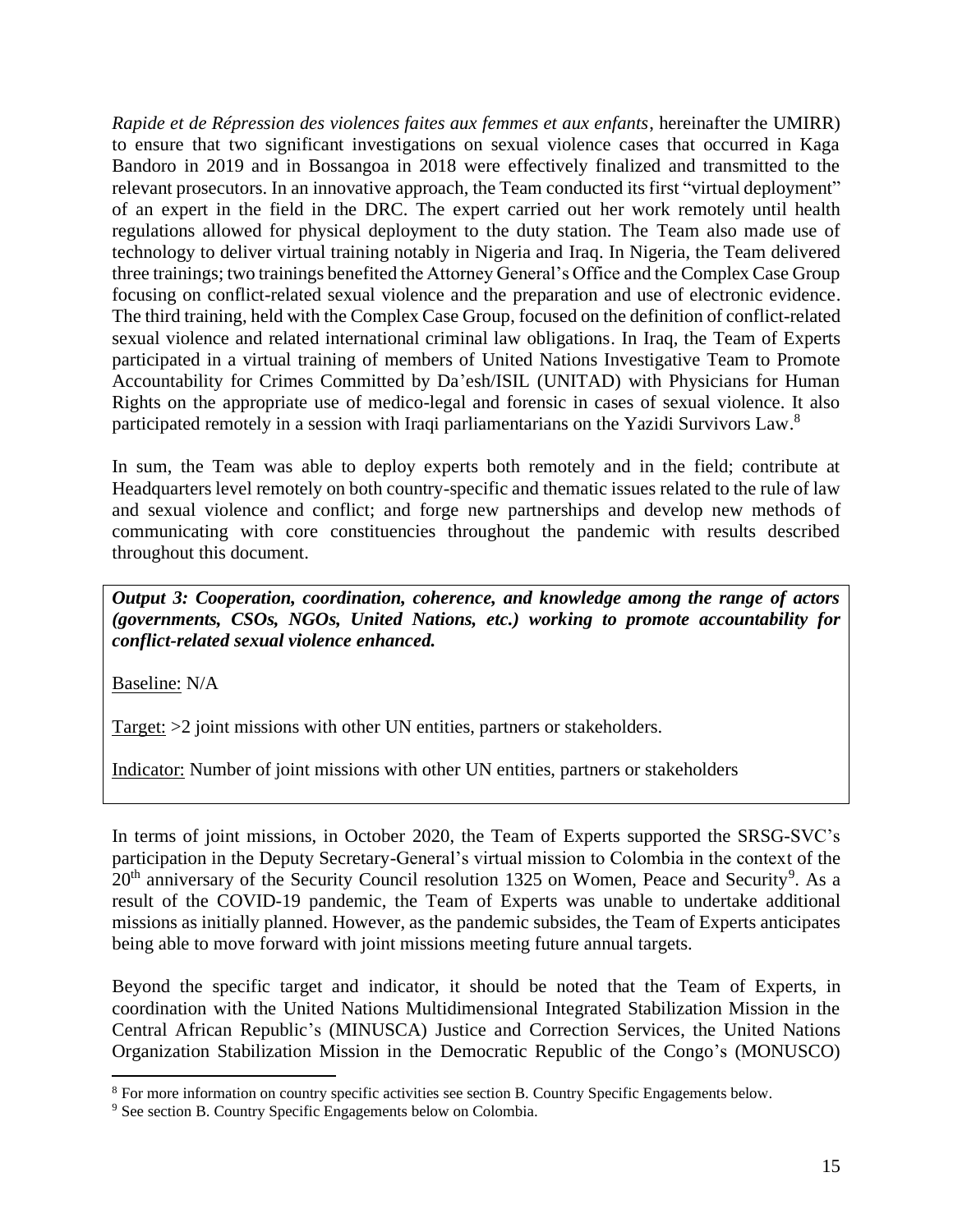Justice Support Section, and the United Nations Office of the High Commissioner for Human Rights (OHCHR) and United Nations Development Progamme (UNDP) in Guinea, deployed experts to the respective countries despite the pandemic restrictions. The Team also continued to partner with specialised practitioners on the ground, including Physicians for Human Rights in CAR and Iraq and TRIAL in DRC.

The Team of Experts also built on its long-standing cooperation with academic and policy partners in the area of sexual violence in conflict, international humanitarian law and international criminal law. The Team celebrated its 10-year anniversary by co-editing and publishing a Special Issue of the *Journal of International Criminal Justice*, with Oxford University Press. The Special Issue included fourteen articles produced by more than 30 leading academics and practitioners, deepening the understanding of advances made in the justice response to conflict-related sexual violence at the domestic level over the last decade. Using the launch of the Special Issue as a basis for the discussion, in June 2020 the Team identified and engaged with leading policy and academic institutes<sup>10</sup> to launch a monthly webinar series focusing on topics raised within the Special Issue of the *Journal*. Building on the contents of these discussions, the Team also partnered with the international law blog, *Opinio Juris*, ensuring the regular publication of the main findings and reflections in the webinars and contributing to the advancement of academic reflection and scholarship. $11$ 

## <span id="page-15-0"></span>**B. Country Specific Engagements**

*i. Central African Republic*

## Objective(s)

Within the framework of Security Council resolution 2552 (2020) on CAR and the Joint Communiqué on the prevention and fight against conflict-related sexual violence signed in 2019, the Team of Experts has set up a dedicated project to deliver on the requested support for the Government of CAR to ensure accountability for conflict-related sexual violence crimes. The project which forms the bulk of the Team's action in CAR aims at strengthening the capacity of the national authorities to investigate and prosecute sexual violence in conflict. This includes building the capacity of the UMIRR, national courts and the SCC, working collaboratively to investigate and adjudicate conflict-related sexual violence cases, and responding adequately to the demands of the citizens of the CAR.

## 2020 Key Result(s)

• The Team of Experts carried out a diagnostic analysis of the judicial response to conflictrelated sexual violence in CAR to assess and reflect on the progress made and the challenges remaining for law enforcement, especially the UMIRR, the national

<sup>&</sup>lt;sup>10</sup> Institute for Public Health of Washington University in St. Louis, the Harvard Humanitarian Initiative of Harvard University, the Institute for the Study of Human Rights at Columbia University, and the School of Transnational Governance of the European University Institute (STG-EUI).

<sup>&</sup>lt;sup>11</sup> See Outcome unde[r Results](#page-9-1) section.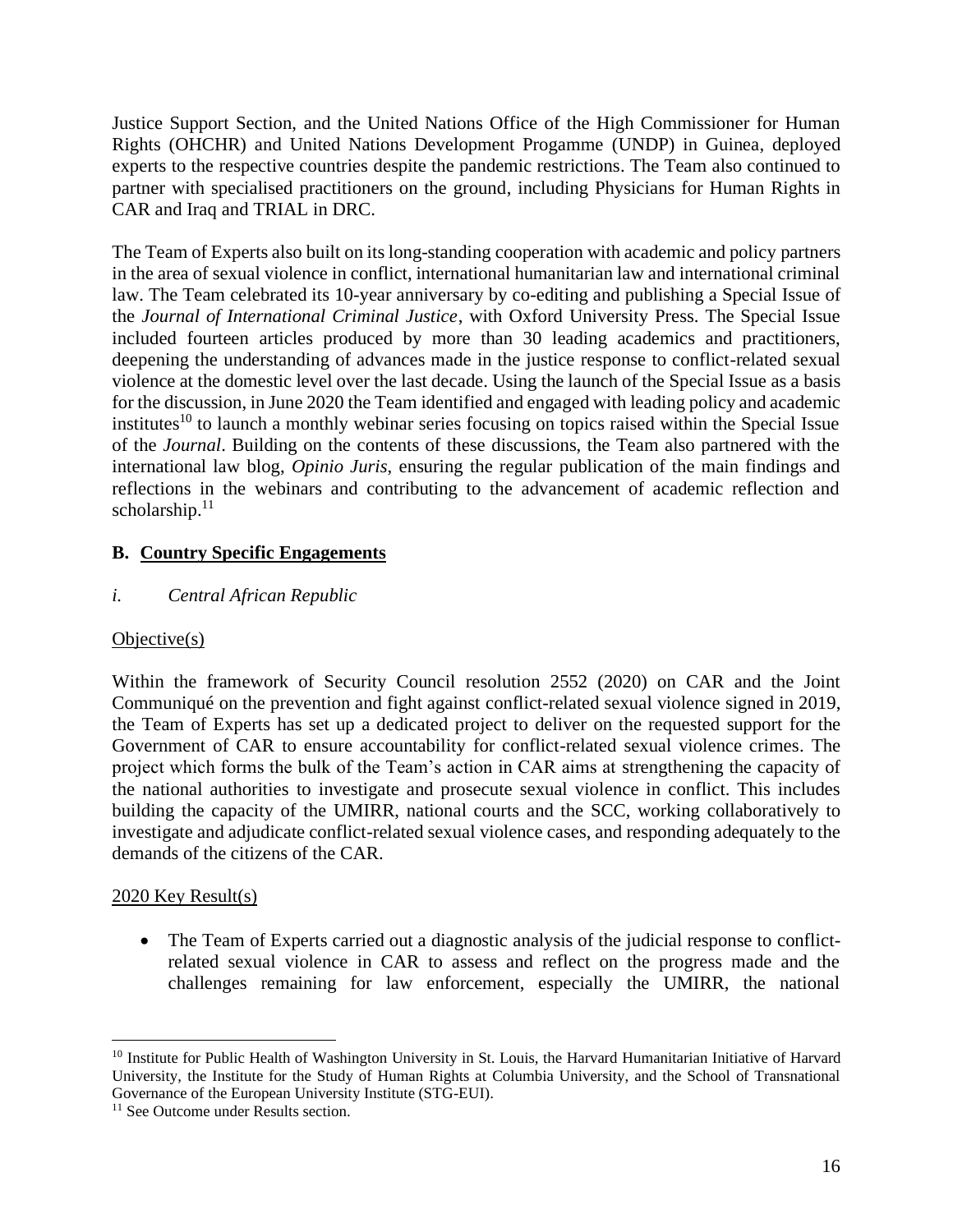jurisdictions, and the SCC in the investigation and prosecution of conflict-related sexual violence, while promoting a victim-centered approach.

- The Team of Experts provided technical advice, mentoring and material support for the UMIRR including supporting the finalization and transfer to the relevant prosecutors of the case files of the field investigation carried out by the UMIRR in February 2018 and August 2019 outside the city of Bossangoa and near the city of Kaga Bandoro respectively.
- The Team of Experts also provides support for judicial authorities. Notably the Team organized a joint workshop with the Ministry of Justice, UNDP, and MINUSCA to discuss the challenges limiting the efficient tracking of judicial cases in the UMIRR and the High Courts of Bangui and Bimbo, as well as to identify concrete corrective actions to be implemented. The Team also provided technical and financial support for the second criminal session of the Bangui Court of Appeal, which resulted in three convictions for conflict-related sexual violence.

### Assistance and Impact

In 2020, the Team of Experts continued to support the reinforcement of the national judicial response to conflict-related sexual violence crimes through the deployment of a Technical Specialist to CAR, embedded in the Justice and Correction Services of MINUSCA. Through its expert in the UN Joint Justice Projects in CAR,<sup>12</sup> the Team of Experts provided technical support and mentoring for the national authorities to build their capacity to investigate and prosecute conflict-related sexual violence crimes.

A primary focus of the Team's work was to build the capacity of UMIRR to ensure that cases are investigated and transferred for prosecution to relevant jurisdiction in a timely manner. To deliver on this goal, a series of mentoring sessions and two practical trainings on interview techniques targeting especially the newest staff of the UMIRR, were organized by the Team of Experts with the support of two police specialists. The Team of Experts also took part as a co-trainer in the National Training on Trafficking in Persons, organized jointly by the Central African government, International Organization for Migration (IOM), and UNODC, which allowed the UMIRR to strengthen its technical expertise to start investigating cases of trafficking in persons. Indeed, in 2020, a presidential decree, followed by the adoption of a new national action plan on the fight against trafficking in persons in CAR, expanded the mandate of the UMIRR by making it the victims' main entry point to the national criminal justice system.

Furthermore, the Team of Experts provided technical expertise for the UMIRR to support the investigation of pending conflict-related sexual violence cases. In February 2018 and August 2019, the UMIRR had launched two investigations outside the city of Bossangoa and near the city of Kaga Bandoro respectively. The first investigation focused on a mass rape incident which concerned 150 victims of conflict-related sexual violence, while the second mission allowed the UMIRR to investigate cases of conflict-related sexual violence allegedly perpetrated by members

<sup>&</sup>lt;sup>12</sup> Currently, the Team of Experts contributes with MINUSCA and UNDP to the implementation of the Joint Project titled "Project to support the restoration of the rule of law and the reform of the justice and security sectors in CAR," covering the period 2020-2023. In particular, the Team of Experts will focus on supporting the implementation of the third output of the Joint Project, aimed at improving women's access to justice and security, including through the prosecution, investigation and adjudication of sexual and gender-based violence cases.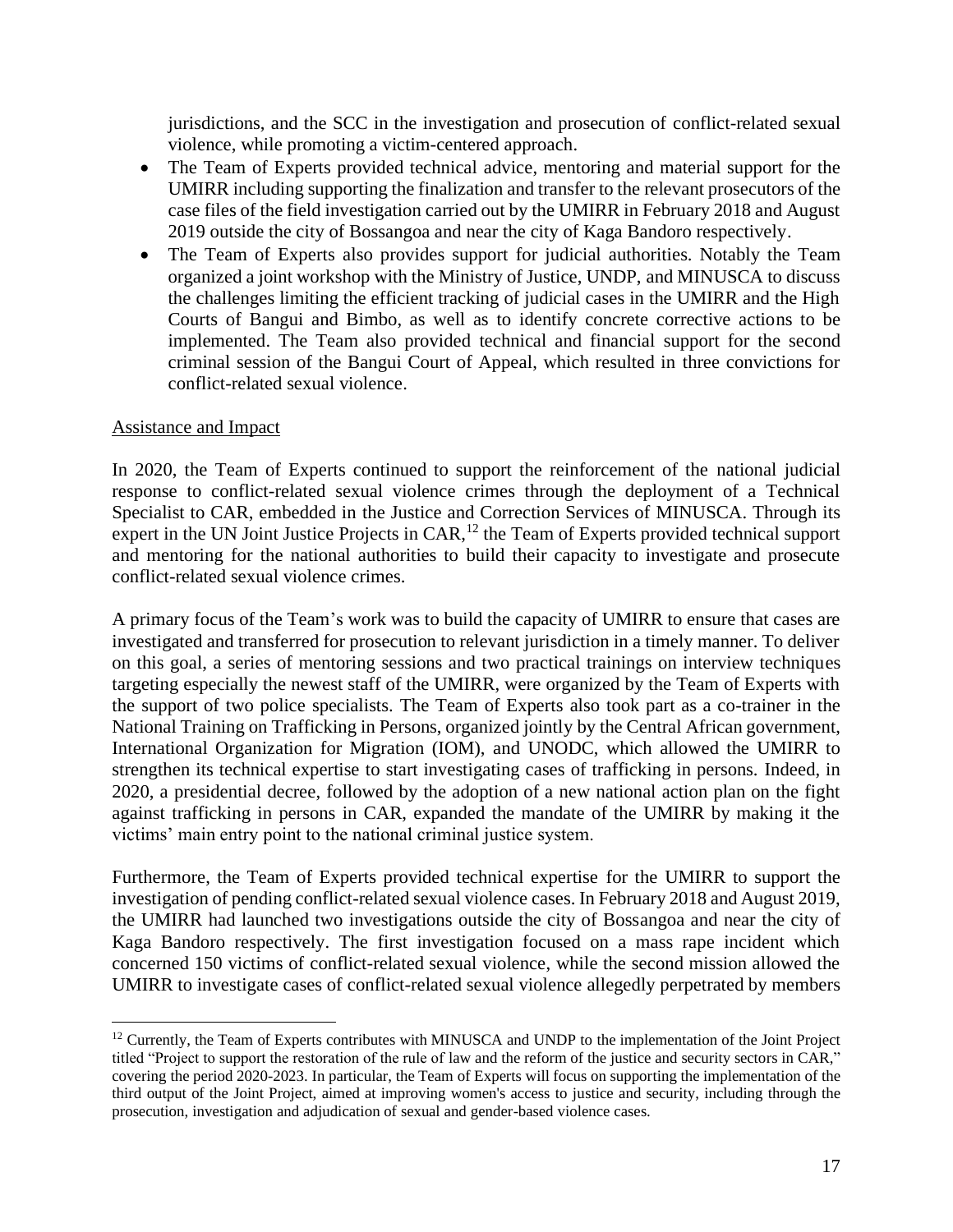of armed groups in several locations, totalling 264 victims. Throughout the reporting period, the Team of Experts worked closely with the investigators, the heads of the field criminal investigations, and the director of the UMIRR to ensure that procedural requirements were met, making sure the referral of the case files to the relevant prosecutor's office occurred. By working closely with the national law enforcement authorities, the Team of Experts gained a better understanding of their current practices, prompting reflection and recommendations regarding the future management of case files. Thanks to the close follow-up and mentoring provided, the case file of the investigation conducted in August 2019 has officially been referred to the prosecutor of Kaga-Bandoro's High Court in January 2021. The judicial file on the Bossangoa investigation is pending finalization by the UMIRR. Since then, the Team of Experts has liaised regularly with the prosecutor making available any necessary technical expertise the prosecutor deems relevant to bring the case to trial and ensure victim's access to justice.

In order to address the challenges limiting the efficient tracking of judicial cases in the UMIRR and the High Courts of Bangui and Bimbo, a joint workshop was held with the Minister of Justice, UNDP, and MINUSCA to discuss international best practices, as well as to identify and prioritize corrective actions to implement, including technical trainings and the development of coordination mechanisms under the National Justice Sector Policy. Thanks to the participation of several highlevel judicial actors, including the Director of the Judicial Services of the Ministry of Justice and the President of the Council of State, the discussions allowed for the identification of concrete actions that will be implemented by the national authorities with the support of their partners, including the Team of Experts. Two workshops will be organized by the Team of Experts in 2021 to contribute to the sensitization of judicial actors and sexual violence focal points of the High Courts and Courts of Appeal of Bangui and Bimbo on the rules and procedures to be followed to ensure the efficient tracking of judicial files and improve the management of sexual violence cases transferred by the UMIRR to the relevant courts.

The Team of Experts also worked closely with the national judiciary, MINUSCA and UNDP to provide technical and financial support for the organization of the second criminal court session of 2019 at the Bangui Court of Appeal. The session which was held in December and ended in early 2020 resulted in 22 cases of sexual violence put on the docket out of a total of 25. To support successful proceedings, the Technical Specialist provided specialized mentoring for the officials and victims' representatives related to specific needs of sexual violence victims during judicial proceedings. She also provided training for the jurors on the existing national legal framework for sexual violence to support adequate deliberations.

Furthermore, in order to provide a baseline for engagement and roadmap for national authorities, the Team carried out an analysis of the judicial response to conflict-related sexual violence in CAR, to assess and reflect on the progress made and the challenges remaining for law enforcement, especially the UMIRR, the national jurisdictions, and the SCC in the investigation and prosecution of conflict-related sexual violence, while promoting a victim-centered approach. This assessment report was developed based on a thorough desk-review including legal analysis and on-site research with relevant stakeholders, including many interviews with key national judicial authorities, United Nations entities, and civil society organizations. This significant work led to the finalization of an in-depth assessment, "a diagnostic report" with concrete recommendations for the government to consider implementing with the support of the Team of Experts, MINUSCA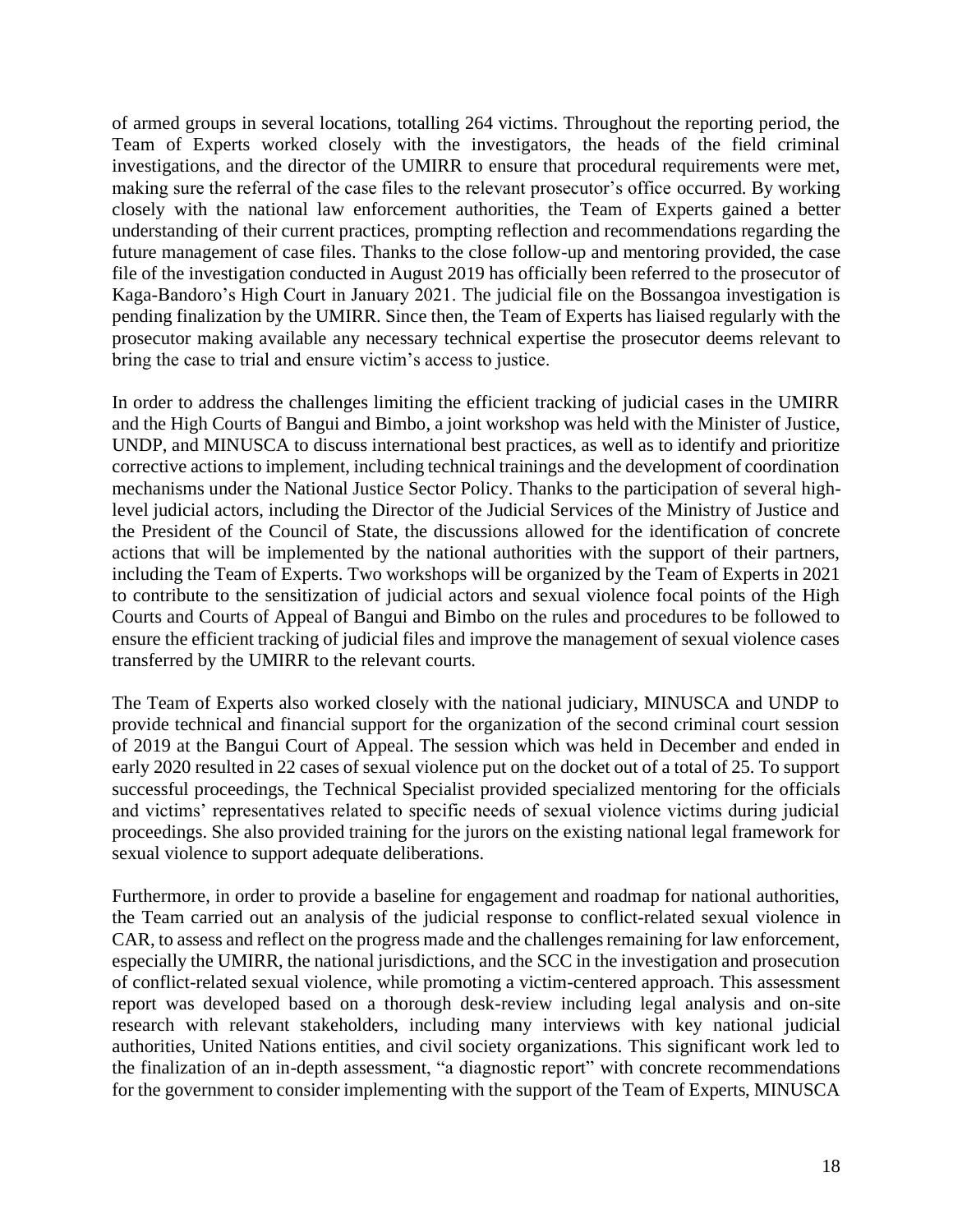and UNDP. Key among those are recommendations to adopt clear policies forbidding the requalification of criminal acts (e.g. incidents of rape) as misdemeanours or minor offences; revising the code of military justice to align it with international human rights law standards; adopting a prosecutorial strategy prioritizing the prosecution of conflict-related sexual violence; and continuing to strengthen the capacity of the judicial authorities investigating and prosecuting conflict-related sexual violence. The diagnostic will be officially presented and discussed with the national authorities in a workshop to be held in 2021. Its objective will be to facilitate the development and adoption of an implementation plan for the recommendations of the report. This plan would help evaluate the justice reform efforts carried out by the Central African Republic's authorities to address the fight against impunity for conflict-related sexual violence against clearly established benchmarks.

Finally, as part of its victim-centered methodology, the Team of Experts, with MINUSCA and UNDP, continued providing material and technical support for Harvard Humanitarian Initiative, for the completion of three perception surveys, aimed at collecting data representative of the adult population's perception on peace, justice and security in CAR, which are being carried out between 2019 and 2021. The first survey, which included 5,206 interviews in twelve prefectures and the city of Bangui, was finalized in February  $2020^{13}$ . The findings demonstrate that the recorded progress in the judicial response to conflict-related sexual violence has positively impacted the populations' trust in the judicial system, through increased complaints registered for such crimes. The data collection for the two remaining surveys is ongoing. These surveys provide national policy-makers, Member States, UN actors, and civil society organizations supporting the fight against impunity for conflict-related sexual violence in CAR with objective information on the perceptions of the national populations on the links between security, justice and peace. This information is crucial to help these stakeholders evaluate the impact of the efforts deployed to strengthen the rule of law in CAR.

## Looking Ahead

Based on the findings of the assessment report by the Team of Experts, in 2021, the Team of Experts will focus on: (i) training and mentoring police investigators and police officers serving in the UMIRR, the SCC, and the sexual violence desks of police stations; (ii) providing logistical and material support for the UMIRR to conduct more investigations; (iii) providing technical advice and support for the ordinary criminal courts and the SCC, regarding the prosecution of conflict-related sexual violence cases; (iv) developing the judicial authorities' capacity to track judicial proceedings involving conflict-related sexual violence; and (v) supporting legal information and legal aid.

*ii. Colombia*

## Objective(s)

Building on its prior engagements in Colombia, and given the SRSG-SVC's explicit mention in the Final Agreement for Ending the Conflict and Building a Stable and Lasting Peace between the

<sup>13</sup> Harvard Humanitarian Initiative, *Peace Justice and Security Polls, Report – November 2020 (Data from February 2020)*, available a[t http://www.peacebuildingdata.org/sites/m/pdf/CAR\\_Poll5\\_ENG.pdf.](http://www.peacebuildingdata.org/sites/m/pdf/CAR_Poll5_ENG.pdf)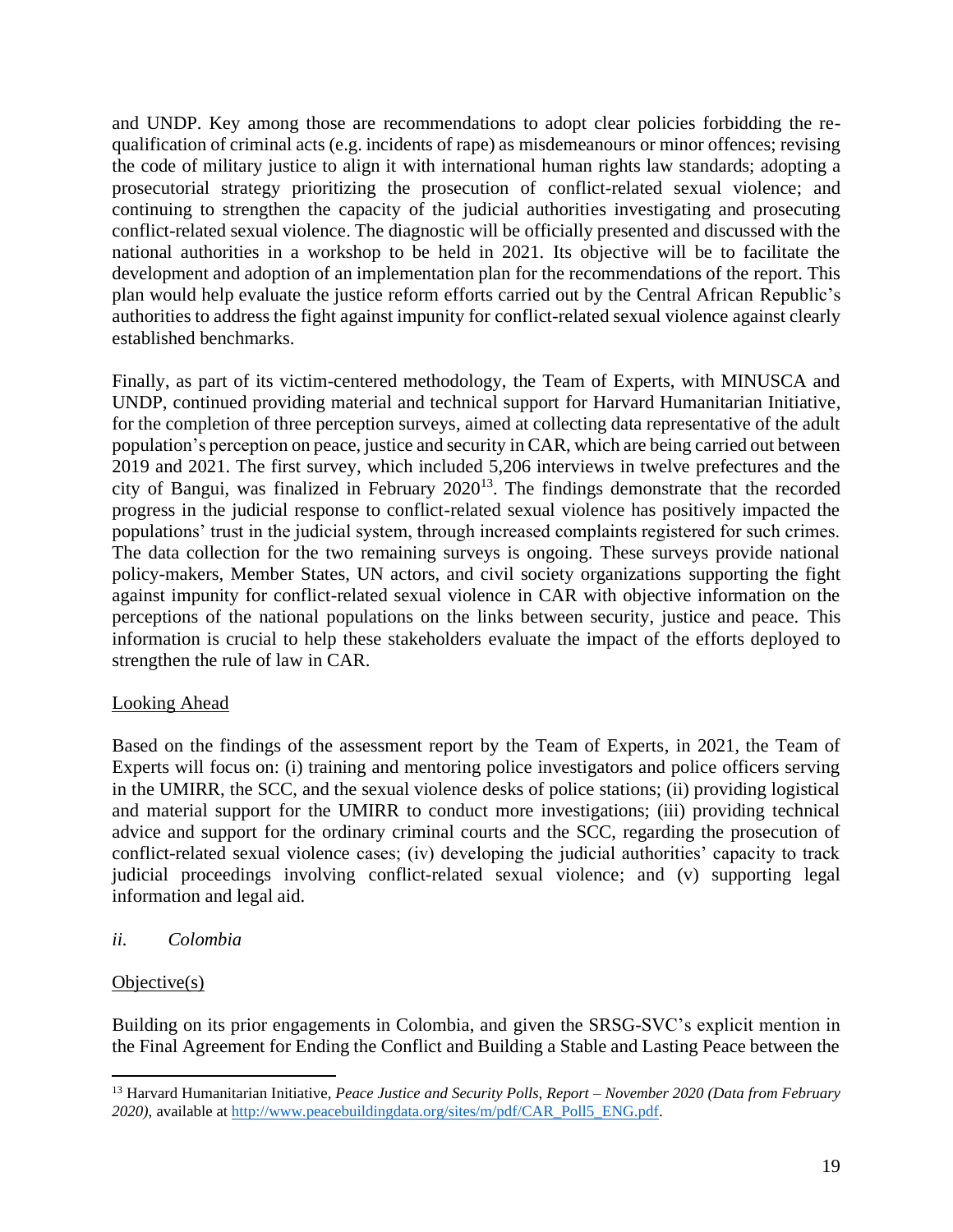Government of Colombia and the Fuerzas Armadas Revolucionarias de Colombia – Ejército del Pueblo (FARC-EP) to provide an accompanying role in the implementation of the gender provisions, the Team of Experts seeks to support the Colombian authorities in their efforts to ensure accountability for conflict-related sexual violence, and by developing tools and sharing good practices.

## 2020 Key Result(s)

- The Team of Experts participated in the drafting process, informed by consultations with national judicial authorities and civil society organizations, of a digest on International Standards for the Prosecution and Adjudication of Conflict-related Sexual Violence to further inform and support the judicial response to conflict-related sexual violence by the transitional and ordinary justice systems.
- The Team of Experts supported the SRSG-SVC's participation in the Deputy Secretary-General's virtual mission to Colombia in the context of the  $20<sup>th</sup>$  anniversary of the Security Council resolution 1325 on Women, Peace and Security.

## Assistance and Impact

Throughout 2020, the Team of Experts has been working closely with United Nations Entity for Gender Equality and the Empowerment of Women (UN Women), United Nations International Children's Emergency Fund (UNICEF) and OHCHR in Colombia on the development of a digest on International Standards for the Prosecution and Adjudication of Conflict-related Sexual Violence to assist national authorities, including the transitional and ordinary justice system, to address these crimes. The publication provides reference information, good practices and lessons learned on the legal and conceptual advances for the prosecution of sexual violence at the national, regional and international levels. The document, drafted in Spanish, has been informed by and validated through consultations with representatives of the justice sector and women's rights organizations in Colombia. To ensure its wide dissemination among policy-makers and practitioners beyond Colombia and Latin America, the Team will fund its translation into English.

The Team of Experts supported the preparation of the SRSG-SVC's meetings with Colombian authorities, women human rights defenders and victims, during the Deputy Secretary-General's virtual mission to the Colombia on 28 and 29 October 2020. Noting that the Office of the SRSG-SVC is explicitly named in the 2016 Peace Agreement as accompanying the parties in the implementation of the gender provisions, the SRSG-SVC stressed that her Office is currently looking at possibilities for political and technical re-engagement in Colombia, including through the technical support of the Team of Experts.

Building on these meetings, and in cooperation with co-lead entities and other counterparts, the Team of Experts is carrying out an internal virtual assessment to identify possible areas of technical support on the investigation, prosecution, and adjudication of conflict-related sexual violence.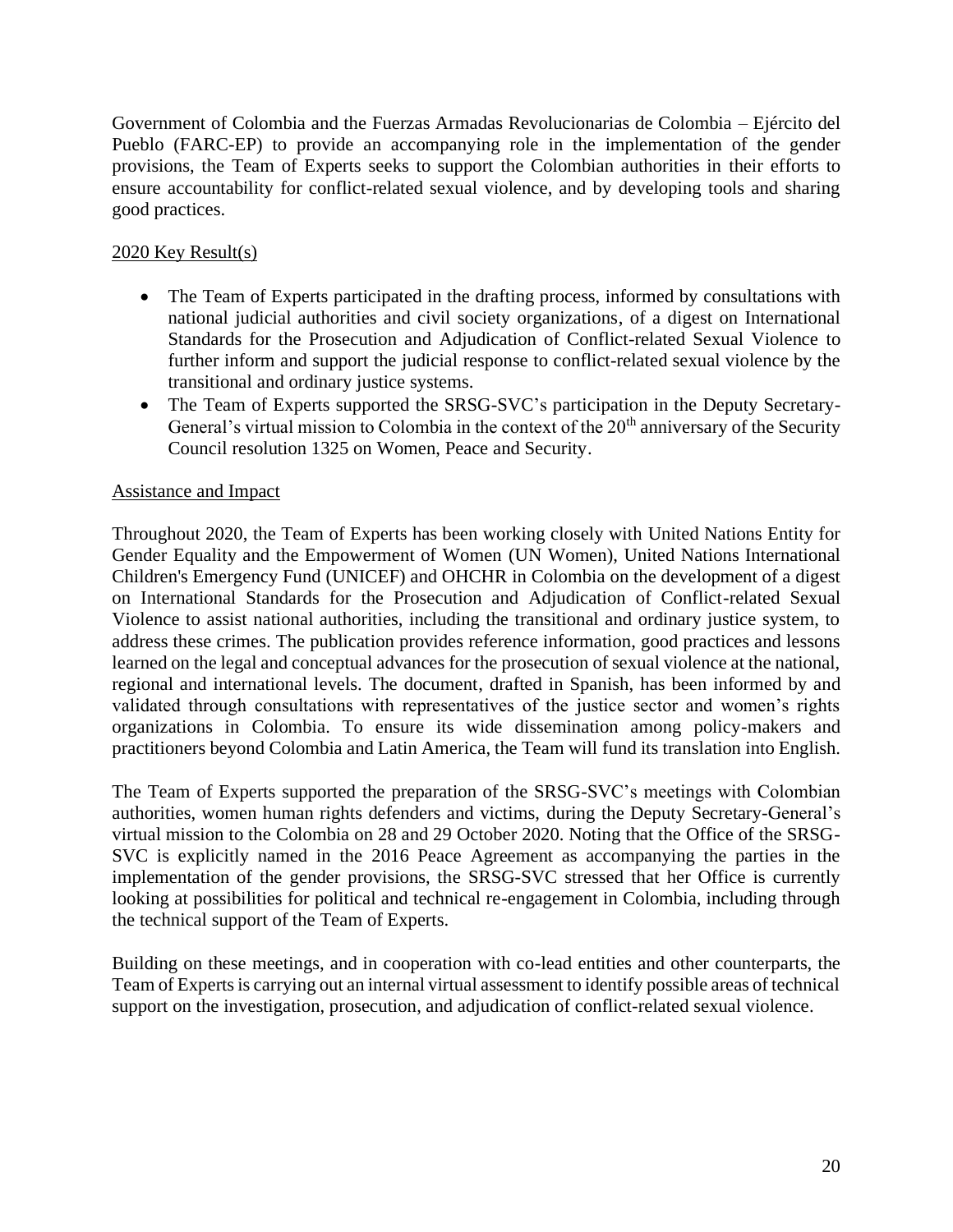## Looking Ahead

In 2021, the Team of Experts will focus on: (i) working with the UN Country Team in Colombia, as well as national justice institutions and women's rights organizations, in preparation for the launch, dissemination, and translation into English of the digest on International Standards for the Prosecution and Adjudication of Conflict-related Sexual Violence in Colombia; and (ii) following developments in Colombia and discussing possible support to national accountability efforts for conflict-related sexual violence.

## *iii. Côte d'Ivoire*

## Objective(s)

Following the Team's dedicated country engagement from 2016 to 2018 and the assistance from United Nations Action against Sexual Violence in Conflict (UN Action) in 2019, the Team of Experts seeks to ensure the sustainability of the Government of Côte d'Ivoire's institutional and operational response to conflict-related sexual violence and to strengthen prevention efforts in the context of the 2020 presidential elections.

## 2020 Key Result(s)

• The Team of Experts' continued advocacy for the consolidation of institutional and operationalisation responses to conflict-related sexual violence resulted in the Office of the SRSG-SVC's support to prevention efforts in the context of the 2020 presidential elections, and the documentation of tools, trainings, and awareness raising campaigns that contributed to no new cases of sexual violence in the past three years.

## Assistance and Impact

In light of the fragile political context in the lead up to the 2020 presidential elections, the Team of Experts prioritized support to the development of a proposal by the Office of the SRSG-SVC to enable the consolidation of the institutional and operational responses by defense and security forces on conflict-related sexual violence. These efforts, building on a Team of Experts' dedicated country project from 2016 to 2018, contributed to further capacity building of security forces through country-wide dissemination and implementation of prevention tools previously developed by the Team, including revised codes of conduct and command orders explicitly prohibiting sexual violence. This engagement and technical support over the years to defense and security forces seem to have yielded positive results, as reflected in the absence of documented cases of sexual violence in the context of the 2020 presidential elections. The current support by the Office of the SRSG-SVC will enable the documentation of processes, action plans and other tools put in place by national institutions that contributed to no new cases of sexual violence in the past three years.

## Looking Ahead

In 2021, following up on the 2019 Team of Experts' assessment on the impact of presidential ordinance of 8 April 2008, on amnesty, on the judicial response to the 2010-2011 post-electoral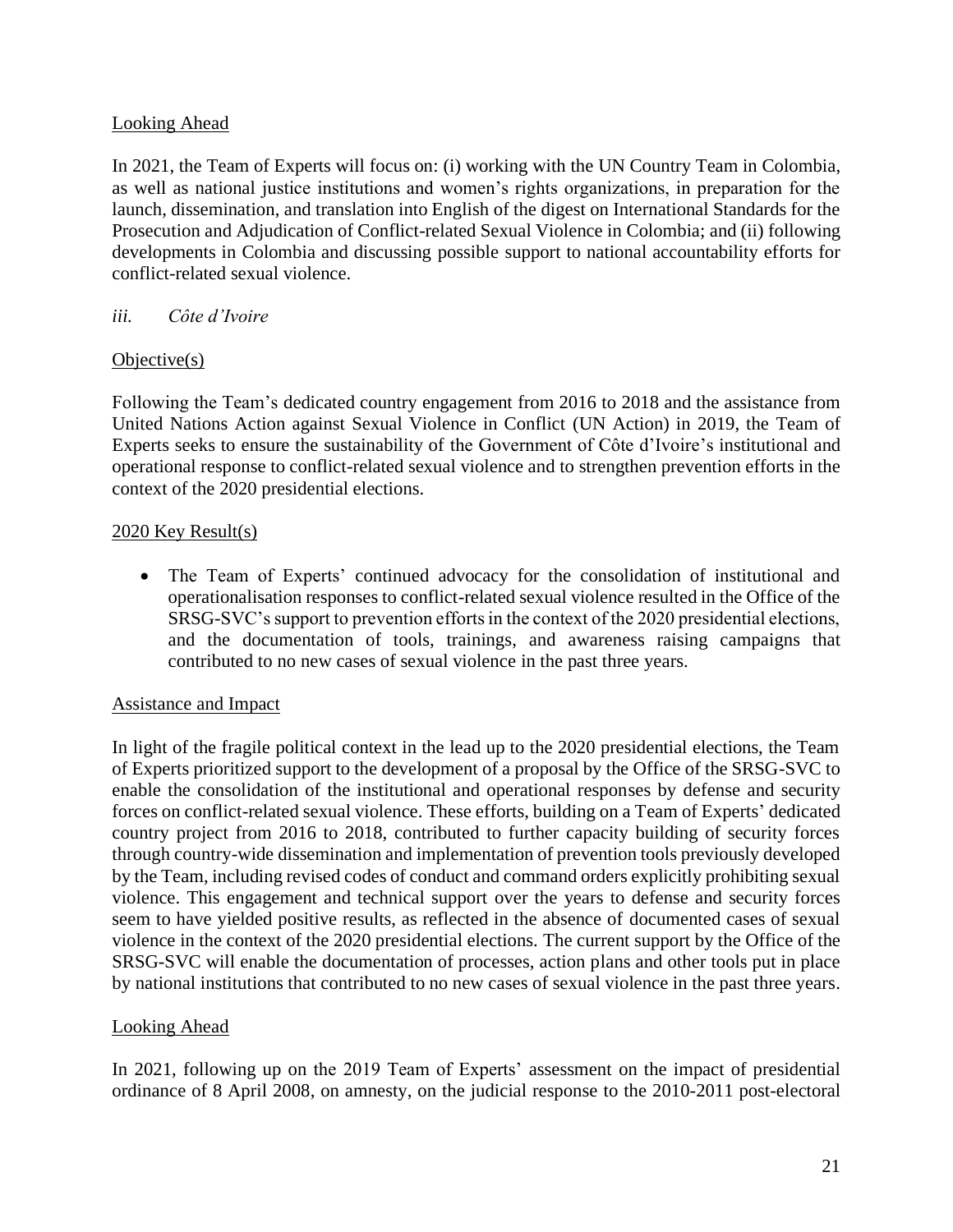violence, and in light of the 2019 Concluding Observations of the Committee on the Elimination of Discrimination Against Women [\(CEDAW/C/CIV/CO/4\)](https://undocs.org/en/CEDAW/C/CIV/4) requesting the Government of Côte d'Ivoire to submit a written response on this matter within two years, the Team will reengage with justice officials, UN partners, and human rights mechanisms on the need for accountability for sexual violence crimes perpetrated during the 2010-2011 post-electoral crisis, recalling the need for exclusion of these crimes from amnesty provisions in the context of conflict resolution processes, in line with Security Council resolutions 1820 (2008), 2106 (2013) and 2467 (2019).

## *iv. Democratic Republic of the Congo*

## Objective(s)

In line with Security Council resolution 2556 of 2020 on the DRC and the Joint Communiqué signed by the Government of the DRC and the United Nations in 2013, renewed by the signature of an Addendum to the Joint Communiqué in December 2019,<sup>14</sup> the Team of Experts established a dedicate project in the DRC aimed to respond to requested support for the Government of DRC in ensuring accountability for conflict-related sexual violence crimes by strengthening the capacity of the national authorities, especially the investigation and prosecution of conflict-related sexual violence.

## 2020 Key Result(s)

- The Team of Experts supported six trials and one investigation mission into cases containing charges/incidents of conflict-related sexual violence. This resulted in significant progress with regards to accountability and the delivery of justice for conflict-related sexual violence cases.
- The Team of Experts carried out an analysis of the impact of COVID-19 on the judicial response to conflict-related sexual violence.
- The Team of Experts supported the conclusion of a study on the impact of the prioritization strategy for international crimes used by the Congolese judiciary.

## Assistance and Impact

Building on eight years of engagement and the progress achieved, in 2020, the Team of Experts deepened its support to the reinforcement of the judicial response to conflict-related sexual violence crimes through the renewal of a dedicated project and the deployment of a Technical Specialist embedded in MONUSCO – Justice and Correction Services to work with and mentor national judicial authorities to strengthen their capacity to investigate and prosecute conflictrelated sexual violence.

The Team supported the trial of several priority cases before the military and civil courts of North Kivu, South Kivu, Ituri, Tanganyika and Kasaï Central and a fact-finding mission in the territory of Manono. The latter was related to a case pending before the Court of Appeal and led to the

<sup>&</sup>lt;sup>14</sup> See Addendum au Communiqué conjoint sur les violences sexuelles liées au conflit entre la République [démocratique du Congo et l'Organisation des Nations-Unies,](https://www.un.org/sexualviolenceinconflict/wp-content/uploads/2019/12/joint-communique/addendum-au-communique-conjoint-sur-les-violences-sexuelles-liees-au-conflit-entre-la-republique-democratique-du-congo-et-lorganisation-des-nations-unies/RDC.pdf) 9 December, 2019.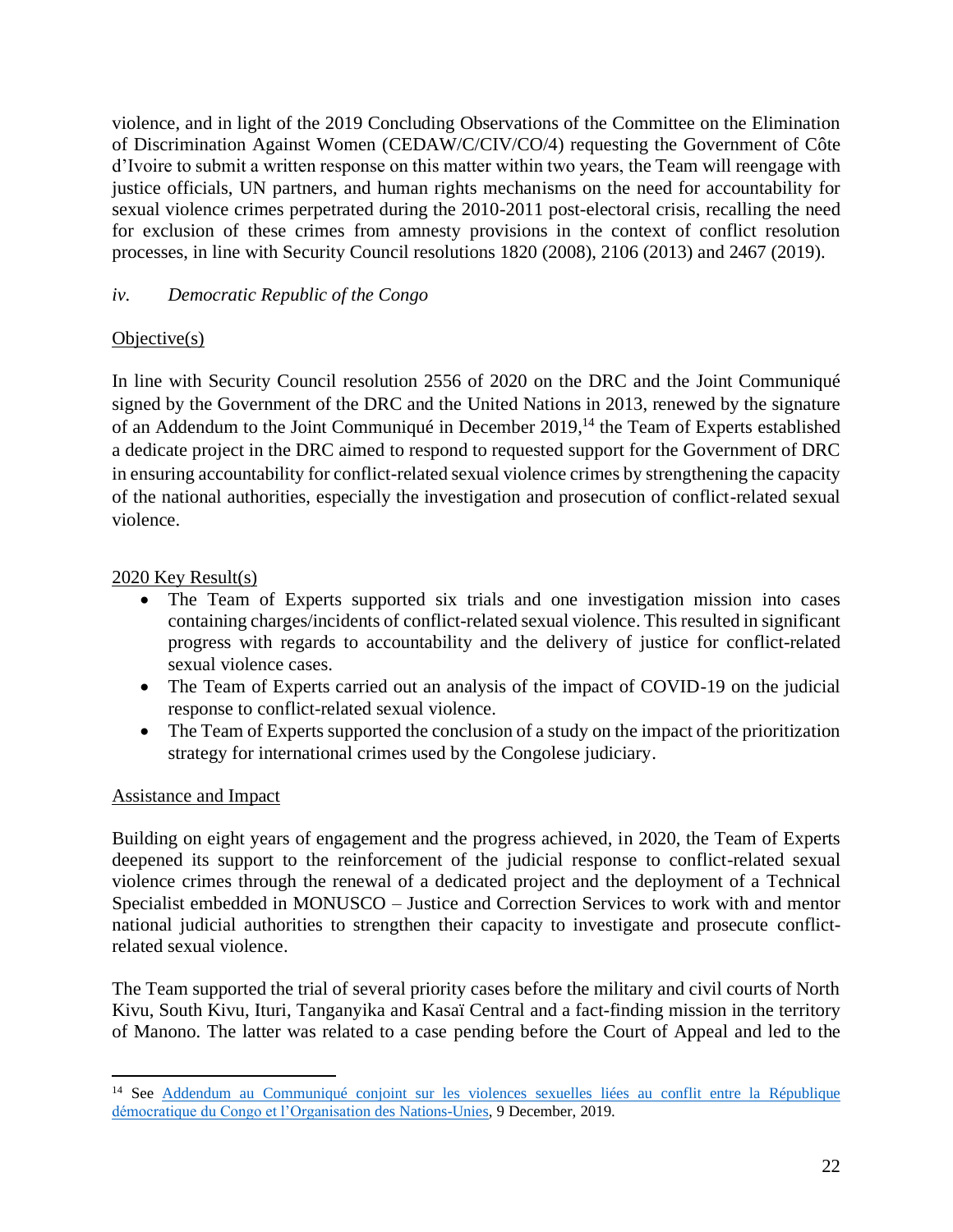identification of 37 victims (including 25 women), who benefited from legal assistance and psychosocial support. The trial is expected to be conducted in 2021.

Six mobile hearings were organized in North Kivu, South Kivu, Ituri and Kasaï Central. Significantly, the Sheka case, regarding, *inter alia*, the mass rape of 387 civilians in 2010, was finally tried by the Operational Military Court of North Kivu leading to the life sentence of the main defendant, former militia leader, Ntabo Ntaberi Sheka, and Séraphin Nziton, alias Lionceau. Also, importantly, signalling an increased response of the judiciary to conflict-related sexual violence cases perpetrated by non-state armed groups, several cases were tried in the Eastern provinces and perpetrators were convicted. With the support of the Team, the military tribunal of Bukavu organized several hearings in Kalehe resulting in several convictions. In the "Bukanga" priority file the tribunal convicted three defendants, members of the Raia Mutomboki Chalequin armed group; in the "Hamakombo" priority file, the tribunal sentenced the Secretary General and the Intelligence Officer of the armed group Raia Mutomboki wing Hamakombo to 20 years; and, finally, in the priority case "Migamba," the tribunal sentenced the only defendant member of the armed group Mai Mai Raia Mutomboki Chalequin to 20 years in prison.

In addition, the Team continued to support the military and civil judicial authorities as well as the Squadron for the Protection of the Child and the Prevention of Sexual Violence of the National Police by providing them with basic equipment that which otherwise would have failed to arrive in the provinces (e.g., solar kits, basic office furniture, office material, sanitary equipment). This support allowed them to maintain and improve their operational capacity, and to ensure the continuity of protection services, during the COVID-19 pandemic.

Finally, the Team of Experts carried out an assessment of the detrimental impact that the COVID-19 pandemic has had on all aspects of the rule of law response in the country, including accountability for conflict-related sexual violence. The report demonstrated that there are indications that COVID-19, possibly in a similar manner to Ebola, may have a significant impact on the prevalence of conflict-related sexual violence, access to information on conflict-related sexual violence cases and responses to support survivors. Particularly between March and July 2020, relevant investigative work, pre-trial hearings, and trials on conflict-related sexual violence in eastern DRC were limited, causing justice to be delayed. The findings of the report are currently used to inform a broader assessment carried out by the Team of Experts to analyse the judicial response to conflict-related sexual violence in the DRC since 2015. The recommendations listed in these two assessment reports will be discussed with the national authorities in 2021 to prioritize their implementation.

## Looking Ahead

In 2021, the Team of Experts will focus on: (i) drafting and sharing with the relevant actors an assessment report on the progress made in the legal and judicial response to conflict-related sexual violence in the last five years, identifying the challenges and opportunities ahead - this exercise is especially important, as the new Joint Justice Program, endorsed by the Government, should signal its priorities for the upcoming years and ensure that conflict-related sexual violence is adequately mainstreamed; and (ii) strengthening its work on reparations, prioritizing the definition of a strategy to secure the payment of pending judicial reparations in a selected number of cases.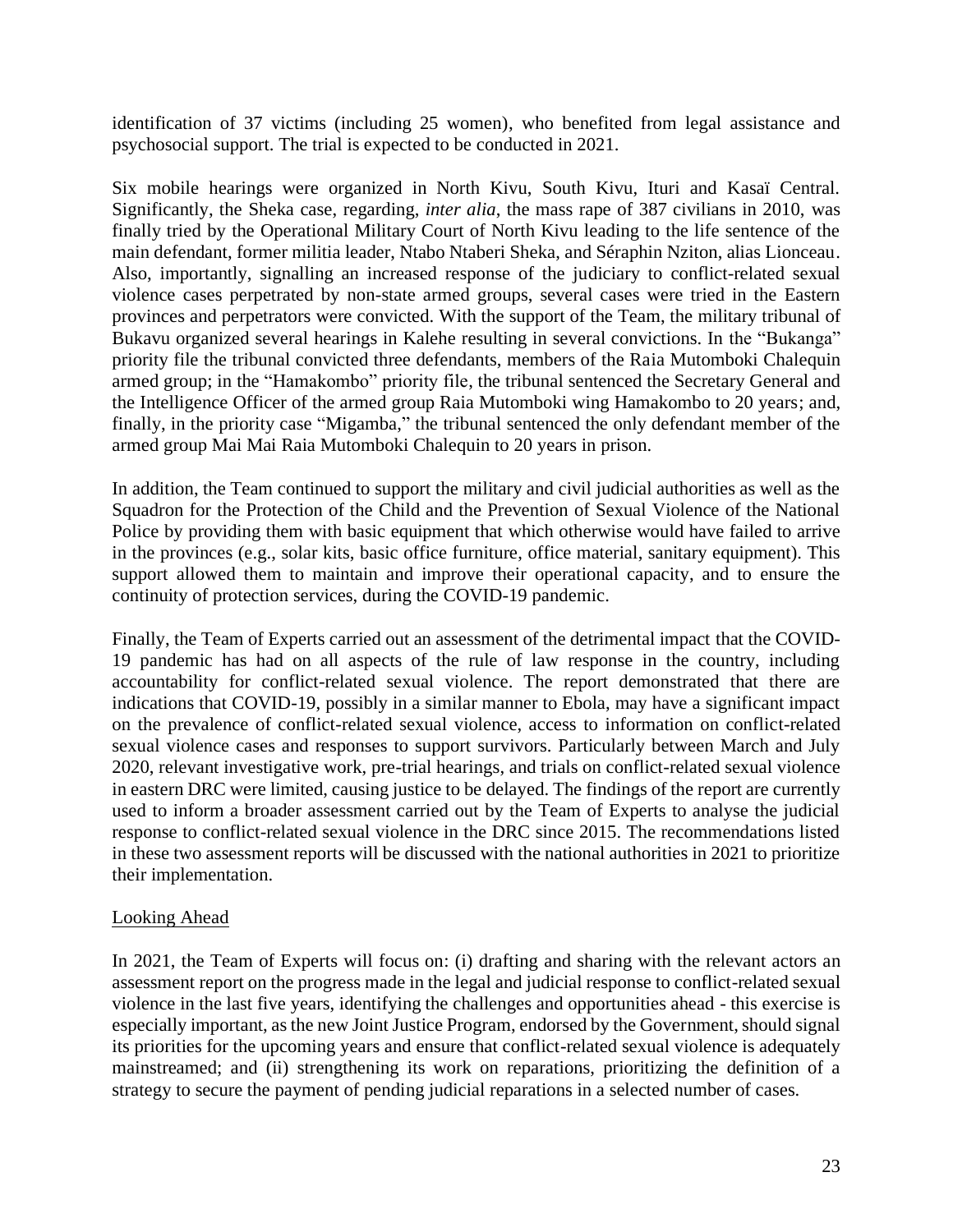#### *v. Guinea*

### Objective(s)

In line with the Joint Communiqué signed by the Government of Guinea and the United Nations in November 2011 in which the Government welcomes the support of the Team of Experts to fight impunity for sexual violence, the Team seeks to support national authorities to ensure accountability for the crimes committed at the Conakry Stadium on 28 September 2009, in particular in the context of the Steering Committee put in place to organize the trials. As part of these efforts, the Team has dedicated resources in the deployment of a Senior Judicial Advisor in country.

### 2020 Key Result(s)

- The Team of Experts continued to raise national, regional, and international awareness on the need for accountability. This engagement resulted in a renewed public commitment at the UN Human Rights Council by the Government and senior officials to hold trials without further delay.
- The Team of Experts continued to work with the Minister of Justice and other members of the Steering Committee towards the elaboration of draft guidelines to operationalise the trials for the crimes of 28 September 2009.

#### Assistance and Impact

In 2020, the Team of Experts continued to support national authorities towards ensuring accountability for the human rights violations that took place at the stadium in Conakry on 28 September 2009, in which at least 156 people were killed and at least 109 women and girls were raped and subjected to other forms of sexual violence. This support included the continued deployment of a Senior Judicial Advisor to Conakry, who is serving as a member of the Steering Committee put in place to organize the trials and its Technical Follow-up Committee, and is advising the Minister of Justice and other senior government officials, representatives of the UN system, members of the diplomatic community, civil society representatives victims' associations, and other actors closely following the situation in Guinea.

The Team of Experts' Senior Judicial Advisor provided support for national counterparts in the preparation of the Guinea's Universal Periodic Review at the Human Rights Council in January 2020. This included discussions with the Government delegation led by the Minister of Justice, civil society organizations, UN entities, and diplomatic representations on the centrality of accountability for the 28 September 2009 events in the Universal Periodic Review deliberations. As a result of the Team's engagement, in his statement before the Human Rights Council in Geneva, on 21 January 2020, the Guinean Minister of Justice referred to the progress made by the Steering Committee and emphasized the unequivocal will of the President and his Government to hold the trials, indicating that they could start in June 2020. The Universal Periodic Review conclusions and recommendations, which the Government accepted, included taking action to end impunity and ensuring accountability for the 28 September 2009 events; taking all necessary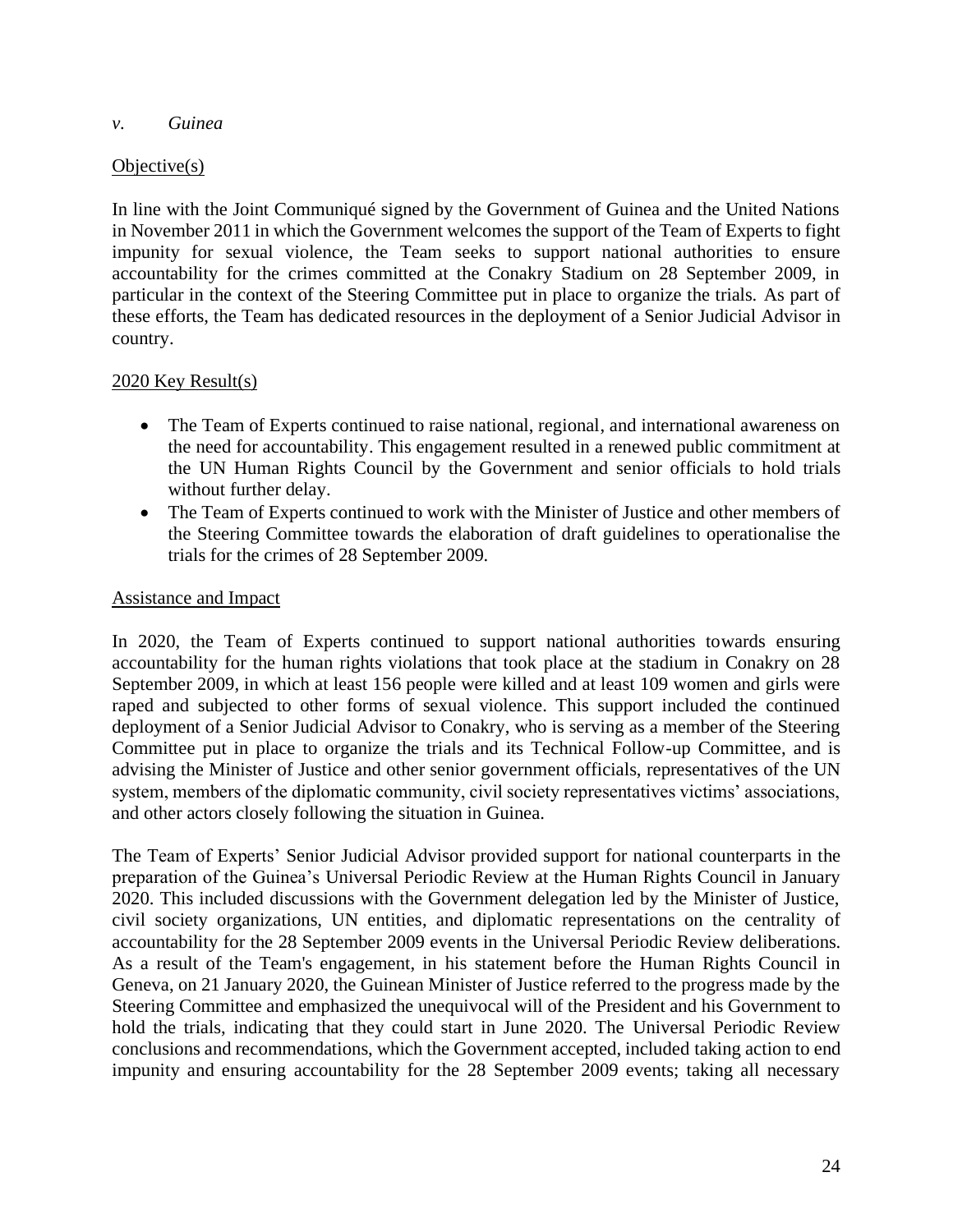measures to ensure that the trials can start in June 2020; and providing support for the organization of credible trials concerning the massacre, rapes and other abuses committed during those events.

Due both to the pandemic and to the presidential election, the work of the Steering Committee was severely delayed. In light of the difficulties of the Steering Committee to convene and COVID-19 related travel restrictions, the Team of Experts maintained a regular virtual dialogue with the Technical Follow-up Committee to discuss the preparation of an operational plan for the trials and the continued mobilization of Government and donor support to ensure that the Court of Appeals was appropriately equipped and met the necessary security requirements. Online discussions were also regularly held with Government officials, including a virtual meeting with the Minister of Justice where the Team offered its continued support to the preparation of the trials and reiterated the offer made by SRSG-SVC to support the training of trial magistrates and other justice officials on the prosecution and adjudication of sexual violence crimes, once appointed. This offer of support was reiterated to the new Minister of Justice immediately upon appointment, following a cabinet reshuffle in May 2020, to ensure that the trials for the 28 September 2009 events would remain a priority.

The appeasement of the political and security situation following the 2020 October presidential elections and the establishment of a new Government currently offer a window of opportunity to expedite the organization of the trials. The clearest expression of this window of opportunity is the commitment of the Minister of Justice, reappointed in his post, to ensure accountability for the 28 September 2009 events and his announcement to reconvene the meetings of the Steering Committee as early as possible in 2021 to agree on simplified operational guidelines for the preparation of the trials.

The accountability process is now at a critical crossroad and needs to be supported to reach a successful end. In this new phase, support from all members of the Steering Committee to accountability efforts at technical and political levels, and the continued involvement of civil society, particularly victims' associations and their lawyers, including in advocacy and awareness raising efforts, will be critical.

The Team of Experts has committed to supporting the ongoing process until the end of the trials, given their potential to showcase the success by an entirely national-led judicial process, with technical support from the international community, in combatting impunity for international crimes.

#### Looking Ahead

In the upcoming year, the Team plans to increase its engagement to ensure that trials can commence without delay. Once COVID-19 travel restrictions are lifted, the Team of Experts will deploy to Guinea and increase its engagement with the Minister of Justice and other senior level officials, UN leadership, the diplomatic community and civil society organizations. The Team will explore the possibility of increasing its technical support to the Guinean authorities and will seek to identify further sources of funding. The Team's support will focus on: (i) finalizing and operationalising a roadmap for the trials, which will include measures for the protection of witnesses, victims and justice officials; processes and methodologies for judicial cooperation;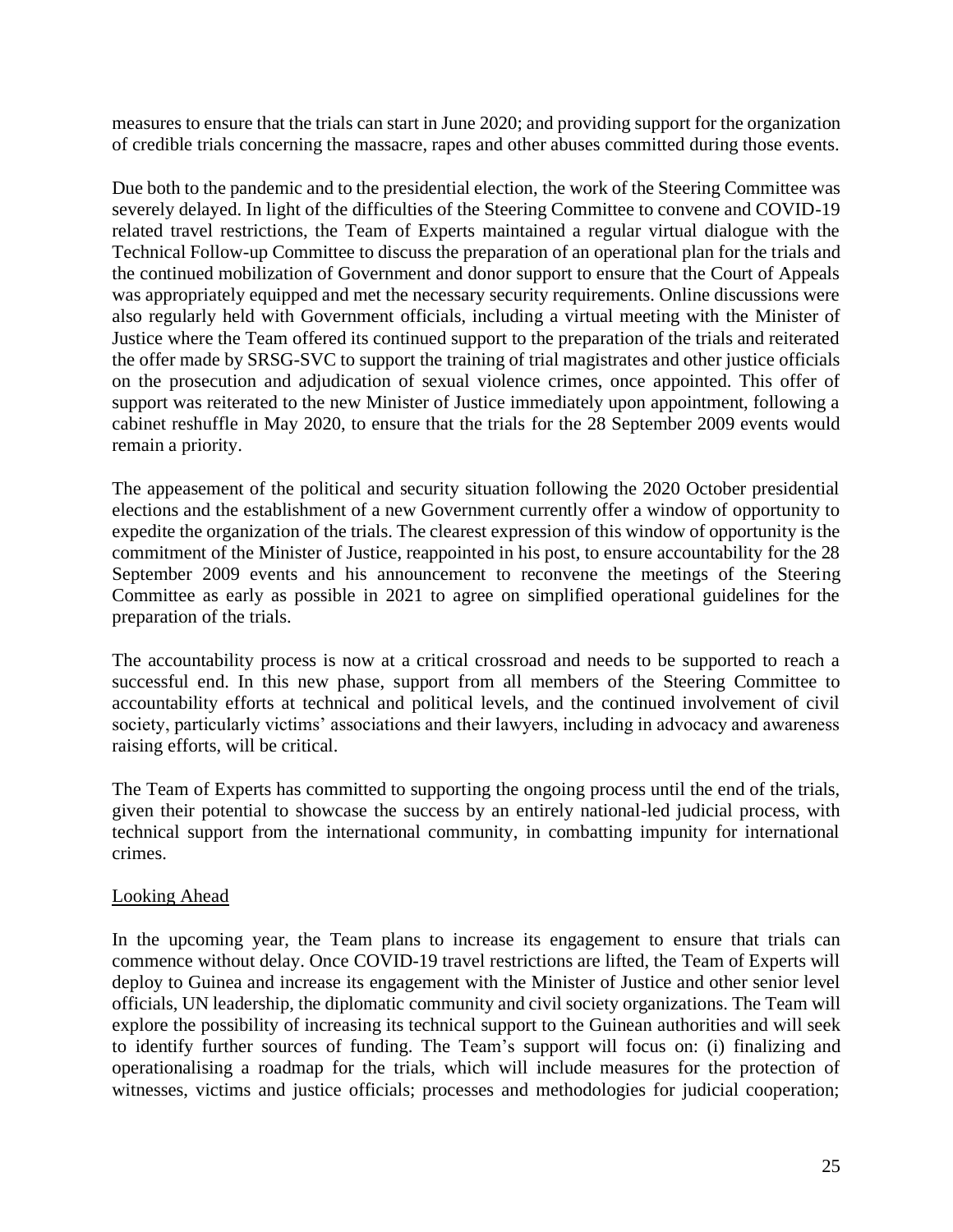outreach with government officials, survivors, victims associations and the general public; and reparations for victims of sexual violence; (ii) strengthening the capacity of trial magistrates and other judicial officials, once appointed, on the prosecution and adjudication of sexual violence crimes, in line with international standards; and (iii) mobilizing advocacy at national, regional and international levels.

*vi. Iraq*

## Objective(s)

In line with the Joint Communiqué between the Government of Iraq and the United Nations of 2016, the Team of Experts seeks to support the Government of Iraq (including the Kurdistan Region of Iraq) on the implementation of its rule of law provisions. These provisions include legislative and policy reform for victims of sexual violence; ensuring accountability for sexual violence crimes in the country; and the provision of reparations.

## 2020 Key Result(s)

• In 2020, the Team continued advising the Government of Iraq on legislative reform affecting accountability for sexual violence, including the drafting of the Yazidi Survivors Law to, *inter alia*, cover other affected Iraqi components that suffered conflict-related sexual violence; ensure that civil society had a voice in the drafting process of this legislation; and include provisions on the survivor-sensitive delivery of reparations to survivors of conflict-related sexual violence. The draft bill was completed in 2020 and expanded eligible beneficiaries to Turkmen Shi'a, Christian and Shabak communities. The bill included compensation, land, public employment, and other rehabilitative measures for survivors. Although outside the reporting period, the bill was enacted by the Iraqi Council of Representatives in March 2021, a significant development for survivors and transitional justice in Iraq.

## Assistance and Impact

Based on initial assessments in Iraq conducted from 2015 through 2017 at the request of the Government, the Team of Experts found that there were three major areas for rule of law activities in the wake of ISIL's use of both widespread and systematic sexual violence: (i) criminal accountability for the sexual violence committed in Iraq; (ii) the need for holistic transitional justice measures that benefited victims/survivors of ISIL's crimes; and (iii) the reform of law and policies relating to sexual violence. Based on these assessments, the Team formed a programme of work in the country.

On criminal accountability, efforts at collecting evidence on conflict-related sexual violence continued through UNITAD and the Team of Experts participated in delivering a remote training hosted by Physicians for Human Rights on the ethical use of medico-legal and forensic evidence in conflict-related sexual violence cases. Despite significant work undertaken on the collection of evidence, there has still yet to be a case of conflict-related sexual violence prosecuted against any member of ISIL in Iraqi courts. Prosecution cases continue to proceed exclusively through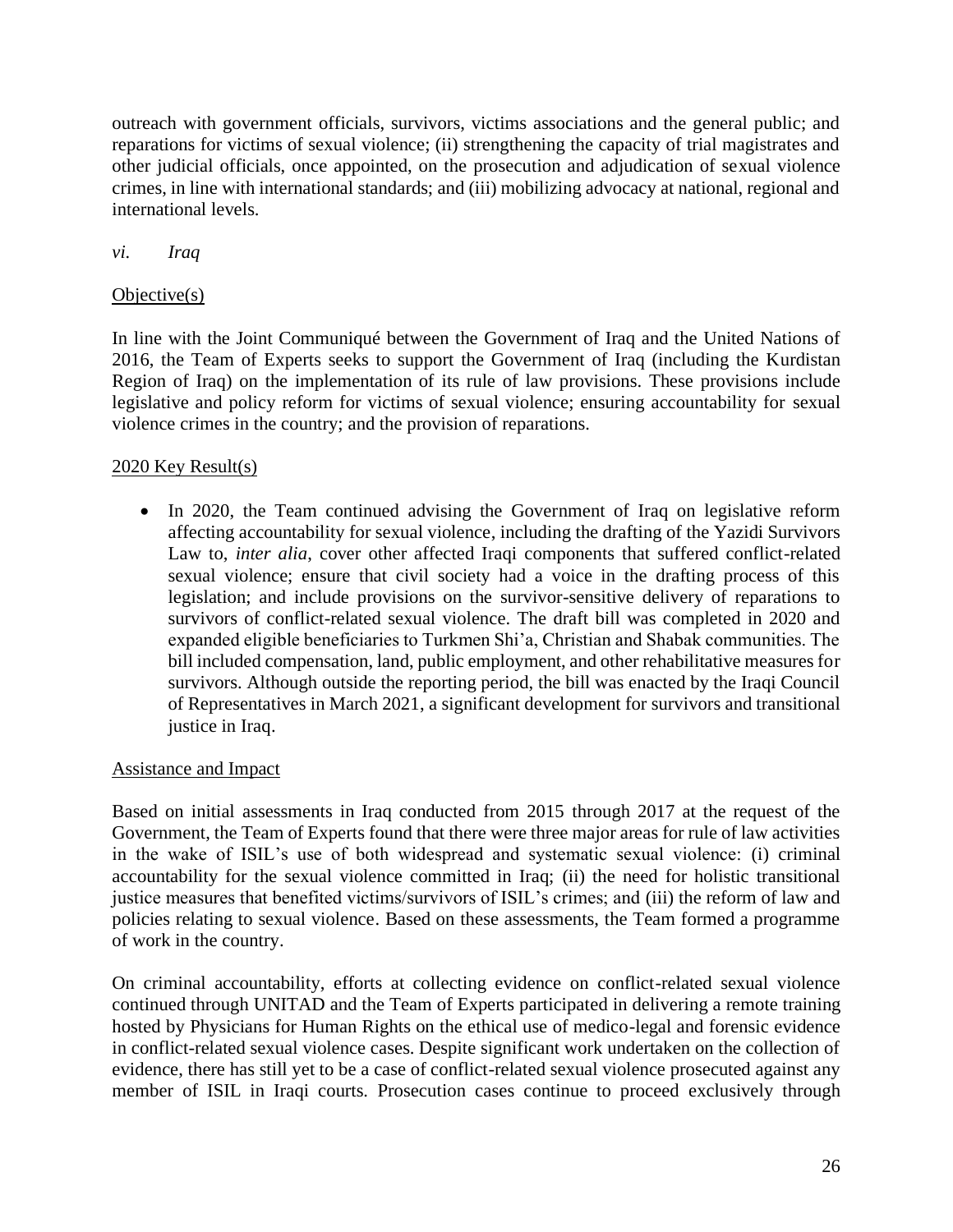counterterrorism laws. Yet, justice for sexual violence crimes is a demand from Iraqi citizens. Indeed, according to a study conducted by the Harvard Humanitarian Initiative, the University of Mosul, and the Public Policy Institute of Iraq: over two-thirds of the 5,000 respondents in northern Iraq believed that sexual violence crimes should be tried as independent crimes.<sup>15</sup> While legal provisions may not fully capture such charges yet, existing domestic law such as on trafficking in persons or rape under national law could provide interim avenues for prosecutions, without undercutting the development of, serious international crimes legislation in Iraq.

On transitional justice, significant developments occurred resulting notably in the enactment of the Yazidi Survivors Bill in March 2021. The SRSG-SVC and the Team of Experts continued advocating with the Iraqi authorities on legislative efforts to adopt a framework for reparations for survivors of conflict-related sexual violence. In 2019, the President of the Republic of Iraq took the first steps to create a Yazidi Survivors Law. The Team of Experts provided technical advice on the law to the President, the Prime Minister and Council of Ministers. This technical advice included expanding the scope of beneficiaries in addition to Yazidis to other groups impacted by sexual violence by ISIL; the range and scope of available reparations measures; and methodology on how beneficiaries might receive benefits under a future law. After the establishment of the Coalition for Just Reparations in Iraq – a multi partner coalition of Iraqi civil society groups embracing the full spectrum of ethnicities and religious groups in Iraq – the Team provided technical advice to civil society on the draft reparations provisions the Coalition would share with the Government.

Given IOM and United Nations Assistance Mission for Iraq's (UNAMI) presence in country, both entities acted as the lead on dealing with Iraqi parliamentarians in the Council of Representatives and civil society organizations in country. Due to the COVID-19 pandemic, the Team participated remotely in sessions with parliamentarians in 2020 to present its analysis for the parliamentarians to consider adopting through their nationally led process. The Council of Representatives ultimately enacted the Yazidi Survivors Law in March 2021. This law, a landmark in transitional justice in Iraq, is more expansive than initial drafts and recognizes that genocide and crimes against humanity occurred against Yazidis, Turkmen Shi'a, Christians, and Shabak communities and provides them with concrete benefits, which include, *inter alia,* compensation, land, quotas of public employment, and rehabilitative measures. The law's adoption has been welcomed by federal and regional authorities, international organizations, CSOs and most importantly survivors. The Government has ninety days to implement the law after its publication.

There is still the need for broader legislative reform and capacity building in Iraq particularly on the penal and criminal procedure codes with respect to the prosecution of sexual violence. For example, though the statute of the Iraqi High Tribunal that dealt with crimes related to the Baath party regime had provisions on sexual violence that were in line with the Rome Statute, the focus on serious international crimes alone meant that there was no further development of the criminal code in cases of sexual violence, including provisions where perpetrators can still evade justice by offering to marry their victim – a provision that has been reformed in numerous countries throughout the Middle East & North Africa over the past decade. Reforming criminal codes, personal status laws that govern the treatment of survivors (including their children) and their

<sup>15</sup> See https://hhi.harvard.edu/publications/english-version-never-forget-views-peace-and-justice-within-conflictaffected.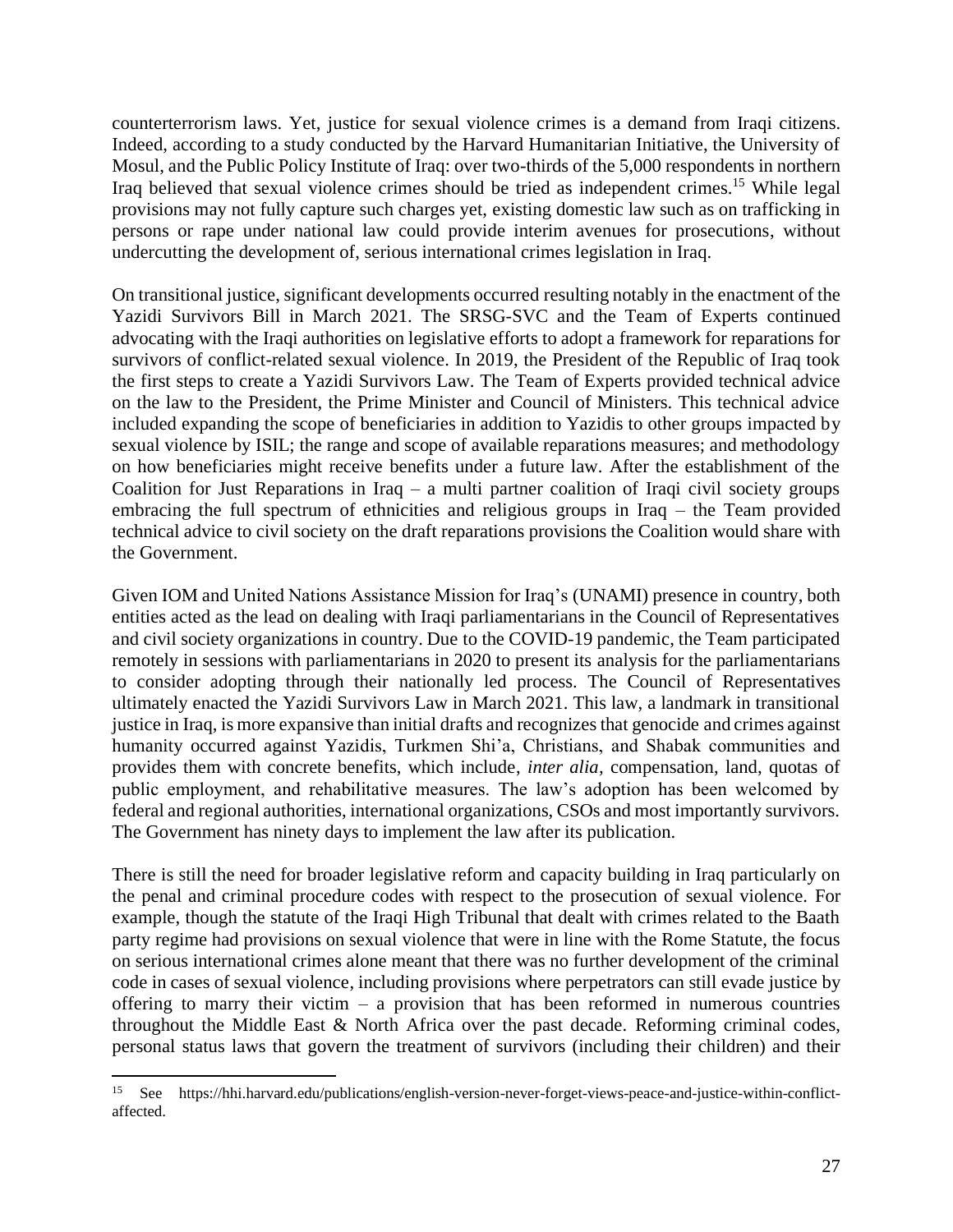identities, and strengthening institutions already empowered to deal with sexual violence crimes under Iraqi law and law of the Kurdistan Region of Iraq are necessary to guarantee that ISIL's sexual violence crimes can never recur in Iraq.

Finally, the Team of Experts identified and negotiated a partnership with IOM's Land, Property and Reparations Division to support the Government of Iraq in its efforts and advocated for funding that was ultimately provided to IOM. The Team partnered with IOM leveraging its presence in Iraq and the Land, Property, and Reparations' division experience in some of the largest reparation distribution processes post-conflict.

## Looking Ahead

In 2021, the Team of Experts will focus on: (i) advancing the ability of survivors of ISIL to have sexual violence cases prosecuted in a survivor-sensitive manner; (ii) working with the Government of Iraq (including the regional government of Kurdistan Region of Iraq) to build the capacity to within the Iraqi judicial system in complementarity with UN partners; and (iii) providing support to the full implementation of the Yazidi Survivors Law and other transitional justice measures in Iraq as well as legislative and policy reform on sexual violence more broadly.

*vii. Mali*

## Objective(s)

In line with the United Nations Integrated Strategy for the Sahel, adopted in 2013, where the United Nations committed, *inter alia*, to strengthen national capacity to combat impunity and assisting the Sahelian countries to strengthen their national justice systems, including by strengthening efforts to provide justice for victims of sexual violence, and in line with the Joint Communiqué on Prevention and Response to Conflict-Related Sexual Violence, in 2019, the Team of Experts provides support for the Government of Mali in ensuring accountability for conflict-related sexual violence crimes by strengthening the capacity of the national authorities, especially the investigation and prosecution of conflict-related sexual violence crimes committed in the context of the 2012 and 2013 crisis.

## 2020 Key Result(s)

• The Team of Experts, in close collaboration with the MINUSMA Justice and Corrections Section, finalized and shared with national authorities a joint assessment report analysing the national judicial response to conflict-related sexual violence committed in the context of the 2012-2013 crisis, and identifying specific recommendations to ensure the conclusion of the cases.

## Assistance and Impact

In 2020, the political situation in country and the COVID-19 pandemic, prevented the Team of Experts from deploying and fully engaging with authorities. Nevertheless, the Team of Experts continued to work closely with the Justice and Corrections and the Women's Protection Advisor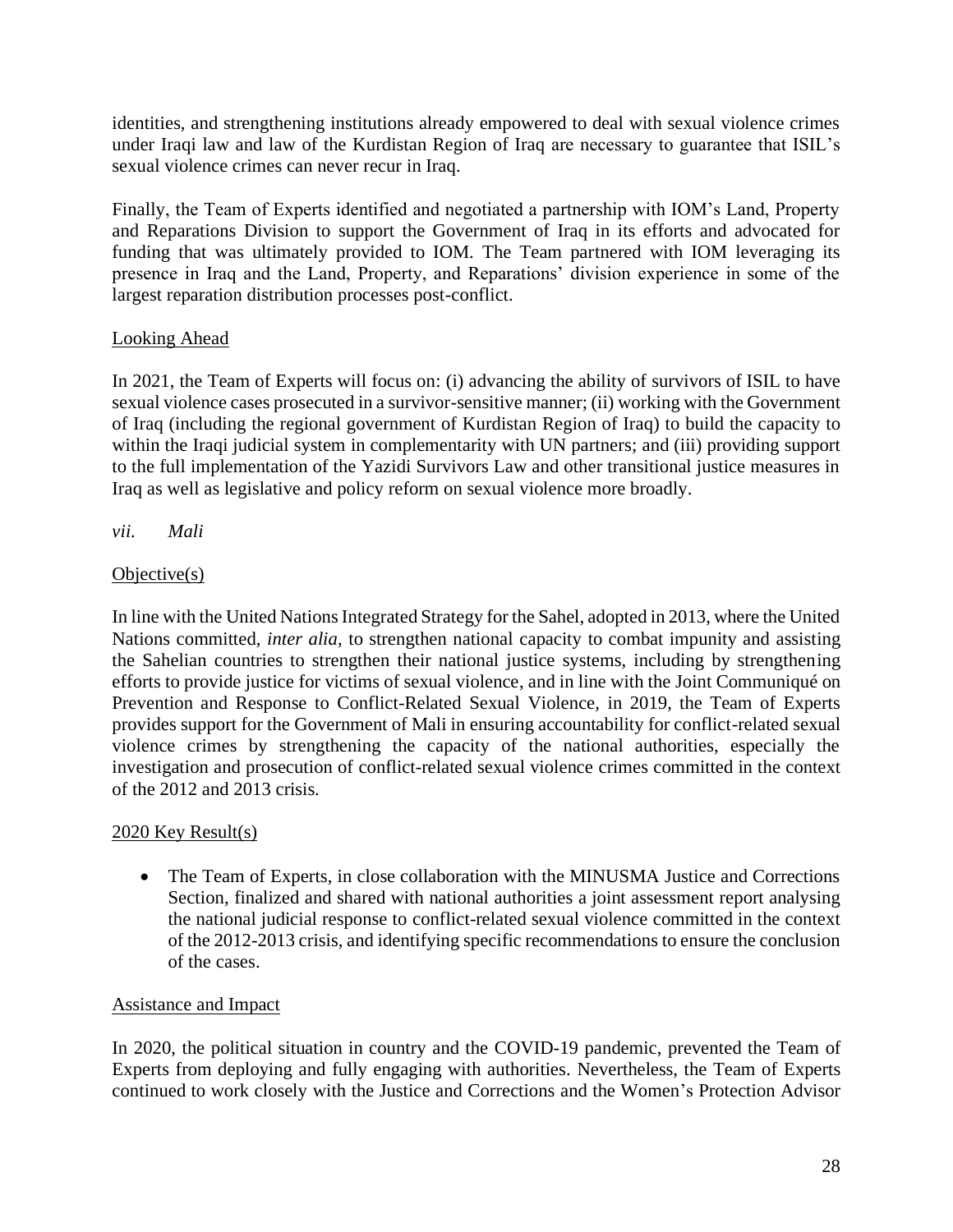Sections of MINUSMA to re-engage with the new Malian Government on the comprehensive joint assessment report analysing the national judicial response to conflict-related sexual violence committed in the context of the 2012-2013 crisis.

The report is based on an extensive and comprehensive review of national legal, judicial and policy documents and on more than sixty interviews with national and international stakeholders, representing a unique and accurate overview of the judicial backlog of conflict-related sexual violence cases related to the 2012-2013 crisis. The assessment identified several challenges preventing Malian jurisdictions from making any progress in the judicial response to the conflictrelated sexual violence cases. Due to several changes regarding court's jurisdictional competence, cases have been filed before different courts. As a result, and due to the lack of guidance regarding the jurisdictional competence, existing cases have remained in limbo, without making any progress. Additionally, the lack of security in the central and northern Mali, has continued to prevent Malian magistrates to pursue investigations and advance in proceedings.

Initiated in 2019, the report was reviewed, consulted, and shared with national judicial and political authorities in June 2020. The conclusions and recommendations were endorsed by the Ministry of Justice and the Ministry of the Promotion of Women, Children and Family that will, with MINUSMA and the Team of Experts, co-host a discussion to ensure the definition of an action plan and timeline to ensure their implementation. Ultimately, the recommendations of the report will work as foundation for a well-defined strategy to lead to the completion the existing case-files and the promotion of justice to the victims/survivors of conflict-related sexual violence.

## Looking Ahead

In 2021, the Team of Experts will focus on: (i) co-organizing a workshop with the Ministry of Justice and Human Rights, the Ministry of the Promotion of Women, in partnership with MINUSMA, to discuss the findings and recommendations of the assessment report and establish a timeline, benchmarks and roles of national and international stakeholders for the completion of existing case-files; and (ii) deploying relevant technical experts who will work closely with the national authorities to define a prioritization strategy for the pending case-files before the Malian Courts and provide specialised technical mentoring to national judicial authorities to ensure the completion of existing case-files.

## *viii. Myanmar*

## Objective(s)

Support the implementation of the rule of law provisions of the Joint Communiqué of the Republic of the Union of Myanmar and the United Nations on Prevention and Response to Conflict-Related Sexual Violence signed on 7 December 2018.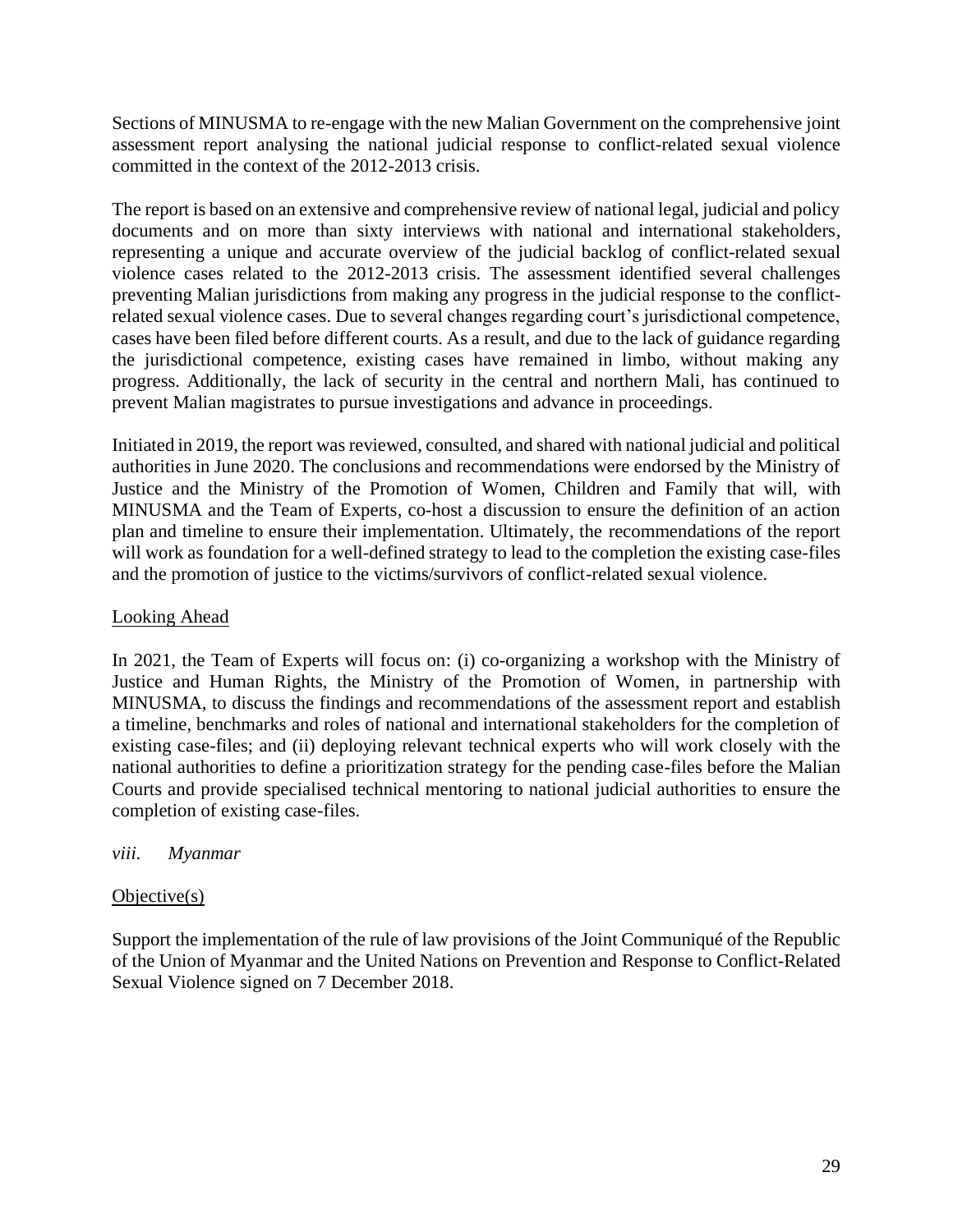### 2020 Key Result(s)

• The Team of Experts continued to monitor the situation in Myanmar and sought internationally for opportunities to support accountability efforts. However, no specific result was achieved during the reporting period.

### Assistance and Impact

The Government of Myanmar and the Office of the SRSG-SVC conducted discussions on the implementation of the Joint Communiqué. The Team provided advice for the Office of the SRSG-SVC on rule of law aspects in the negotiation of that implementation plan. The Team also continued to follow developments within the International Court of Justice, the International Criminal Court, and the Independent Investigative Mechanism for Myanmar. During 2020, with the COVID-19 pandemic and national elections, progress on the implementation plan of the Joint Communiqué was slowed. In the aftermath of the 2020 elections, the Team of Experts continued to monitor developments in the country.

#### Looking Ahead

Due to the fragile political and security situation currently in Myanmar, the Team of Experts will continue to monitor developments and will engage directly in Myanmar if and when there are opportunities to do so in complementarity with its UN partners and in line with the Team's Security Council mandate.

#### *ix. Nigeria*

## Objective(s)

In line with the calls made by the Security Council in 2016 and 2017 to collect and preserve evidence related to the crimes of trafficking as well as conflict-related sexual violence and other serious human rights violations committed by Boko Haram, and the calls made by the African Union Peace and Security Council for accountability for those crimes, the Team of Experts seeks to support the judicial authorities in Nigeria in ensuring accountability for conflict-related sexual violence crimes by strengthening the capacity of the relevant national authorities, especially the investigation and prosecution of conflict-related sexual violence crimes committed in the context of terrorism.

#### 2020 Key Result(s)

• The Team of Experts participated in delivering a Training of Trainers, organised by the Wayamo Foundation, the Nigerian Institute of Advanced Legal Studies, the National Judicial Institute and members of all three branches of the Nigerian Armed Forces resulting in the strengthened capacity of 25 professionals who will then strengthen the capacity of national judicial officers to investigate and prosecute sexual and gender-based violence crimes.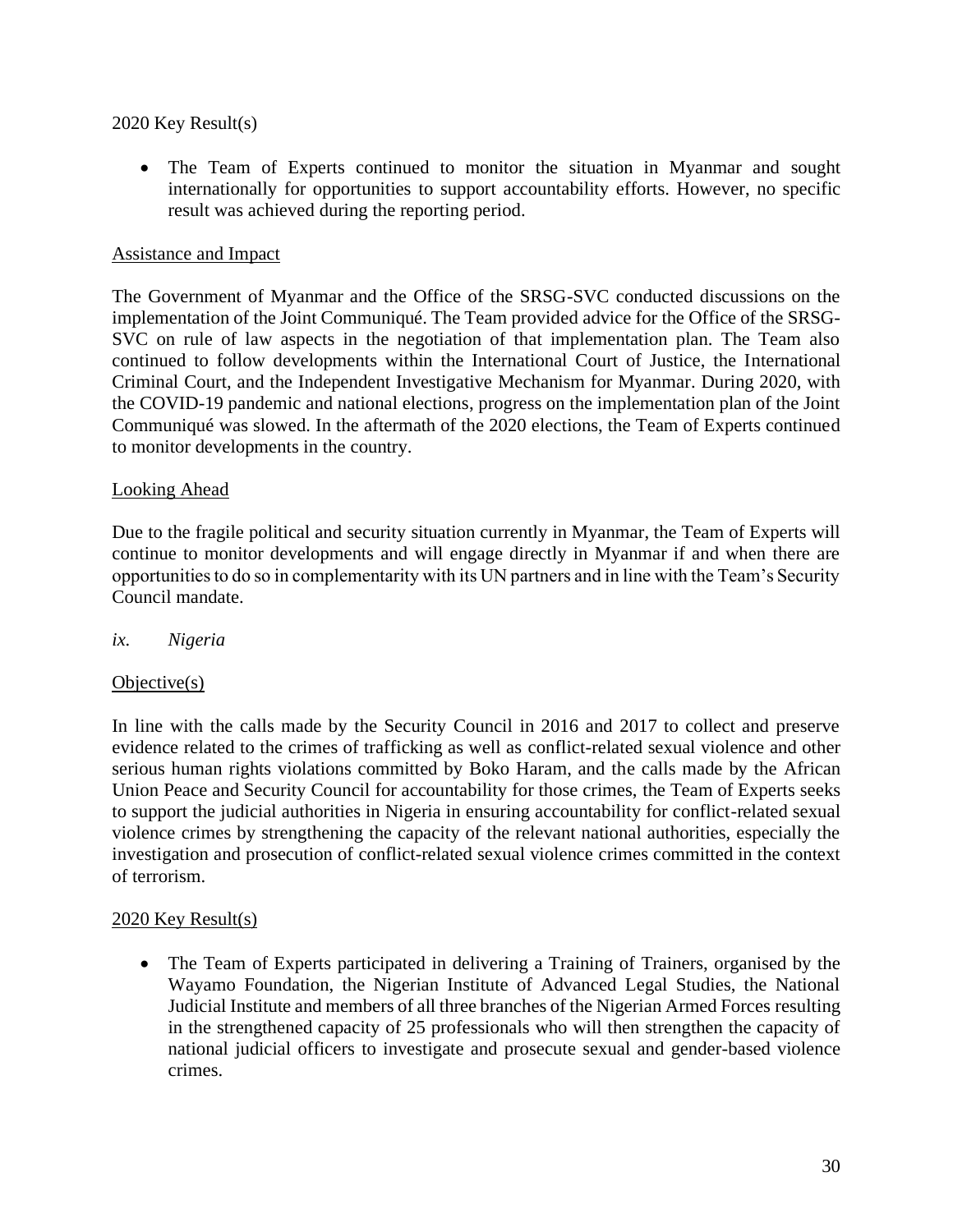- The Team of Experts participated in delivering a training for prosecutors of the Complex Case Group on the use of evidence in the preparation of cases of conflict-related sexual violence in the context of terrorism resulting in enhanced capacity of national magistrates to prosecute crimes of sexual violence.
- Incidents of sexual violence have been included in trial charges.

## Assistance and Impact

Despite the severe impact of the COVID-19 crisis in Nigeria, the Team of Experts continued to collaborate through innovative means with its partners, UNODC, Wayamo and the International Nuremberg Principles Academy, in their capacity building work with national judicial authorities. Following a specific invitation by the Complex Case Group of the Attorney General's Office, the Team contributed by delivering a pre-recorded video lecture addressing the investigation and prosecution of sexual and gender-based violence. Participants included members of the Nigerian Institute of Advanced Legal Studies, the National Judicial Institute and members of all three branches of the Nigerian Armed Forces. Additionally, and building on the work previously undertaken with the Complex Case Group, the Team participated in a remote training of prosecutors, co-hosted by the Wayamo Foundation and the Attorney General's Office, focusing on the use of evidence in the preparation of cases of conflict-related sexual violence in the context of terrorism. As a result of the different trainings, initiated in 2017, the Complex Case Group has now included incidents of sexual violence among the charges to be brought to trial in 2021, before the Nigerian national courts.

## Looking Ahead

In 2021, the Team of Experts will focus on: (i) strengthening the institutional engagement with the Nigerian authorities to ensure the mainstreaming and prioritization of sexual violence cases in the judicial response to terrorism and counter terrorism; (ii) supporting the Complex Case Group, including through strengthening its capacity of criminal analysis for, and interpretation of criminal patterns in system-crimes as terrorism; (iii) supporting the Complex Case Group in conducting missions and trials, including the first cases containing crimes of sexual violence committed by terrorists; and (iv) strengthening work on capacity building with the Attorney General's Office and with civil society to secure the participation of victims in the proceedings. Considering the emerging opportunities, the Team will explore the possibility of establishing a dedicated project to support national authorities and to raise funds for doing so.

*x. Somalia*

## Objective(s)

The Team of Experts seeks to support the Government of Somalia in the implementation of the Joint Communiqué of the Federal Republic of Somalia and the United Nations on the Prevention of Sexual Violence of 7 May 2013 and in particular the rule of law provisions therein. The Team's work aims at ensuring the development of robust legislation on conflict-related sexual violence and institutional capacity building to lay the foundation for future survivor-sensitive accountability efforts.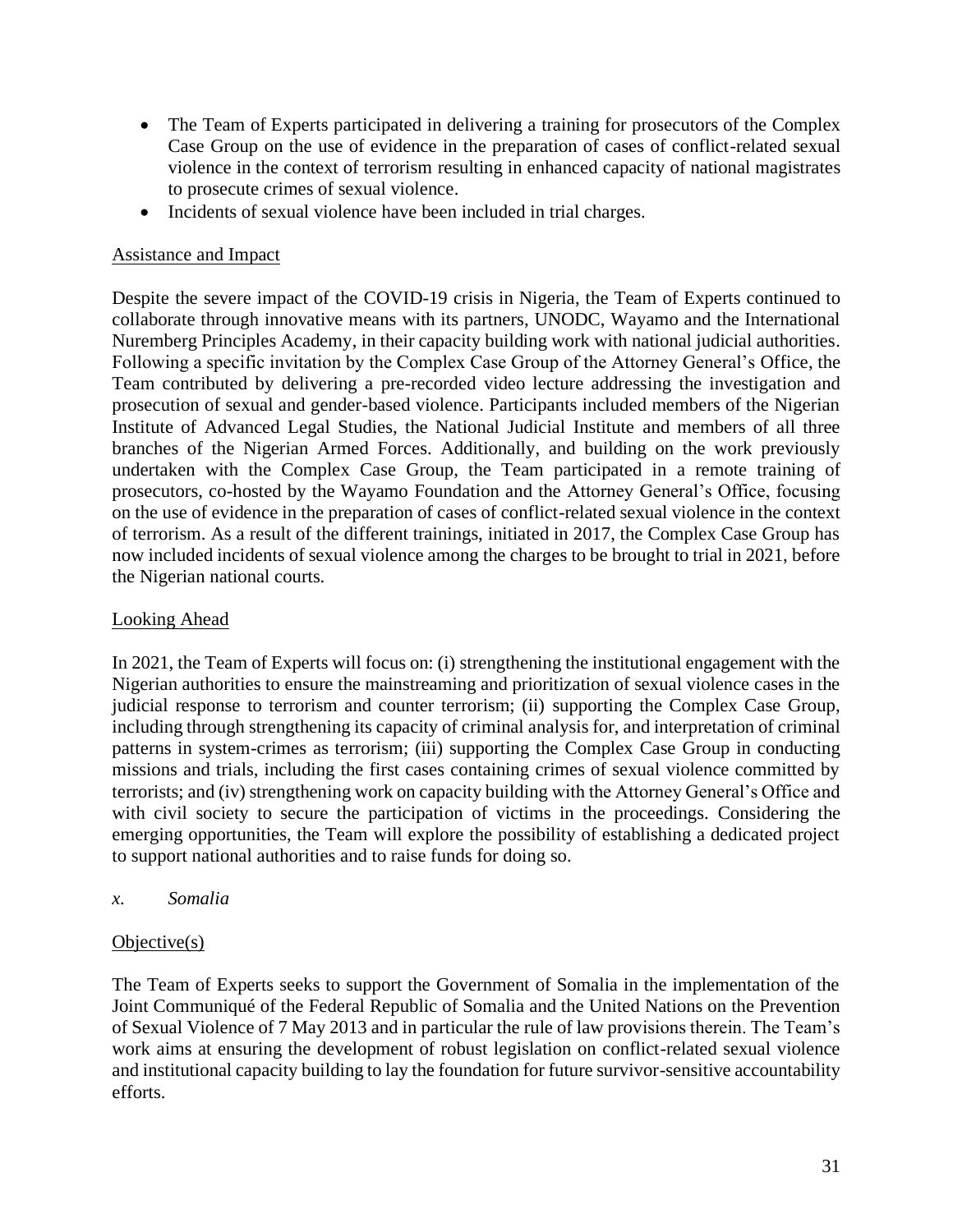#### 2020 Key Result(s)

• The Team prepared a preliminary legal analysis of the newly presented draft bill on *Sexual Intercourse Related Crimes (2020),* forming a basis for UNSOM advocacy around the withdrawal of the draft bill and the reintroduction of the *Sexual Offenses Bill (2018)*, which had been drafted with the support of government ministries, civil society, and reflected the input of religious leaders. As a result of these efforts and the advocacy of the international community, the draft bill on *Sexual Intercourse Related Crimes (2020)* has not moved forward.

### Assistance and Impact

In Somalia, persistent armed conflict, structural gender inequality and successive humanitarian crises exposed women and girls to particularly heightened levels of conflict-related sexual violence. The Federal Republic of Somalia, in partnership with the international community, has been working to address these weaknesses. In particular, the Federal Republic of Somalia and the Federal Member States have made commitments and taken steps to strengthen the legislative framework to address sexual violence. One of the most important contributions was the draft *Sexual Offences Bill* that was introduced to the Somali legislature in 2018. The *Sexual Offences Bill* was developed by the Ministry of Women and Human Rights Development starting in 2013. After five years of work with extensive consultation with Somali civil society, government ministries, and religious leaders, it was endorsed unanimously by the Somali Council of Ministers and sent to Parliament. In 2019, the Speaker of the House of the People returned the bill to the cabinet in a process that may have deviated from established law and procedure in Somalia and requested amendment. In an unexpected turn of events, new draft legislation, the *Sexual Intercourse Related Crimes Bill*, was introduced in June 2020 to the House of the People after the opening of the seventh session of the Federal Parliament.

The Team of Experts prepared a preliminary legal analysis of the new draft bill outlining serious concerns, including the new legislation's tying the age of consent with the maturation of an individual's reproductive organs; criminal penalties for forced marriage only if an individual was "strongly" forced into marriage and without the knowledge and consent of the individual's family; and the lack of numerous substantive offences and modes of liability that could hold perpetrators accountable for sexual violence whether as a grave domestic, transnational, or serious international crime. Concerns were also raised that the new draft was not consulted with impacted constituencies within Somalia. The analysis noted that the new draft legislation contravened established Somali legislative procedure and Somalia's human rights commitments. This analysis formed the basis for UNSOM's advocacy efforts to withdraw the 2020 bill and reintroduce the bill of 2018. Beyond UNSOM, these efforts were supported by the Inter-Parliamentary Union, the Office of the SRSG-SVC and OHCHR. As a result, the new 2020 draft bill did not move forward at federal level; however, progress on enacting the 2018 legislation has equally remained stalled.

There has also been retrenchment on sexual and gender-based violence legislation at state level, where in Somaliland the House of Representatives on 25 August 2020, aimed at replacing a *Rape and Offences Act* enacted in 28 September 2018 with an amended *Rape, Fornication and Other Related Offences* Bill, which would prohibit sex outside marriage, define a child as individuals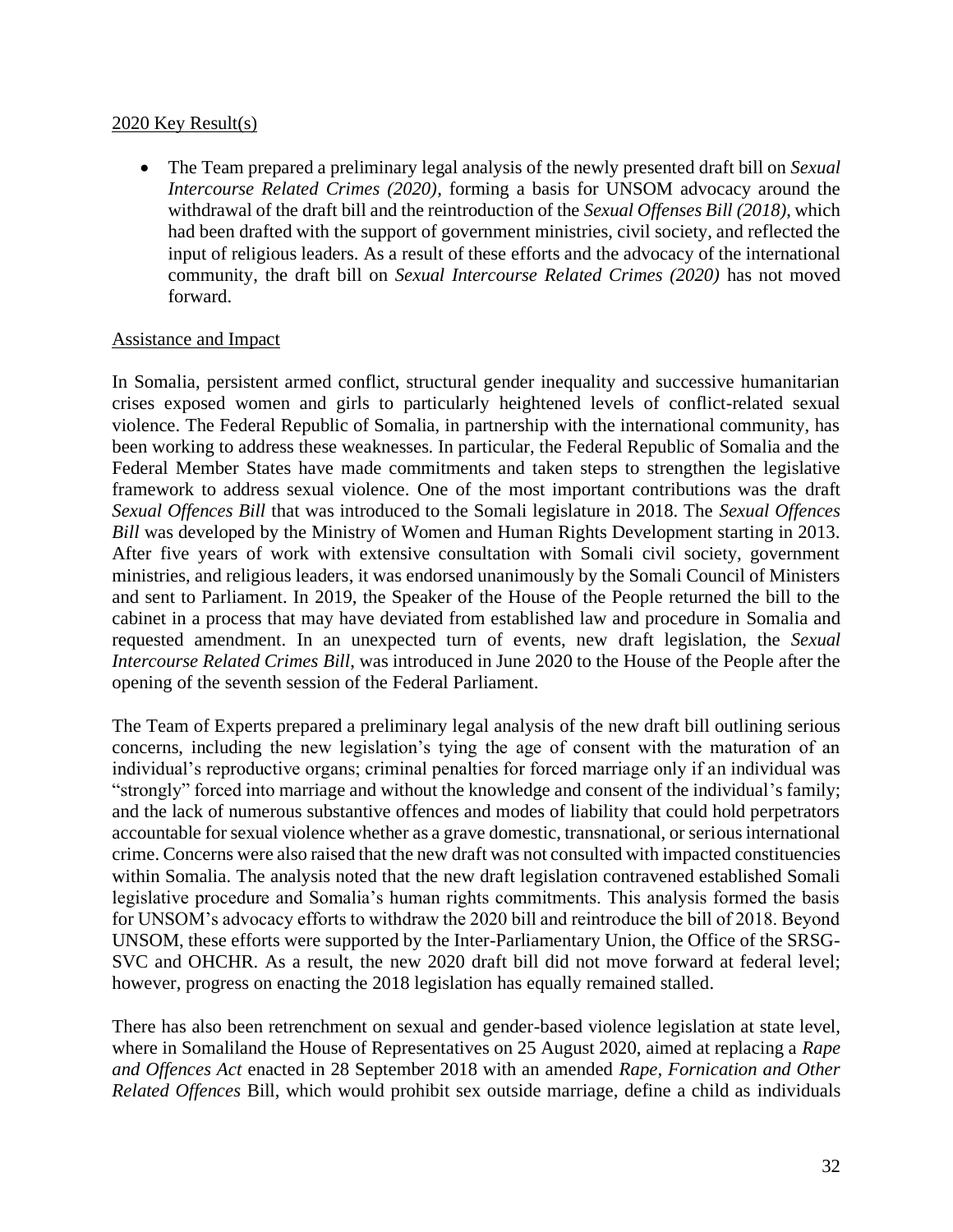under fifteen years of age, punish homosexuality, make the use of witchcraft to obtain sex punishable by death, and permit some forms of forced marriage to minors. Advocacy efforts are still required to ensure that the new bill does not become law.

The Team's efforts in 2020 in Somalia revolved around the prevention of backsliding of important legislative initiatives that were designed to lay the foundation for accountability for sexual violence crimes and the support of victims/survivors.

## Looking Ahead

The Team of Experts will continue to closely follow the situation in Somalia, provide technical support for Government partners for accountability for conflict-related sexual violence and engage when and where opportunities arise in line with the mandate of the Team of Experts. Circumstances permitting, a joint mission will be undertaken by the Office of the SRSG-SVC Programme Team, UN Action, and the Team of Experts to reinvigorate the implementation of the Joint Communiqué.

## *xi. South Sudan*

## Objective(s)

The Team of Experts seeks to support the Government of South Sudan in the implementation of the Joint Communiqué of the Republic of South Sudan and the United Nations on addressing Conflict-Related Sexual Violence of 11 October 2014 and in particular the rule of law provisions therein. The Team's work aims at ensuring the Government of South Sudan develops nationally owned strategic frameworks that enhance the capacity of criminal justice institutions and lay the foundation for future accountability efforts for conflict-related sexual violence.

## 2020 Key Result(s)

- In line with the Revitalized Agreement on the Resolution of the Conflict in Republic of South Sudan (R-ARCSS), the Team of Experts supported the finalisation by the Republic of South Sudan Joint Defence Board of the *Action Plan for the Armed Forces on Addressing Conflict-Related Sexual Violence in South Sudan* merging the action plans of the SSPDF and the SPLA-IO on conflict-related sexual violence and resulting in the prioritisation of activities and requests for strategic support.
- The Team of Experts supported UNMISS with the finalisation of a conflict-related sexual violence training manual for SSPDF instructors that was endorsed by the Chief of Defence Force and the Minister of Defence and piloted during a training of 25 SSPDF instructors in October leading to greater awareness and understanding of conflict-related sexual violence, particularly the categorical prohibition on sexual violence and the principle of command responsibility.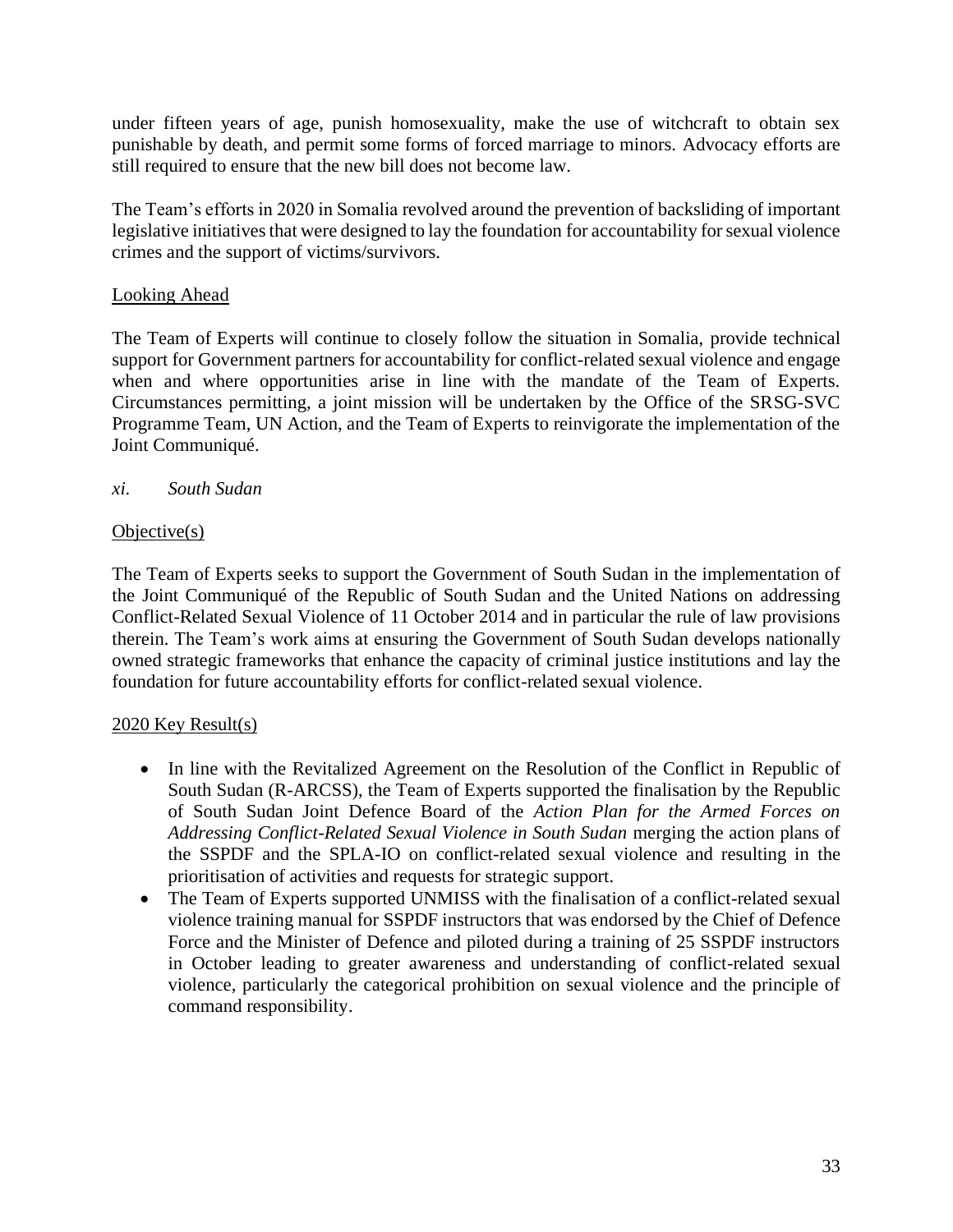#### Assistance and Impact

While South Sudan experienced encouraging political developments at the national level, notably the formation of the Revitalized Transitional Government of National Unity in February 2020, sub-national conflicts intensified with parties perpetrating sexual violence as a tactic of war to displace and terrorize rival communities.

In 2020, the Team of Experts worked with UNMISS in line with the R-ARCSS to support the finalisation by the Republic of South Sudan Joint Defence Board of the *Action Plan for the Armed Forces on Addressing Conflict-Related Sexual Violence in South Sudan* merging the action plans of the SSPDF and the SPLA-IO on conflict-related sexual violence. This process was supported by a joint committee established by the Government and SPLA-IO to lead the consolidation process. The joint committee is comprised of eleven representatives (six of whom are women), including three from the SSPDF, five from SPLA-IO, two from the Ministry of Defence and Veterans' Affairs, and one from the South Sudan Opposition Alliance. The finalized *Action Plan* includes pillars on (i) mainstreaming sexual violence considerations in security arrangements under the R-ARCSS; (ii) external communication and outreach; (iii) training, awareness raising and sensitization; (iv) accountability and oversight; (v) protection of victims, witnesses and judicial actors; and (vi) monitoring, evaluation and reporting. The anticipated launch of the *Action Plan* by the Government in early 2021 will result in the prioritization of activities and requests for strategic support.

The Team of Experts also continued to support the SSPDF in implementing its action plan on addressing conflict-related sexual violence launched on 14 March 2019. With the support of the Team of Experts and UNMISS, the SSPDF finalised a conflict-related sexual violence training manual for SSPDF instructors that was endorsed by the Chief of Defense Force and the Minister of Defence. The manual comprises four modules on (i) key concepts; (ii) impact of conflict-related sexual violence and service provision; (iii) legal frameworks on sexual violence; and (iv) strategies to address conflict-related sexual violence. The manual was then piloted with the support of the UNMISS Office of the Senior Women's Protection Advisor during a training of 25 SSPDF instructors in October and will service a practical guide for training instructors going forward.

## Looking Ahead

In 2021, the Team of Experts will focus on: (i) supporting the implementation of the *Action Plan for the Armed Forces on Addressing Conflict-Related Sexual Violence in South Sudan*; (ii) supporting the implementation of the South Sudan National Police Service action plan; and (iii) supporting the establishment of the African Union Hybrid Court for South Sudan. Such support is aimed at developing nationally owned strategic frameworks and at enhancing the capacity of criminal justice institutions to lay the foundation for future accountability efforts for conflictrelated sexual violence.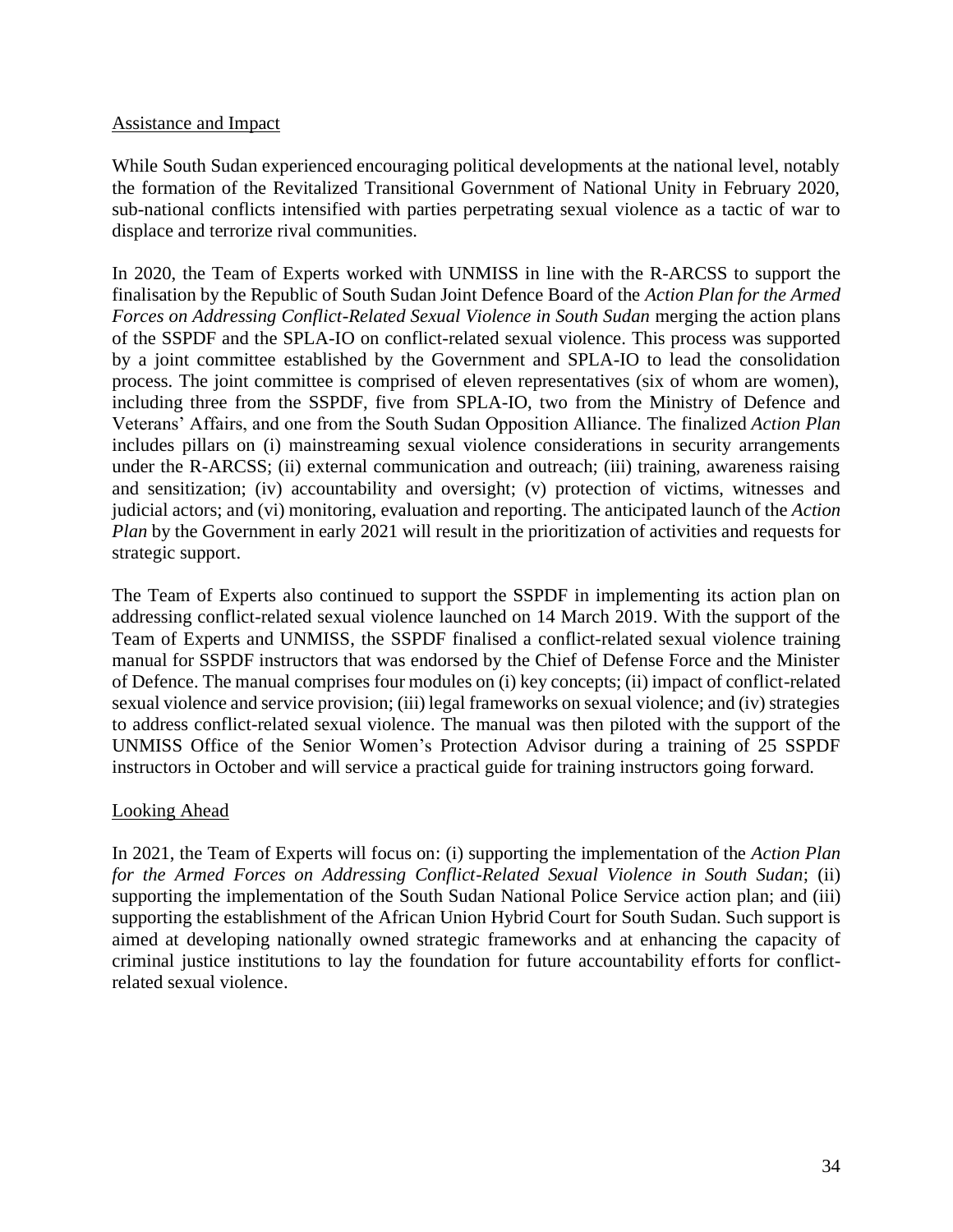#### *xii. Sudan*

### Objective(s)

The Team of Experts seeks to support the Government of Sudan in the implementation of the *Framework of Cooperation of the Republic of the Sudan and the United Nations on the Prevention and Response to Sexual Violence in Conflict* of 10 March 2020 and in particular the rule of law provisions therein. The Team of Experts, in collaboration with partners, seeks to support the Government of Sudan in developing nationally owned strategic frameworks that enhance the capacity of criminal justice institutions and lay the foundation for future accountability efforts for conflict-related sexual violence.

### 2020 Key Result(s)

• The Team of Experts supported the advocacy efforts of the SRSG-SVC to move forward discussions with the Government of Sudan on the implementation of the *Framework of Cooperation of the Republic of the Sudan and the United Nations on the Prevention and Response to Sexual Violence in Conflict,* signed on 10 March 2020.

#### Assistance and Impact

Given the impact of the COVID-19 pandemic and measures taken around the world, including worldwide travel restrictions, the Team of Experts, in line with the guidance of the UN Secretary-General and Sudan's travel restrictions, was not able to travel to Sudan during 2020.

The Team of Experts did follow and engage in discussions regarding the establishment of the United Nations Integrated Transition Assistance Mission in Sudan (UNITAMS) and supported the SRSG-SVC in her advocacy efforts to move forward discussions with the Government of Sudan on the implementation of the *Framework of Cooperation of the Republic of the Sudan and the United Nations on the Prevention and Response to Sexual Violence in Conflict,*signed on 10 March 2020.

#### Looking Ahead

The Team of Experts will continue to closely follow the situation in Sudan, advocate with Government partners for accountability for conflict-related sexual violence and engage when and where opportunities arise in line with the mandate of the Team of Experts. Circumstances permitting, a joint mission will be undertaken by the Office of the SRSG-SVC Programme Team, UN Action, and the Team of Experts to initiate the implementation of the *Framework of Cooperation*.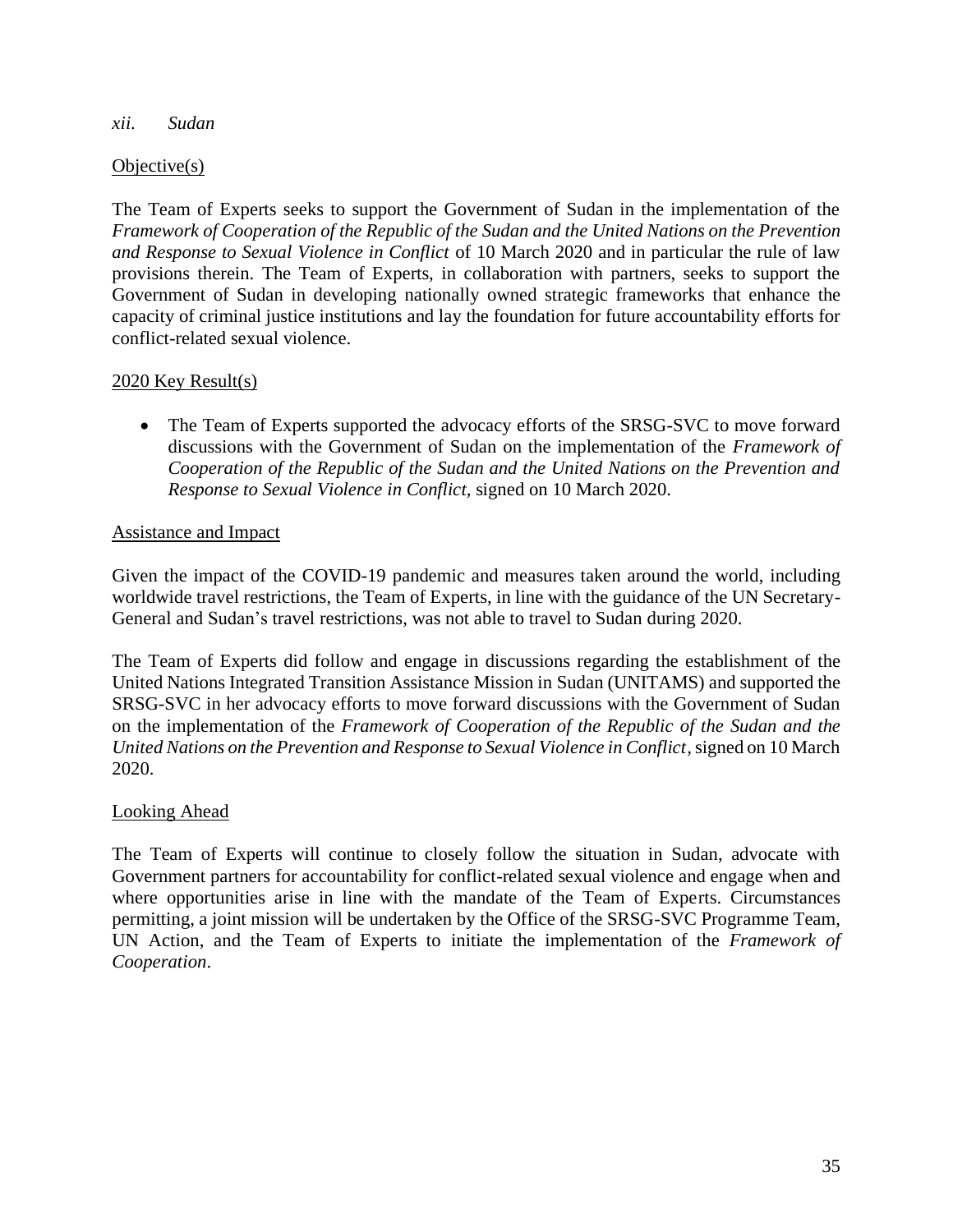## <span id="page-35-0"></span>**C. Thematic Engagements**

## *i. Policing*

Since its establishment, the Team of Experts has worked closely with national law enforcement authorities. This work has included providing mentoring, capacity building and operational support for the establishment in CAR of the first investigative unit specialized on sexual violence, the UMIRR, as well as providing training and mentoring for the Special Police for the Protection of Children and the Prevention of Sexual Violence (*Police spéciale de Protection de l'Enfant et de Prevention des Violences Sexuelles*) in the DRC. This engagement has resulted in positive outcomes, notably allowing to conclude a number of investigations into conflict-related sexual crimes opening the road to their prosecution. 16

Between 2017 and 2019, the Team of Experts benefitted from the expertise of a Police Expert seconded by Sweden. The work of this Police Expert helped the Team deepen its capacity building support to national judicial institutions responsible for carrying out investigations of sexual violence cases in the countries of intervention, as well as developed new partnerships, especially with the Police Division of the UN Department of Peace Operations (UNPOL). Since 2019, the Team of Experts has not benefitted from the expertise of a dedicated Police Expert. Nevertheless, the Team of Experts continues expanding its country specific projects to improve the national capacity to investigate and prosecute conflict-related sexual violence, and the collaboration with UNPOL is growing and joint activities are currently being developed. Building on the needs identified during its field work, in 2021 the Team of Experts plans to consolidate its police expertise through a new Police Expert which will be embedded in UNPOL to allow the Team to provide specialised technical policing and investigation expertise and operational support for the national judicial institutions responsible for investigating sexual violence crimes in the countries of intervention, as well as to deepen the collaboration between the Team of Experts and UNPOL.

## *ii. Transitional Justice and Reparations*

The Team of Experts is mandated to draw Member States' attention to the "full range of justice mechanisms to be considered" in the aftermath of crimes of conflict-related sexual violence. Although criminal justice is at the core of the Team of Experts' Security Council mandate and work, transitional justice including reparations are core areas where the Team focuses throughout each country situation in order to transform the underlying conditions that led to conflict-related sexual violence occurring at all. As noted above, this has included ensuring active work on reparations measures from Colombia to Democratic Republic of the Congo to Iraq. It has included working with Guinean authorities to ensure that their criminal justice procedures for the 28 September 2009 include advance thinking on transitional justice measures including reparations. Further, legislative and security sector reform, as well as amplifying the advocacy of CSOs to government officials on the full range of survivors' needs is an important part of the Team of Experts' work. In the instances outlined above, the Team of Experts has achieved concrete results in either advancing new legislation (such as in Colombia and Iraq); framing measures of reparation while pursuing criminal justice in tandem (as in Guinea); and working with CSOs that provide victims representation and the Congolese government to ensure reparations judgements are paid

<sup>&</sup>lt;sup>16</sup> See section B[. Country Specific Engagements](#page-15-0) on CAR and DRC.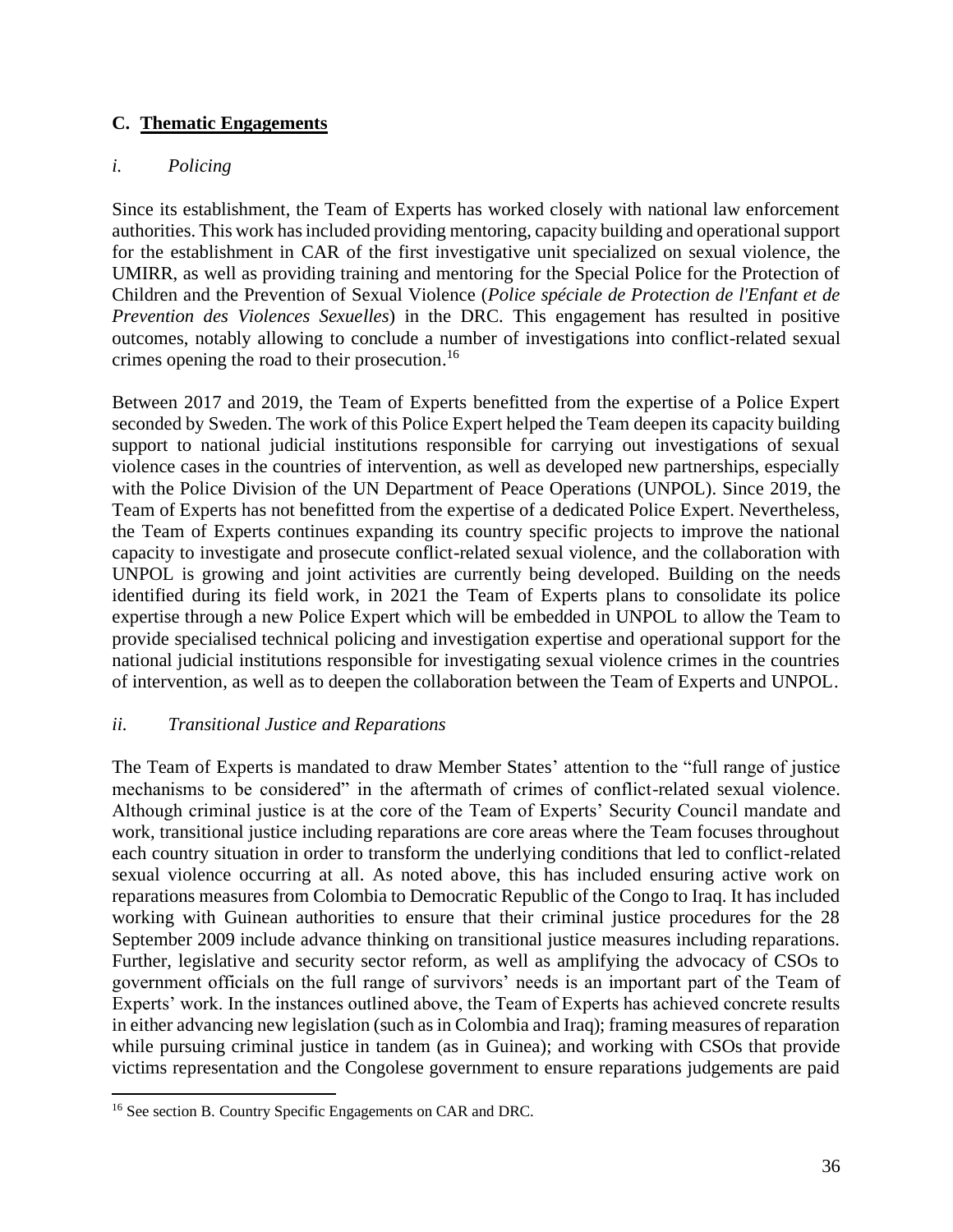(ongoing). To ensure that this work is part of the holistic aspect of every assessment the Team of Experts conducts in all contexts, the Team has used 2020 to develop a policy paper on transitional justice that should be concluded in 2021.

### *iii. Transnational Crimes - Terrorism and Trafficking in Persons*

In 2020, building on its previous work, the Team of Experts initiated a workstream specifically focusing on the judicial response to the transnational crimes of conflict-related sexual violence committed in the context of terrorism and trafficking in persons for the purpose of sexual violence and/or exploitation, when committed in situations of conflict.

While both crimes continued to be increasingly documented in 2020, the absence of judicial response has resulted in a significant and concerning impunity gap. Acknowledging this challenge, in 2020 the Team of Experts has initiated a comprehensive research mapping the legal and judicial response provided to conflict-related sexual violence committed in the context of terrorism in key situations, identifying gaps, opportunities and specific recommendations that should allow the relevant actors –Member States, national, regional, and international organisations– to address it. The findings of this analysis should shape discussions with relevant partners and Member States in 2021 and the Team's engagement.

In parallel to this study, the Team has actively engaged with relevant working groups –within the UN and other intergovernmental fora– in the area of terrorism and trafficking to acknowledge and respond to conflict-related sexual violence. In July 2020, the Team participated in the first Expert Consultation on Model Provisions Regarding Victims of Terrorism, hosted by UNODC. The Team provided specific inputs to the working groups focusing on the Protection and Security of Victims and Sexual Violence by Terrorist Groups and, since then, has continued to actively participate in the discussion that should lead to the adoption of the model provisions. Under the auspices of the Criminal Justice and Rule of Law Working Group of the Global Compact Terrorism Forum, the Team of Experts participated in the Expert Meeting on Criminal Justice Approaches to the Linkages between Terrorism and Sexual and Gender- Based Violence, Human Trafficking and Migrant Smuggling discussing the prosecutorial challenges regarding the linkages between terrorism and sexual violence in conflict. The initiative expects to develop a Framework Document on criminal justice responses to the linkages between terrorism and international crimes, including trafficking in persons and smuggling of migrants. On 10 December, the Team of Experts participated in a discussion on Sexual Terrorism hosted by the T.M.C. Asser Institute, focusing on the definition and judicial response to this form of criminality.

In its country engagement, the Team of Experts has also developed specific activities to strengthen the investigation and prosecution of conflict-related sexual violence committed in the context of terrorism. In Nigeria, the Team continued to work with the Attorney General's specialised unit focusing on crimes committed by Boko Haram, as well as other institutions.<sup>17</sup> In Mali, the Team is actively working with national authorities to ensure a judicial response to the crimes of sexual violence attributed to terrorist groups that occupied Northern Mali in 2012-13.<sup>18</sup> Further, the Team

<sup>&</sup>lt;sup>17</sup> See section [B. Country Specific Engagements](#page-15-0) on Nigeria.

<sup>&</sup>lt;sup>18</sup> See section [B. Country Specific Engagements](#page-15-0) on Mali.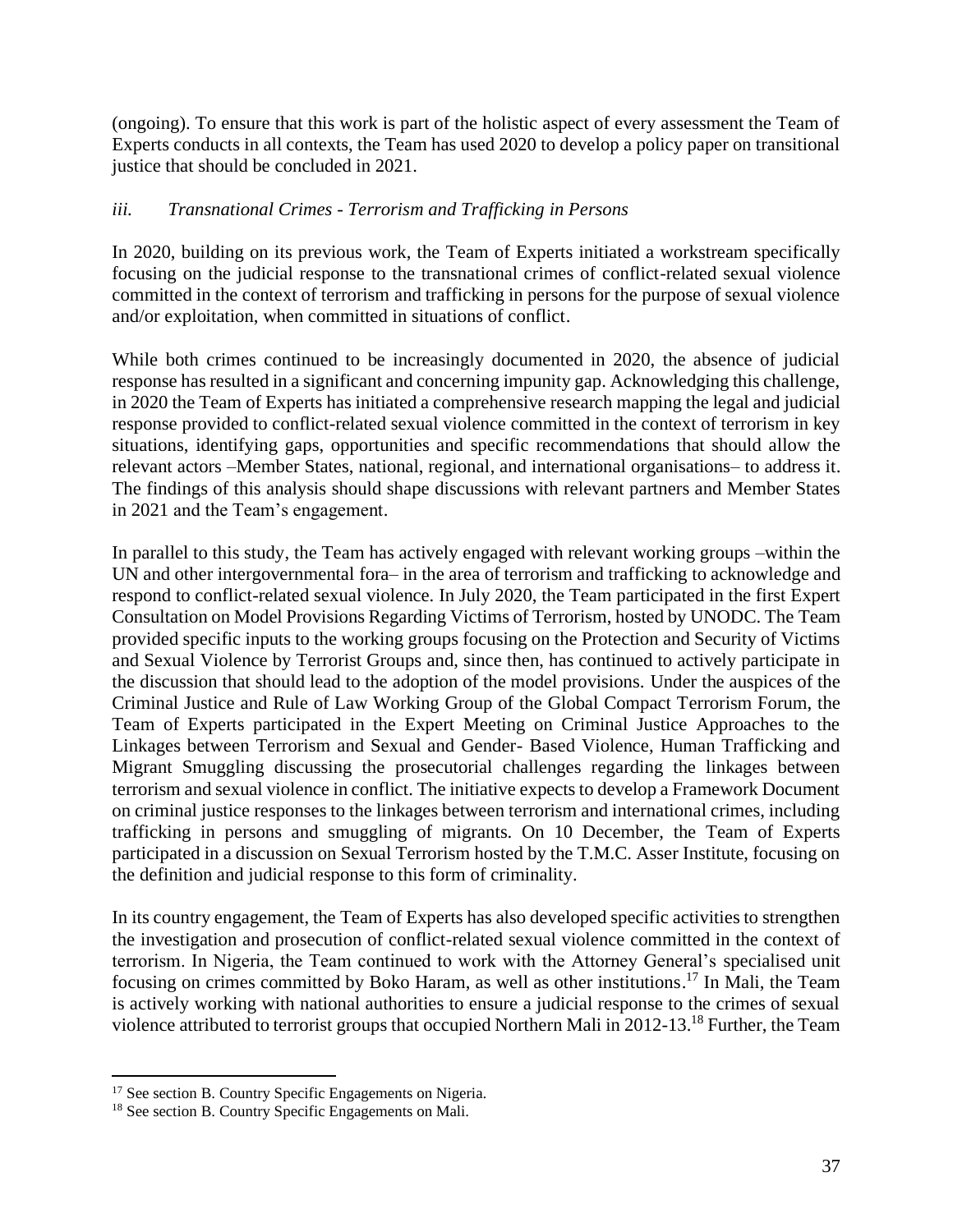of Experts continues to examine ways in which to use third State jurisdiction to ensure coverage of serious international crimes, terrorism, and trafficking in persons with Member State consent.

Based on this work, the Team will develop a strategy for engagement in terrorism and counterterrorism context, in order to provide support to the national stakeholders' efforts toward accountability for conflict related sexual violence.

## <span id="page-37-0"></span>**D. Knowledge Building**

## *i. Journal of International Criminal Justice*

One of the landmark activities of the Team of Expert this year was to edit and publish with the Journal of International Criminal Justice a *Special Issue on Justice and Accountability for Sexual Violence in Conflict: Progress and Challenges in National Efforts to Address Impunity.* The Special Issue which brings together 14 articles from leading practitioners and scholars on a range of settings on conflict-related sexual violence represents a landmark publication in the field of accountability for conflict-related sexual violence. The Special Issue provides an overview of the progress, good practices and challenges of the past ten year in pursuing accountability for conflictrelated sexual violence including: Argentina, Bosnia and Herzegovina, Central African Republic, Colombia, Democratic Republic of the Congo, Guatemala, Iraq, Nigeria, Somalia, South Sudan, and Syria.<sup>19</sup> The publication has been recognized as a reference document for the field and has helped to raise the understanding and visibility of the issue. In total, the articles of the Special Issue have been downloaded collectively more than four thousand times.

## *ii. Digital Dialogue Series*

Faced with the challenges of COVID-19, the Team set up an innovative initiative to take advantage of the wealth of knowledge and experience contained in the Special Issue of the Journal of International and Criminal Justice. Instead of an in-person launch of the Special Issue, the Team of Experts, together with partners,  $20$  initiated a webinar series, the Digital Dialogue Series, addressing topics covered in the Special Issue with some of the leading practitioners in the field. The Digital Dialogue Series was designed to ensure that academics, policy-makers, and practitioners can share their experiences including success and challenges, provide best practices examples to others, provoke critical reflections, and inspire a community of practice to deliver truly accessible and effective victim-sensitive justice. This initiative was an overwhelming success. In 2020 only, it reached more than three thousand viewers and has helped highlight the progress and challenges in addressing conflict-related sexual violence at the national level.<sup>21</sup> During the reporting period, four webinars were held. The first session, held on 21 July, launched the series and featured the current SRSG-SVC and the former Foreign Minister of Sweden and former SRSG-SVC, Ms. Margot Wallström. The second session, on 29 September, explored

<sup>&</sup>lt;sup>19</sup> Published by Oxford University Press, the Table of Contents of the Special Issue is located here: https://academic.oup.com/jicj/issue/18/2.

<sup>&</sup>lt;sup>20</sup> The Institute for Public Health, Washington University in St. Louis; Harvard Humanitarian Initiative, Harvard University; the Institute for the Study of Human Rights, Columbia University; and the School of Transnational Governance, European University Institute.

 $21$  The recordings of each session can be accessed here:

https://www.youtube.com/playlist?list=PLwtZuW\_WzXHqt56ULnyhy\_MKB72eIgUya.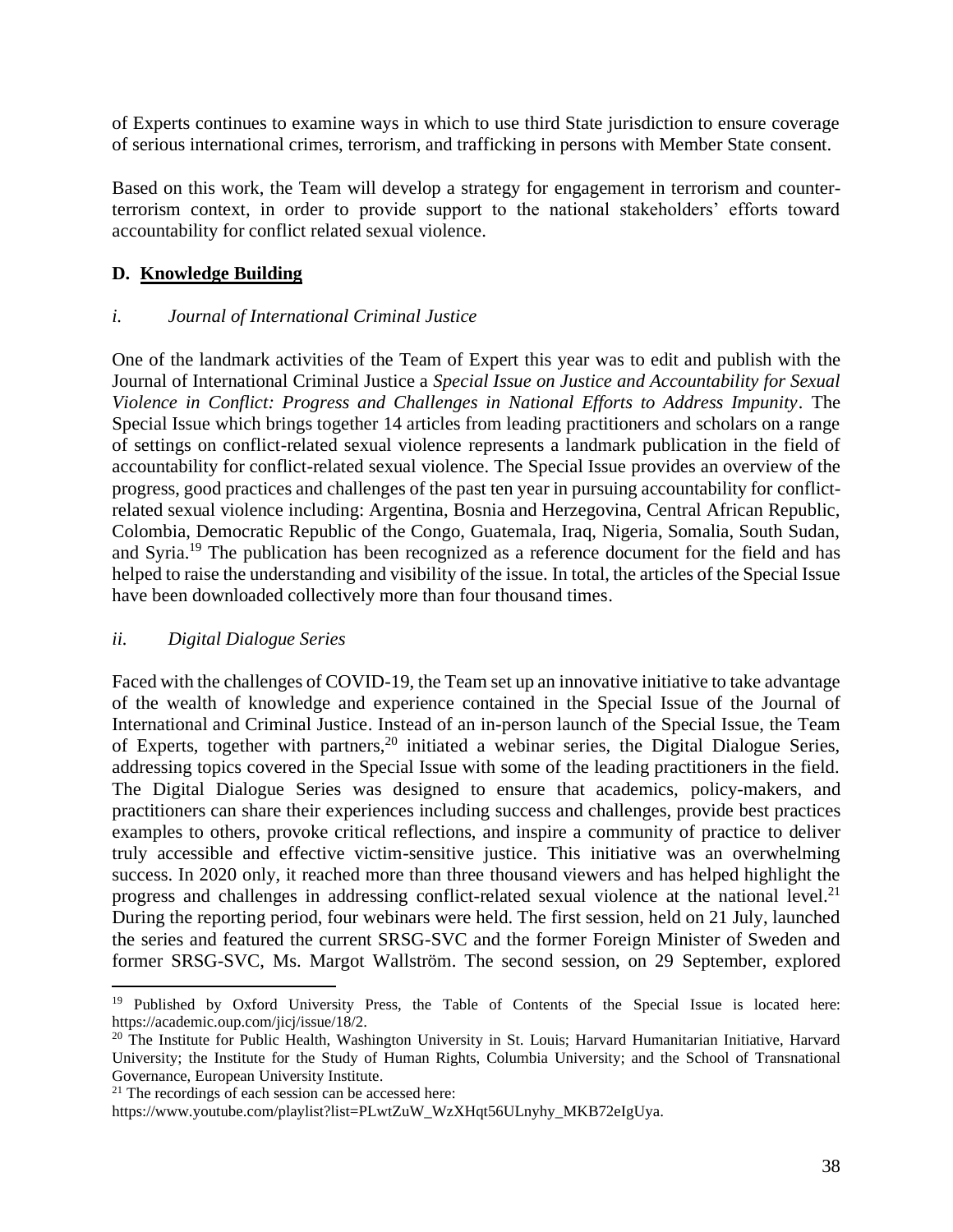prosecution and investigation of serious crimes in Latin America, with a focus on Colombia and Guatemala. The third session, on 27 October, concerned the impact of sexual violence committed in the context of terrorism and was moderated by the United Nations Special Rapporteur on the promotion and protection of human rights and fundamental freedoms while countering terrorism. The fourth session, held on 17 November, focused on national accountability for conflict-related sexual violence in the CAR and featured officials from the Special Criminal Court as well as the Ministry of Justice.

Overall, the initiative has given the agenda of accountability for conflict-related sexual violence and the Team of Experts renewed visibility. Analysis shows that it has also resulted in creating a small community of practitioners with the same viewers regularly following the webinar. The quality of the series, including, its technical added-value to practitioners pursuing accountability for conflict-related sexual violence has been repeatedly praised.

### *iii. Model Legislative Provisions and Associated Guidance on Conflict-Related Sexual Violence*

To meet the request of Member States and regional organizations, the Team of Expert provided technical expertise to draft model legislative provisions and guidance developed by the Office of the SRSG-SVC. This document aims to provide a tool for Member States to be used as a basis for survivor-sensitive legal reform of conflict-related sexual violence as a serious international crime. These model legislative provisions and guidance are based on international law precedents but also comparative precedents from numerous national jurisdictions. These model legislative provisions and guidance will be released in 2021.

## *iv. Knowledge Management*

After a decade of operation, the Team of Experts has developed significant knowledge of both internal and external practice in supporting survivor-sensitive accountability for crimes of conflictrelated sexual violence in some of the world's most challenging and fragile contexts. In order to improve the efficiency of delivery and to be able to share its practices with others working in the field, the Team of Experts has developed a more robust knowledge management initiative in 2020. This initiative still requires further discussion with co-lead entities and work is expected to commence on strengthening the Team of Experts' knowledge management practices in 2021.

## <span id="page-38-0"></span>**E. Partnerships**

The work of the Team of Experts is based on partnerships, from its "co-lead entity" structure that currently includes United Nations Department of Peace Operations, OHCHR, the Office of the SRSG-SVC and UNDP and helps the United Nations to deliver as one, to its engagement with Member States. The Team of Experts works closely with a variety of partners to ensure complementarity and sustainability at international, regional, and national levels noting that the fight against impunity for conflict-related sexual violence will only succeed if international, regional and national stakeholders work in synergy, based on common priorities and approaches.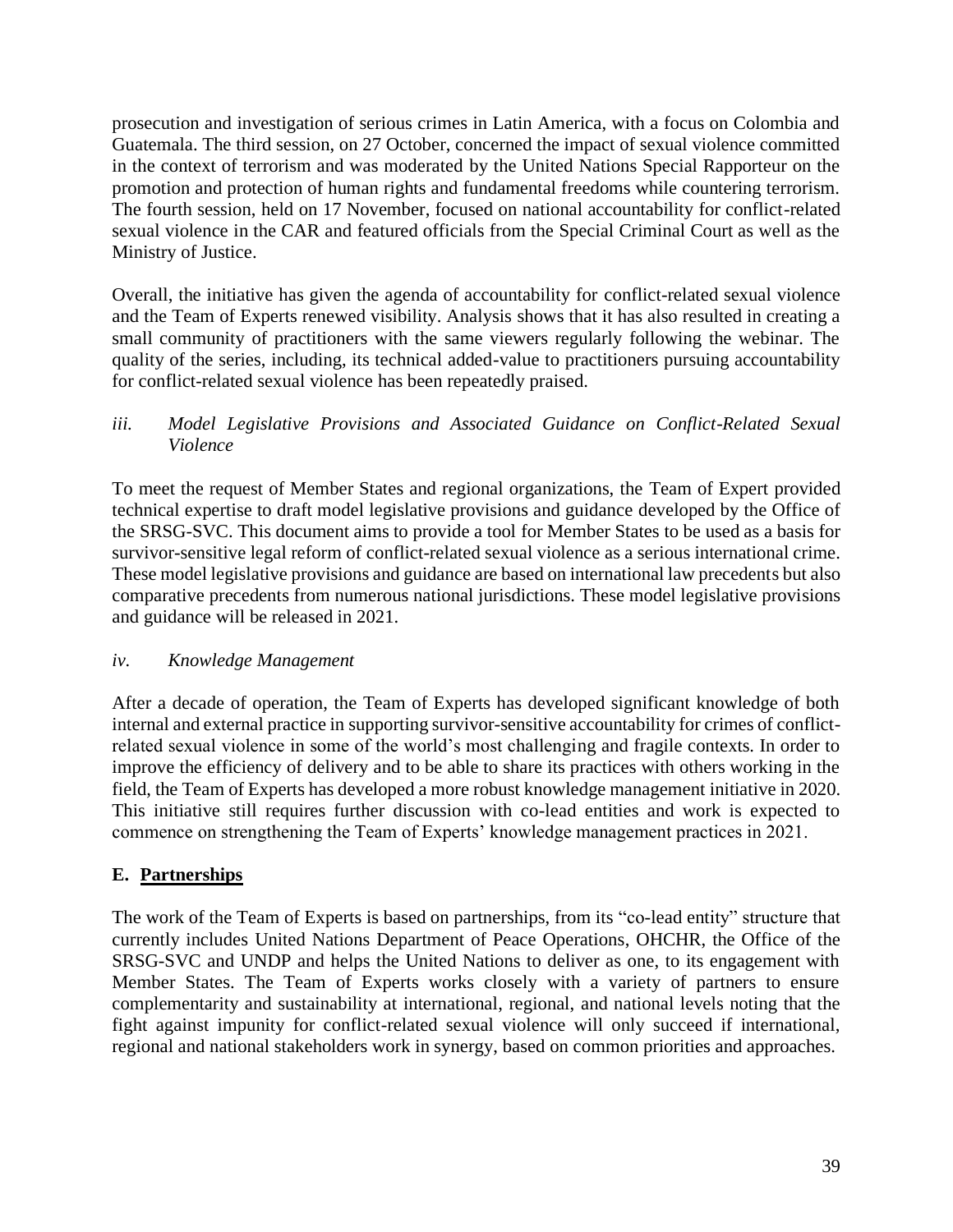#### *i. International*

### United Nations

The Team of Experts works in close partnership with its co-lead entities, in line with the SRSG-SVC's strategic leadership within the United Nations to ensure coordination and coherence of efforts to address criminal accountability for conflict-related sexual violence and leverage the comparative advantage of co-leads. Specifically, the Team of Experts makes recommendations to the SRSG-SVC for high-level political advocacy; focuses on priority countries identified by the SRSG-SVC; and contributes to the justice-related components of joint communiqués or frameworks of cooperation and their associated implementation or action plans.

The Team of Experts also relies on and partners with relevant human rights mechanisms, including special procedures of the Human Rights Council and UN treaty bodies on issues that cut across mandates and areas of mutual concern. In line with the Framework of Cooperation signed between the Office of the SRSG-SVC and the CEDAW Committee in July 2018, the Team has contributed to the Office of SRSG-SVC's submissions on countries under examination by the Committee and provided written contributions to inform the Committee's General Recommendation No. 38 on trafficking in women and girls in the context of global migration (CEDAW/C/GC/38) adopted on 6 November 2020. In addition, the Team supported the engagement between the Office of SRSG-SVC and the Committee on the Rights of the Child resulting in the signature of a Framework of Cooperation, on 4 February 2020, to protect and promote the rights of children affected by, or at risk of, conflict-related sexual violence. In 2020, the Team has facilitated engagement with special procedures of the Human Rights Council and the Office of the SRSG-SVC identifying potential areas of collaboration with several mandate holders, including the Independent Experts on the situation of human rights in the CAR and Somalia, and the Special Rapporteurs on trafficking in persons, especially women and children, and on the promotion and protection of human rights and fundamental freedoms while countering terrorism. The Team of Experts also works in partnership with the UN Global Focal Point for Rule of Law to enhance the coordination and coherence of its work in the areas of security, police, justice, and corrections and in partnership with UN Action to facilitate coordination and information sharing with UN Action member entities.

In 2020, the Team engaged in exploring increased partnership with UNPOL and UNODC as two major actors on issues related to the mandate and initiatives of the Team. These efforts will be pursued in the upcoming year.

#### Inter-governmental

The Team of Experts works in partnership with Member States to share information and coordinate its efforts and engages with international NGOs working on issues related to accountability for conflict-related sexual violence.

In 2020, the Team of Experts facilitated the Office of the SRSG-SVC's engagement with the Inter-Parliamentary Union focusing on the development of a Framework of Cooperation aiming at promoting and facilitating the engagement of parliamentarians in addressing conflict-related sexual violence, including in terms of legislation, oversight, budget allocation and advocacy.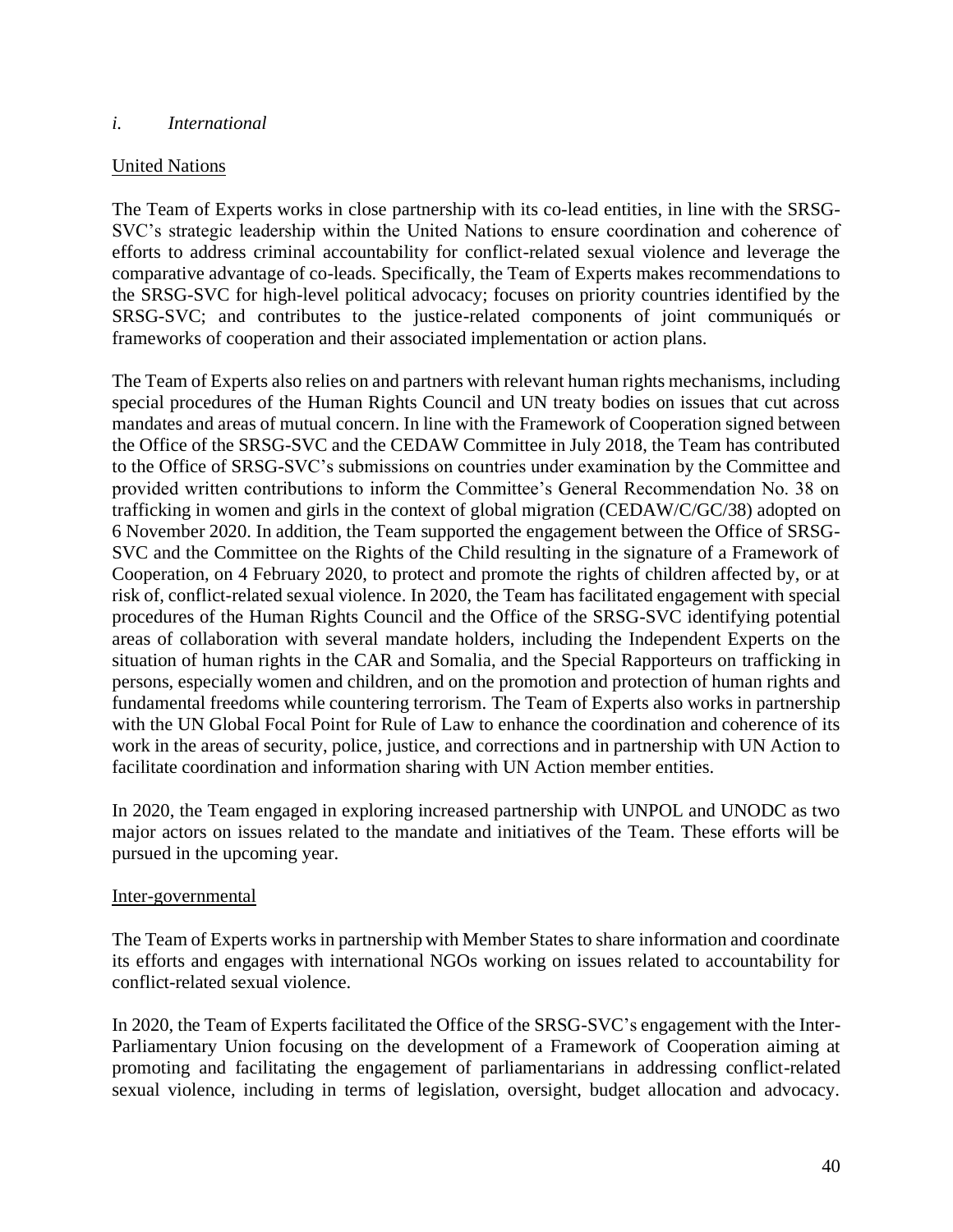Following the signature of the Framework, which will take place on 19 June 2021, the International Day for the Elimination of Sexual Violence in Conflict, the Team of Experts and the Inter-Parliamentary Union will develop an operational plan for its implementation focusing on SRSG-SVC priority countries.

## Academic

The Team of Experts works with world renowned academics and researchers to share information, to contribute to academic research and the expansion of knowledge and expertise on conflictrelated sexual violence, as well as to undertake joint activities. In 2020, the Team of Experts partnered with four preeminent universities – the Institute for Public Health, Washington University in St. Louis; Harvard Humanitarian Initiative, Harvard University; the Institute for the Study of Human Rights, the Institute for the Study of Human Rights at Columbia University; and the School of Transnational Governance, European University Institute (STG-EUI) – to produce together a series of webinars, the Digital Dialogue Series, to deepen the analysis of specific topics related to the national judicial response to conflict-related sexual violence covered in the Special Issue that the Team of Experts edited and published with the Journal of International Criminal Justice. Following each webinar, in collaboration with the international law blog *Opinio Juris*, the Team of Experts produced a blog post targeting academics and international law practitioners to further advance discussions. Also in 2020, in collaboration with UNODC and STG-EUI, the Team of Experts launched the Executive Training on Gender Dimensions and Women's Rights in Terrorism and Counter-Terrorism, which will bring together 25 junior and mid-career professionals, in June 2021.

## *ii. Regional and Sub-Regional*

## United Nations

At the regional and sub-regional levels, the Team of Experts engages and coordinates with UN regional offices, including those of the co-lead entities, as appropriate.

## Regional and Sub-Regional Bodies

The Team of Experts engages and coordinates with organizations including the African Union, the European Union, the International Conference on the Great Lakes, the League of Arab States, and CSOs among others to achieve economies of scale and to exchange experiences from different regions.

*iii. National*

## United Nations

The Team of Experts works in coordination with the senior most UN official in-country (Special Representatives of the Secretary-General or Executive Representative of the Secretary-General, or in non-mission settings, Resident Coordinators) in partnership with UN country teams, UN peace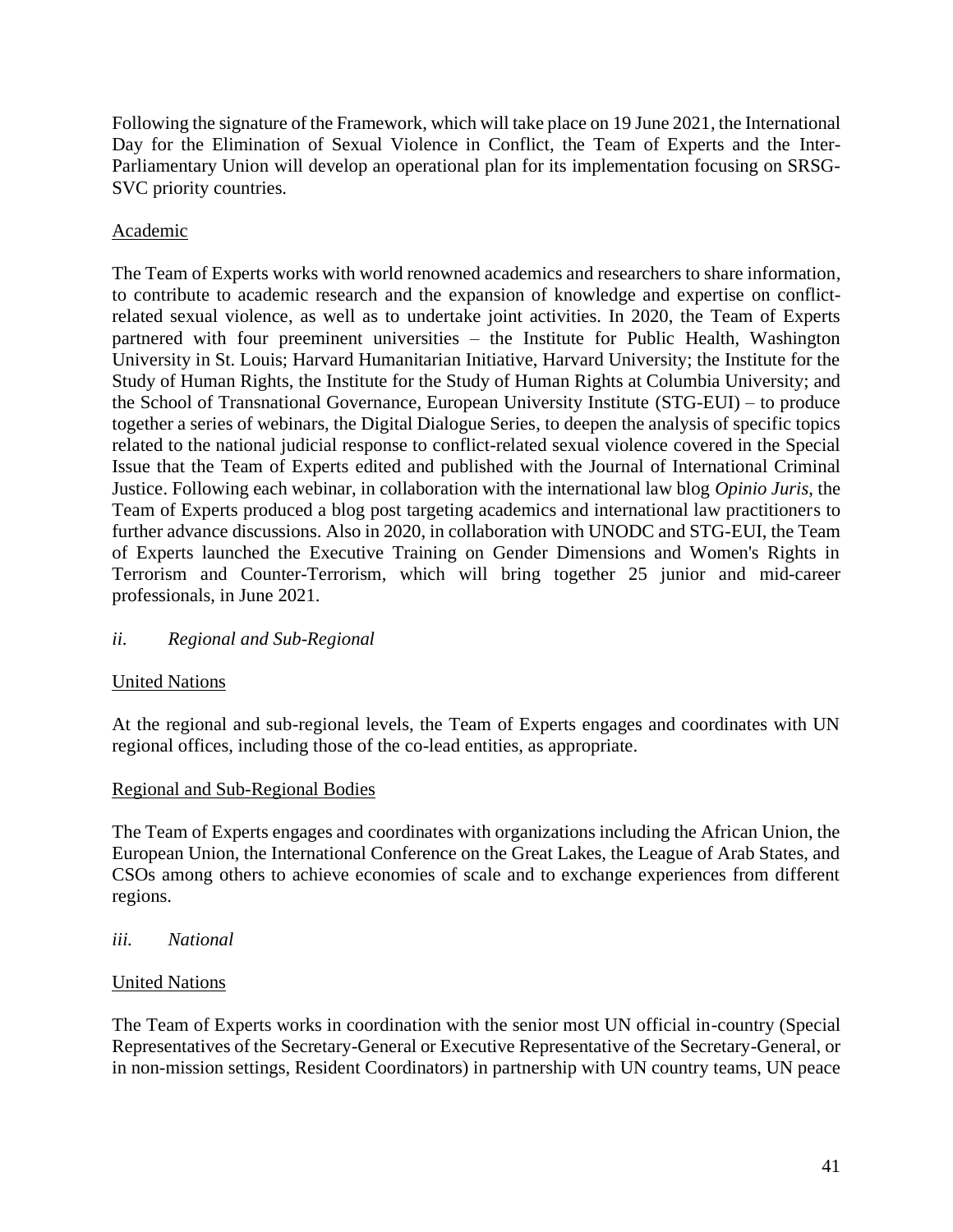operations, and other UN actors including the Development Coordination Office to enhance the predictability, coherence, accountability, and effectiveness of the work of the Team of Experts.

The Team of Experts' approach, in line with its unique co-lead entity structure, allows it to leverage the United Nations presence in-country to integrate the Team's strategic goals, projects, and programmes into existing United Nations structures and initiatives. For example, the Team is currently implementing within existing United Nations joint rule of law programmes two dedicated projects in CAR and DRC. Technical experts are deployed within Peace Operations or country offices of co-lead entities as appropriate. This allows the Team to ensure coherence and minimize cost in responding crimes of sexual violence.

### Host Government

With the consent of the host government, the Team of Experts works in partnership with national authorities and engages with parties to conflict to secure time-bound commitments and implementation plans, to assess efforts to address criminal accountability for conflict-related sexual violence and to strengthen existing capacity in line with relevant UN policies.

#### Civil Society

The Team of Experts also engages with relevant CSOs, victims' associations and national human rights institutions working to advance accountability for conflict-related sexual violence to ensure that the views and objectives of victims and affected communities inform the work of the Team of Experts.

#### Academic

The Team of Experts continued providing material and technical support to Harvard Humanitarian Initiative, for the completion of three new perception surveys that will be carried out between 2019 and 2021 in CAR. These surveys will provide important insights on sexual violence and genderbased violence, the restoration of State authority and transitional justice.

## <span id="page-41-0"></span>**III. RESOURCES**

Security Council resolution 1888 (2009) recommended that the Team of Experts make use of "existing human resources within the United Nations system and voluntary contributions." From the outset, the Team of Experts has been funded entirely through voluntary contributions for all staffing, programmatic and operational costs, and considerable effort is dedicated to ensuring that adequate resources are mobilised to meet current commitments and fulfil the Team's obligations under its Security Council mandate. In 2020, the Team of Experts received voluntary contributions totalling \$5,106,396.50 from Belgium, Denmark, Estonia, Finland, Germany, Italy, Japan, Netherlands, Sweden, Turkey, and United Kingdom.